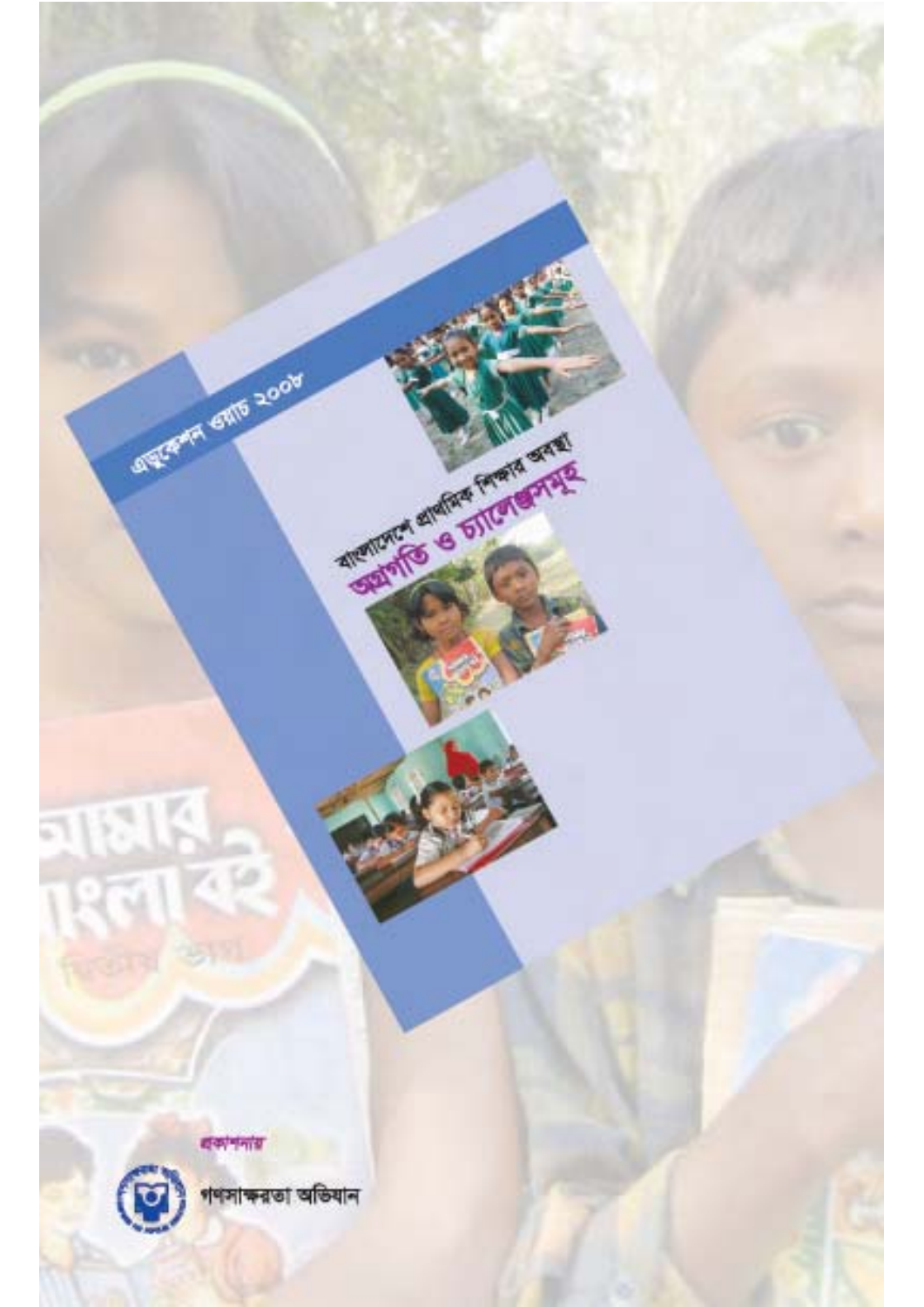

নভেম্বর ২০০৯

সমীর রঞ্জন নাথ আহমদ মোশ্তাক রাজা চৌধুরী

মূল প্রতিবেদনের বাংলা সারসংক্ষেপ

বাংলাদেশে প্রাথমিক শিক্ষার অবস্থা অগ্রগতি ও চ্যালেঞ্জসমূহ

এডুকেশন ওয়াচ ২০০৮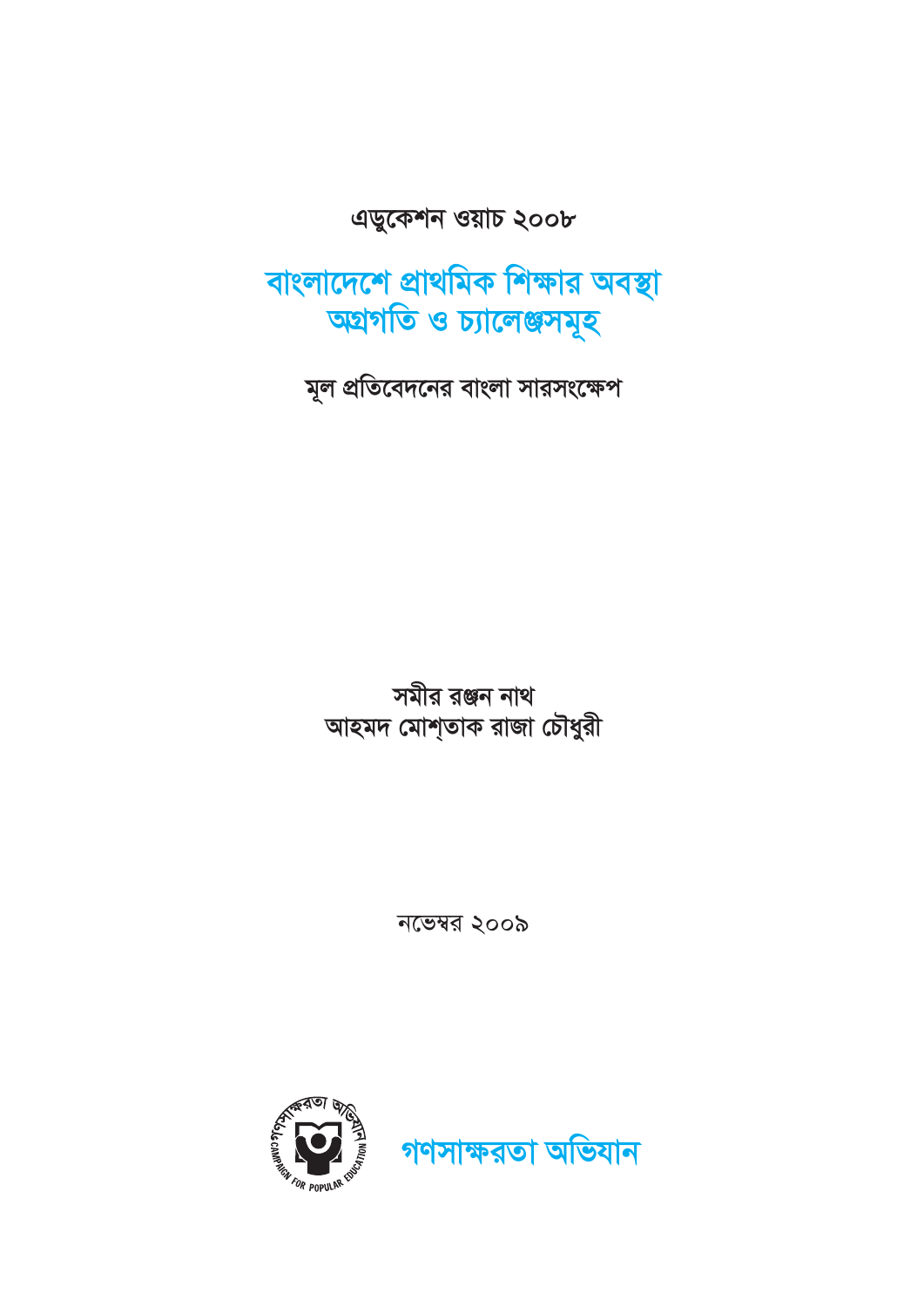যোগাযোগ ঠিকানা গণসাক্ষরতা অভিযান ৫/১৪ হুমায়ুন রোড, মোহাম্মদপুর, ঢাকা ১২০৭ ফোন: ৯১৩০৪২৭, ৮১৫৫০৩১, ৮১৫৫০৩২ ইমেইল: info@campebd.org ওয়েবসাইট: www.campebd.org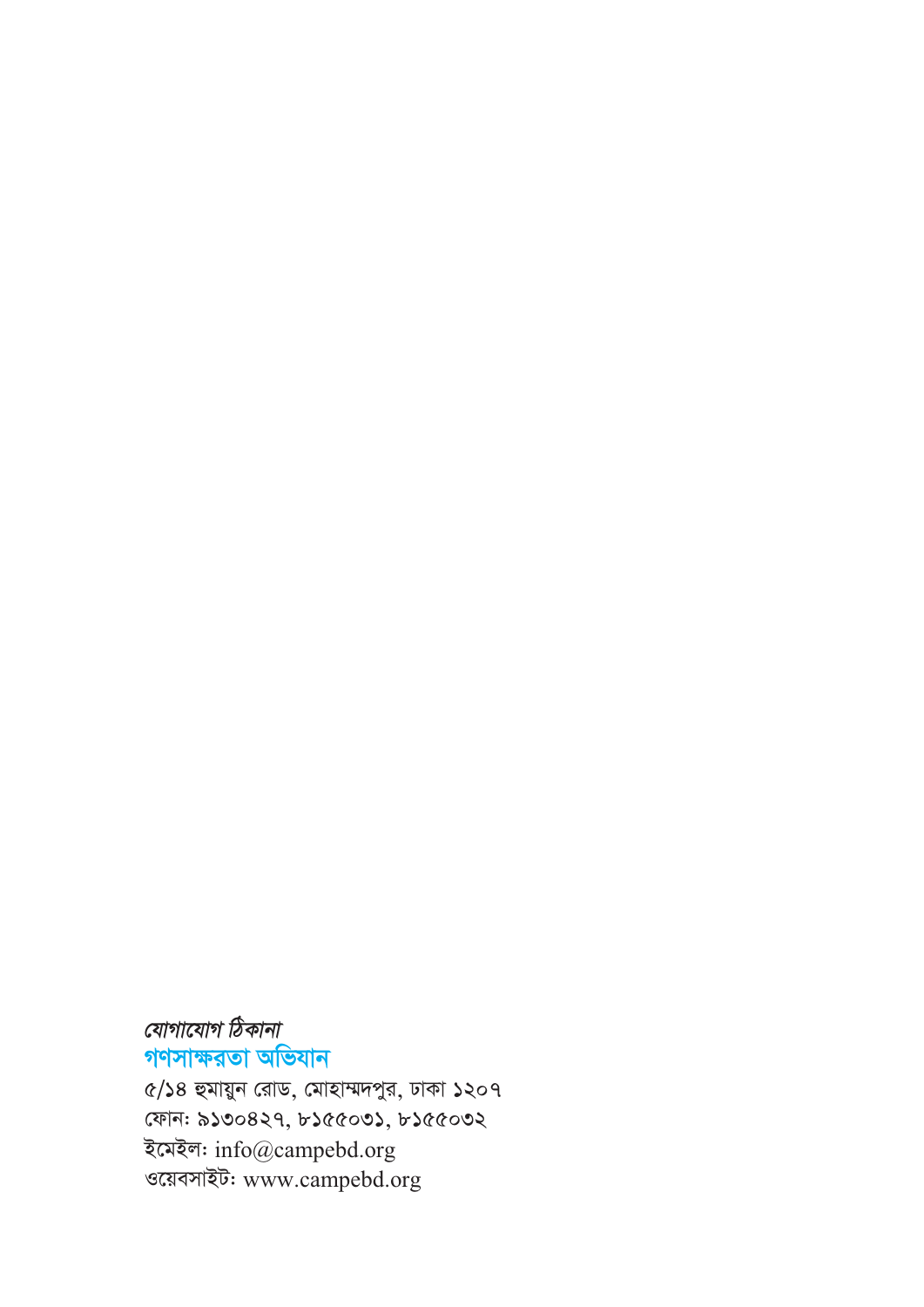# ক. ভূমিকা ও উদ্দেশ্য

নিরপেক্ষ পর্যবেক্ষণ ও বাস্তবভিত্তিক নীতিমালা সুপারিশের মাধ্যমে 'সবার জন্য শিক্ষা'র লক্ষ্য অর্জনে অবদান রাখার প্রয়াসে ১৯৯৮ সালে এডুকেশন ওয়াচ-এর যাত্রা। শুরুর দিকে কয়েক বছর *ওয়াচ* প্রাথমিক ও মৌলিক শিক্ষা এবং সাক্ষরতা পরিস্থিতি অনুসন্ধানে নিয়োজিত ছিলো। পরবর্তী বছরগুলোতে মাধ্যমিক শিক্ষার ওপর জোর দেওয়া হয়। প্রাথমিক ও মৌলিক শিক্ষার মানোন্নয়নের বৃহত্তর স্বার্থে এর প্রথম তিনটি প্রতিবেদনে প্রাথমিক শিক্ষার অভ্যন্তরীণ সক্ষমতা, শিক্ষার্থীদের মৌলিক ও প্রান্তিক যোগ্যতা অর্জন এবং শিক্ষক প্রশিক্ষণের অবস্থা যাচাইয়ের ওপর গুরতারোপ করা হয়। প্রতিবেদনগুলো শিক্ষাসংশ্লিষ্ট নানা মহলে ব্যাপক সাড়া জাগায়। উল্লেখ্য, শিক্ষার্থীদের যোগ্যতাভিত্তিক শিখন দক্ষতা পরিমাপ ও বিশ্লেষণে এডুকেশন ওয়াচ-ই সর্বপ্রথম উদ্যোগ গ্রহণ করে।

প্রাথমিক স্তরে শিক্ষার্থীদের ভর্তির হার বৃদ্ধি ও জেন্ডার বৈষম্য দূরীকরণে বাংলাদেশ অনেকদূর এগিয়েছে। বর্তমানে মান উন্নয়নই প্রাথমিক শিক্ষার অন্যতম প্রধান লক্ষ্য। এডুকেশন ওয়াচ-এর পূর্ববর্তী প্রতিবেদনগুলোসহ অন্যান্য অনেক গবেষণাপত্রে প্রাথমিক শিক্ষার নিম্নমানের ওপর আলোকপাত করা হয়েছে। প্রাথমিক শিক্ষার গুণগত মানসংক্রান্ত ওয়াচ-এর প্রথম প্রতিবেদন প্রকাশের পর বেশ কয়েক বছর অতিক্রান্ত হয়েছে। ঐ প্রতিবেদন প্রকাশের পর সরকারসহ বেসরকারি প্রতিষ্ঠানগুলো প্রাথমিক শিক্ষার মানোন্নয়নে নানা পদক্ষেপ গ্রহণ করে, যার মধ্যে দ্বিতীয় প্রাথমিক শিক্ষা উন্নয়ন প্রকল্প (পিইডিপি-২) বিশেষভাবে উল্লেখযোগ্য। এ কারণে প্রাথমিক শিক্ষার গুণগত মান পুনরায় যাচাইয়ের প্রয়োজনীয়তা দেখা দেয়। এর ফলে সাম্প্রতিক বছরগুলোতে প্রাথমিক শিক্ষার মানে কী ধরনের পরিবর্তন সাধিত হয়েছে তা যেমন বোঝা যাবে. তেমনি শিক্ষাসম্পর্কিত কৌশল পুনঃপর্যালোচনা ও পরিকল্পনার সুযোগও সৃষ্টি হবে।

বাংলাদেশে প্রাথমিক শিক্ষার মেয়াদ পাঁচ বছর, ৬-১০ বছরের শিশুরা বাধ্যতামূলক প্রাথমিক শিক্ষার অভীষ্ট জনগোষ্ঠী। সারা দেশে ১০ ধরনের প্রাথমিক শিক্ষাপ্রতিষ্ঠান রয়েছে যেখানে তিনটি ভিন্ন শিক্ষাক্রম অনুসরণ করা হয়। সরকারি বিদ্যালয়, বেসরকারি (নিবন্ধিত ও অনিবন্ধিত) বিদ্যালয়, কমিউনিটি বিদ্যালয়, পরীক্ষামূলক বিদ্যালয়, উপানুষ্ঠানিক বিদ্যালয় এবং উচ্চ-বিদ্যালয় সংলগ্ন প্ৰাথমিক বিদ্যালয়গুলো জাতীয় শিক্ষাক্রম ও পাঠ্যপুস্তক বোর্ডের শিক্ষাক্রম অনুসরণ করে। এবতেদায়ি মাদ্রাসা এবং উচ্চ-মাদাসা সংলগ্ন এবতেদায়ি মাদাসাগুলো বাংলাদেশ মাদাসা শিক্ষা বোর্ডের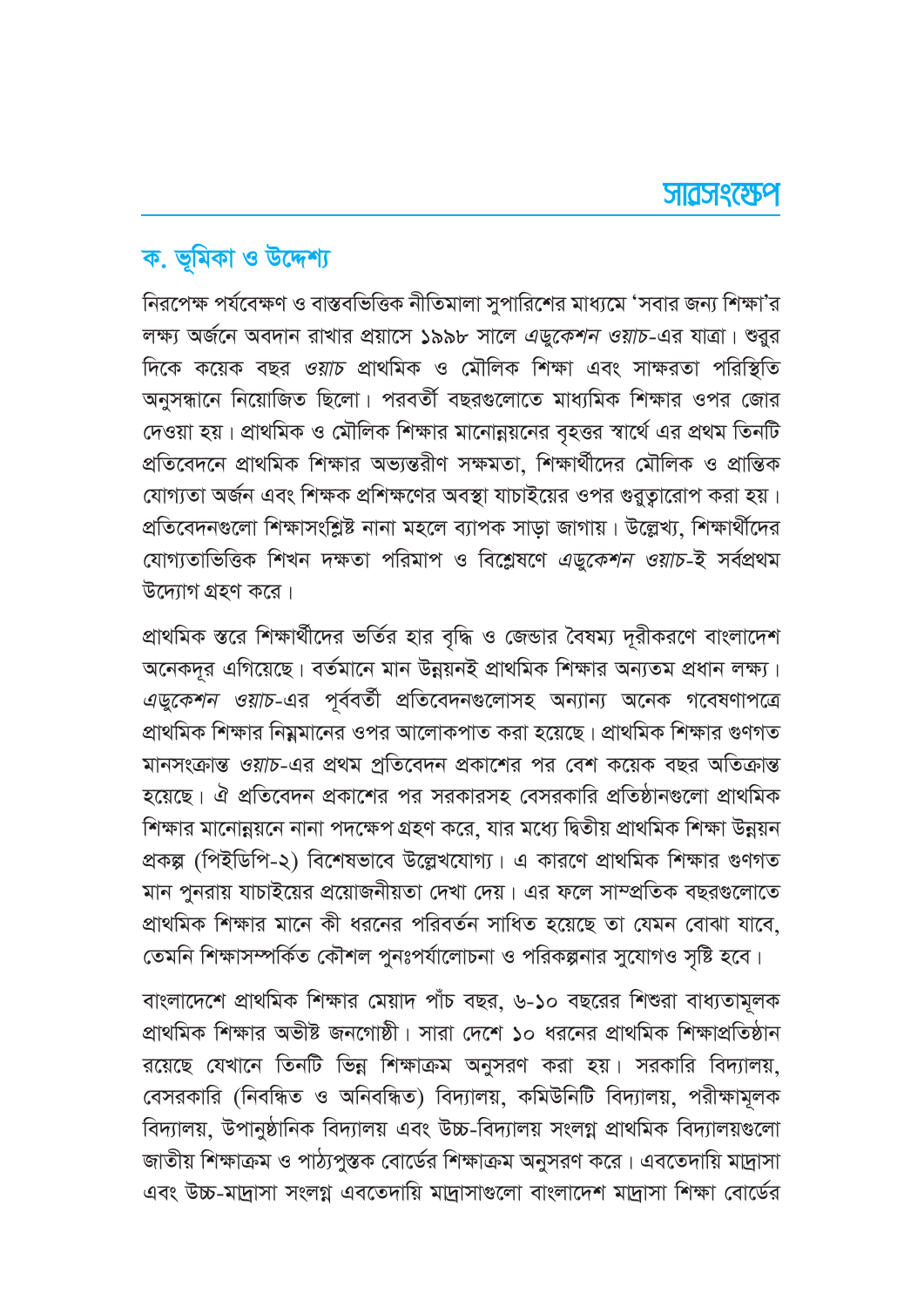শিক্ষাক্রম অনুসরণ করে। ইংরেজি মাধ্যম বিদ্যালয়গুলো ব্রিটিশ শিক্ষাক্রম অনুসরণ করে। শিক্ষাপ্রতিষ্ঠানগুলোকে আবার প্রশাসনিক দায়িত্বের নিরিখে বিভিন্নভাবে ভাগ করা যায়। উদাহরণস্বরূপ, প্রাথমিক শিক্ষা বাস্তবায়নের প্রধান সরকারি প্রতিষ্ঠান প্রাথমিক শিক্ষা অধিদপ্তর প্রথম পাঁচ ধরনের শিক্ষাপ্রতিষ্ঠান তদারকি করে। পরীক্ষামূলক বিদ্যালয়গুলোতে জাতীয় প্রাথমিক শিক্ষা একাডেমীর কিছুটা কর্তৃত্ব রয়েছে, উপানুষ্ঠানিক বিদ্যালয়গুলো বাস্তবায়নকারী সংশ্লিষ্ট বেসরকারি প্রতিষ্ঠানের ব্যবস্থাপনায় এবং উচ্চ-বিদ্যালয় সংলগ্ন প্রাথমিক বিদ্যালয়গুলো মাধ্যমিক ও উচ্চমাধ্যমিক শিক্ষা অধিদপ্তর-এর তদারকিতে পরিচালিত হয়। মাদ্রাসাগুলো মাদ্রাসা শিক্ষা বোর্ডের নিয়ম অনুসরণ করে এবং ইংরেজি মাধ্যম বিদ্যালয়গুলোর জন্য নির্দিষ্ট কোনো কৰ্তৃপক্ষ নেই।

মানসম্মত শিক্ষার ধারণা একটি ব্যাপক পরিব্যাপ্ত বিষয়; শিক্ষাব্যবস্থায় যে কোন ধরনের পরিবর্তন শিক্ষার মানের ওপর প্রভাব ফেলে। আবার মানসম্মত শিক্ষার সর্বোচ্চ সীমা বলেও কিছু নেই। শুধু উন্নয়নশীল দেশগুলোতেই নয়, ধনী ও উন্নত দেশগুলোতেও মানসম্মত শিক্ষার প্রশ্নটি ব্যাপকভাবে আলোচিত। জমতিয়েন সম্মেলন ও ডাকার ফোরামসহ বিভিন্ন আন্তর্জাতিক ফোরামে মানসম্মত প্রাথমিক ও মৌলিক শিক্ষার ওপর বেশ জোর দেওয়া হয়েছে। একদশকেরও বেশি আগে ইউনেস্কো'র জাক দেলর কমিশন শিক্ষাকে জীবনব্যাপী শিখনের প্রক্রিয়া হিসেবে দেখেছিলো যা মূলত চারটি ভিত্তির ওপর প্রতিষ্ঠিত- জানার জন্য শেখা, বাঁচার জন্য শেখা, মিলেমিশে বসবাস করতে শেখা এবং বিকশিত হওয়ার জন্য শেখা। মানসম্মত শিক্ষা পরিমাপ ও পর্যালোচনার জন্য বেশ কিছু ফ্রেমওয়ার্ক বা কাঠামো রয়েছে যার মধ্যে জোগান-প্রক্রিয়া-তাৎক্ষণিক ফল কাঠামোটি (পরবর্তী পৃষ্ঠায় দেখুন) বহুল ব্যবহৃত। বর্তমান গবেষণায় এ কাঠামোটি ব্যবহার করা হয়েছে। এই ফ্রেমওয়ার্কের তিনটি উপাদানের প্রতিটিতে অনেকগুলো সূচক রয়েছে। উল্লেখ্য, প্রাথমিক শিক্ষা অধিদপ্তর মানসম্মত শিক্ষা নিরীক্ষার জন্য নানা ধরনের সূচকের সমন্নয়ে দুটি তালিকা তৈরি করেছে; এগুলো হলো, প্রাথমিক বিদ্যালয়ের মানের স্তর (পিএসকিউএল) ও মুখ্য দক্ষতা সূচক (কেপিআই)। তালিকাদুটির প্রায় সবগুলো সূচকই *জোগান-*প্রক্রিয়া-তাৎক্ষণিক ফল কাঠামোর মধ্যে রয়েছে।

উপর্যুক্ত বিশ্লেষণমূলক কাঠামোকে ভিত্তি ধরে *এডুকেশন ওয়াচ ২০০৮-*এর গবেষণার জন্য নিচের চারটি উদ্দেশ্য গ্রহণ করা হয়:

১. প্রান্তিক যোগ্যতাসমূহ, প্রাথমিক বিদ্যালয়ের মানের স্তর ও মূখ্য দক্ষতা সূচকসহ মানসম্মত শিক্ষার বিবিধ পরিমাপকের নিরিখে প্রাথমিক ও মৌলিক শিক্ষার জাতীয় লক্ষ্য ও উদ্দেশ্য অৰ্জনে বাংলাদেশ কতটা অগ্ৰগতি লাভ করেছে তা পরিমাপ করা: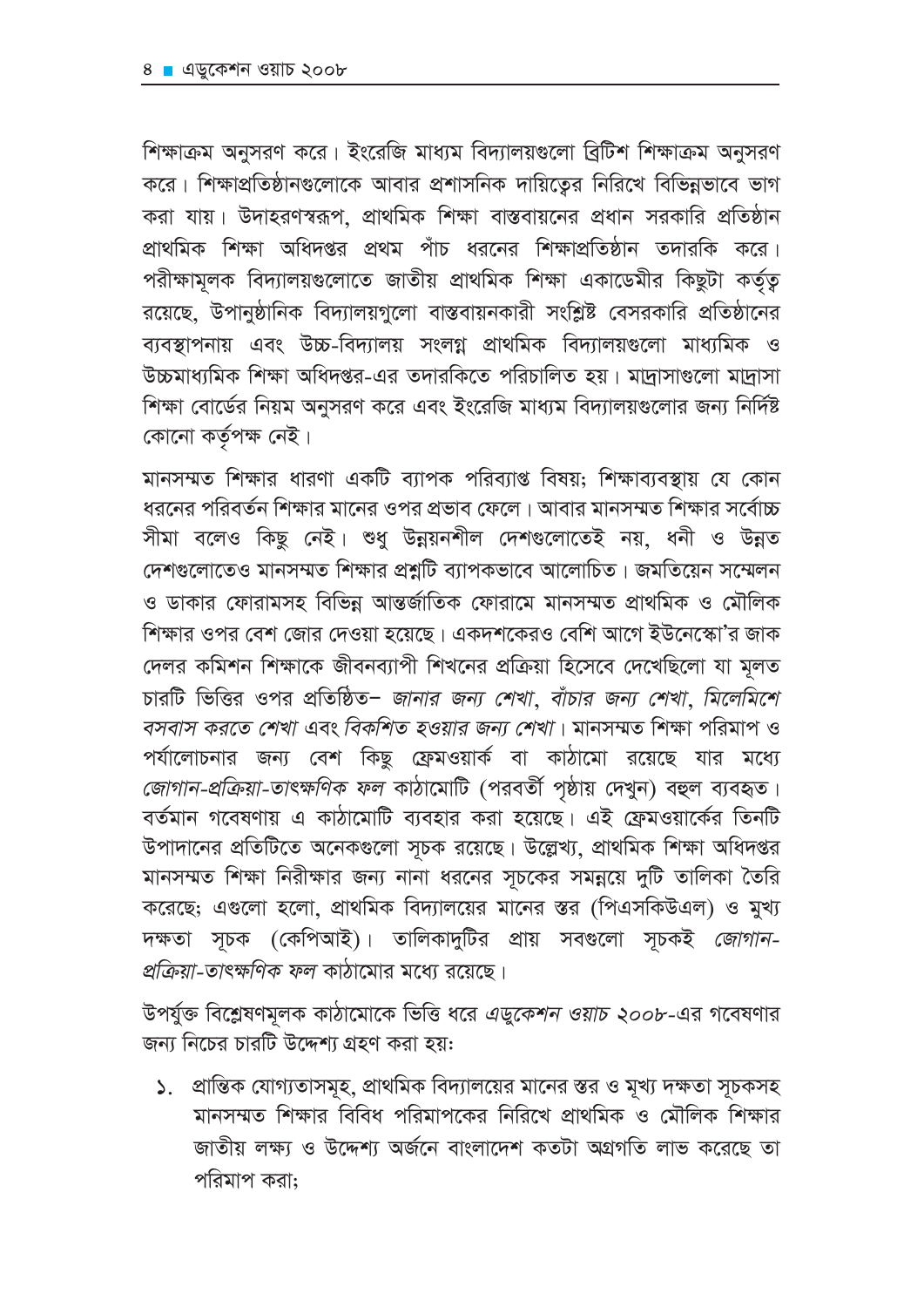- ২. শিক্ষার্থীদের শিখনফল অর্জনের সাথে তাদের আর্থসামাজিক অবস্থাসহ মানসম্মত শিক্ষার নানা সূচকের (জোগান ও প্রক্রিয়া উভয়েই) সম্পর্ক বিশ্লেষণ করা:
- ৩. শিশুদের প্রাথমিক শিক্ষায় অংশগ্রহণ পরিস্থিতির অগ্রগতি. এর সহসম্পর্কিত বিষয়সমূহ এবং অংশগ্ৰহণসংক্ৰান্ত সীমাবদ্ধতাগুলো অনুসন্ধান করা;
- ৪. জনগণের শিক্ষা ও সাক্ষরতার বর্তমান স্তর সম্পর্কে জানা এবং সময়ের আবর্তে প্রাথমিক শিক্ষার বিস্তারের সাথে এ সংক্রান্ত কী অগ্রগতি সাধিত হয়েছে তা অনুসন্ধান করা।



### মানসম্মত শিক্ষা বিশ্লেষণের ফ্রেমওয়ার্ক

### খ, গবেষণা পদ্ধতি

প্রাথমিক শিক্ষার বর্তমান মান বোঝার জন্য এই গবেষণায় মাঠপর্যায় থেকে প্রাথমিক তথ্য সংগ্রহ করা হয়েছে। পাশাপাশি গত এক দশকের অগ্রগতি বোঝার জন্য পূর্ববর্তী এডুকেশন ওয়াচসমূহের তথ্যভাণ্ডারও (১৯৯৮, ২০০০ ও ২০০৫ সালে সৃষ্ট) ব্যবহার করা হয়েছে। গবেষণার প্রথম দুটি উদ্দেশ্য পুরণের জন্য শিক্ষাপ্রতিষ্ঠান ও খানা জরিপের আশ্রয় নেওয়া হয়। খানা জরিপের তথ্য বিশ্লেষণ করে গবেষণার তৃতীয় ও চতুর্থ উদ্দেশ্য পুরণের উদ্যোগ নেওয়া হয়। দ্বিতীয় উদ্দেশ্য পুরণের জন্য প্রান্তিক যোগ্যতার নিরিখে শিক্ষার্থীদের অর্জন অভীক্ষা নেওয়া হয়। এডুকেশন ওয়াচ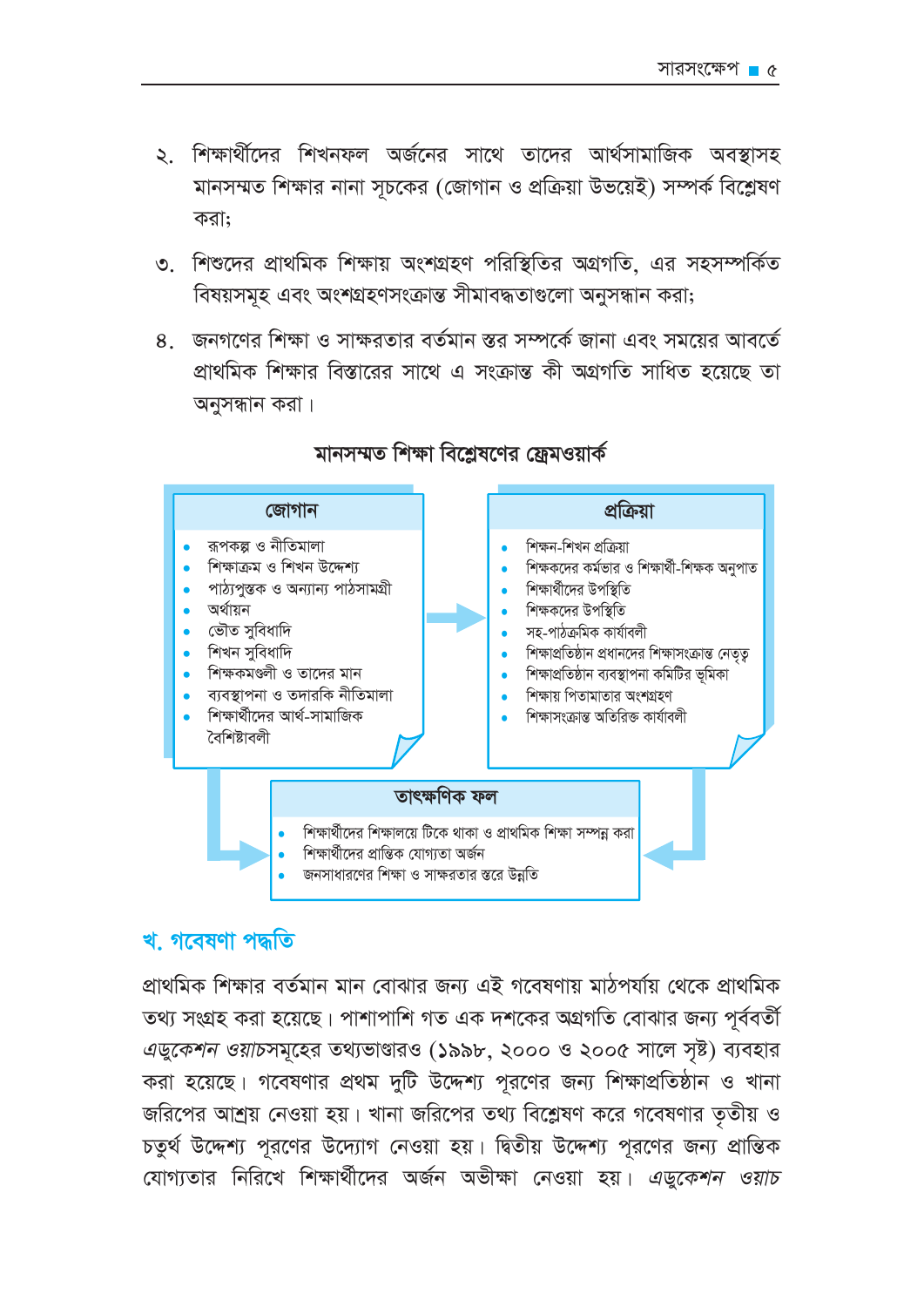২০০০-এর জন্য যে অভীক্ষাপত্রটি তৈরি করা হয়েছিলো এই গবেষণায়ও সেটি ব্যবহার করা হয়েছে। অভীক্ষাটিতে ৫০টি প্রান্তিক যোগ্যতার মধ্যে ২৭টি প্রতিফলিত হয়েছে। পঞ্চম শ্রেণীর শিক্ষার্থীদের প্রাথমিক শিক্ষা সমাপনের ঠিক পূর্বমুহূর্তে ২০০৮ সালের নভেম্বরে এই অভীক্ষা গ্রহণ করা হয়েছে।

বাংলাদেশের প্রাথমিক শিক্ষায় প্রচলিত ১০ ধরনের শিক্ষাপ্রতিষ্ঠানের মধ্যে এই গবেষণার জন্য ছয় ধরনের প্রতিষ্ঠান নেওয়া হয়। এগুলো হলো, সরকারি প্রাথমিক বিদ্যালয়, বেসরকারি প্রাথমিক বিদ্যালয়, এবতেদায়ি মাদ্রাসা, উচ্চ-বিদ্যালয় সংলগ্ন প্রাথমিক বিদ্যালয় এবং উচ্চ-মাদ্রাসা সংলগ্ন এবতেদায়ি মাদ্রাসা। গ্রাম ও শহরের বিদ্যালয়গুলোকে আলাদাভাবে বিবেচনা করে বিদ্যালয় জরিপের জন্য সর্বমোট ১২টি স্ট্যাটা বিবেচনা করা হয়। গবেষণায় প্রতিটি স্ট্যাটা থেকে দৈবচয়ন পদ্ধতিতে ৩০টি শিক্ষাপ্রতিষ্ঠান বাছাই করে প্রতিটি প্রতিষ্ঠান থেকে পঞ্চম শ্রেণীর ২০ জন শিক্ষার্থীর অভীক্ষা নেওয়ার পরিকল্পনা করা হয়। কিন্তু শহরাঞ্চলে এবতেদায়ি মাদ্রাসার অপ্রতুলতার কারণে এই ধরনের প্রতিষ্ঠান থেকে নির্ধারিত সংখ্যক শিক্ষার্থীর অভীক্ষা নেওয়া সম্ভব হয় নি। কিছু কিছু ক্ষেত্রে পঞ্চম শ্রেণীতে শিক্ষার্থীসংখ্যা কম থাকায় সংশ্লিষ্ট ধরনের শিক্ষাপ্রতিষ্ঠানের সংখ্যা বাড়াতে হয়েছিলো। সর্বমোট ৪৪০টি শিক্ষাপ্রতিষ্ঠানের ৭.০৯৩ জন শিক্ষার্থীর প্রান্তিক যোগ্যতা পরিমাপক অভীক্ষা গ্রহণ করা হয়, যাদের মধ্যে ৭.০৭০ জনের আর্থসামাজিক অবস্থার তথ্যও সংগ্রহ করা হয়।

শিশুদের প্রাথমিক শিক্ষায় অংশগ্রহণ ও বিদ্যালয়-বহির্ভূত শিশুদের অবস্থা জানা এবং এ-সম্পর্কিত আর্থসামাজিক অবস্থা পর্যালোচনার উদ্দেশ্যে খানা জরিপ করা হয়। এজন্য পূর্ববর্তী *এডুকেশন ওয়াচ*গুলোর পদ্ধতি অনুসরণ করে সারা দেশকে ছয়টি গ্রামীণ ও দুটি শহর– মোট আটটি স্ট্র্যাটায় ভাগ করা হয়। গ্রামীণ এলাকাগুলো হলো– ঢাকা, চউগ্রাম, রাজশাহী, খুলনা, সিলেট ও বরিশাল; আর শহর এলাকাগুলো হলো-সিটি করপোরেশন ও পৌরসভা। গবেষণার পরিকল্পনা অনুসারে প্রতিটি স্ট্র্যাটায় ১২০টি গ্রাম/মহল্লা থেকে ৩০০০টি করে খানা জরিপ করার কথা থাকলেও কিছু নির্বাচিত গ্রাম/মহল্লায় খানাসংখ্যার অপ্রতুলতার কারণে গ্রাম/মহল্লার সংখ্যা বাড়াতে হয়েছিলো। শেষ পর্যন্ত ১,০০৩টি গ্রাম/মহল্লা থেকে ২৪,০০৭টি খানা জরিপ করা হয়। এই খানাগুলোর মোট জনসংখ্যা ছিলো ১,১৩,৩২০ জন যার মধ্যে ১৪,৬৮৮ জন প্রাথমিক স্তরে ভর্তির উপযুক্ত বয়সী (অর্থাৎ ৬-১০ বছরের মধ্যে) এবং ১৫,১৮৯ জন প্রাথমিক স্তরে ভর্তি হওয়া শিক্ষার্থী।

প্রাথমিক শিক্ষা অধিদপ্তর এবং বাংলাদেশ শিক্ষাতথ্য ও পরিসংখ্যান ব্যুরো কর্তৃক তৈরি করা শিক্ষাপ্রতিষ্ঠানের তালিকা থেকে শিক্ষাপ্রতিষ্ঠান জরিপের জন্য নমুনা সংগ্রহ করা হয়। অপরদিকে খানাজরিপের জন্য বাংলাদেশ পরিসংখ্যান ব্যরোর তৈরি করা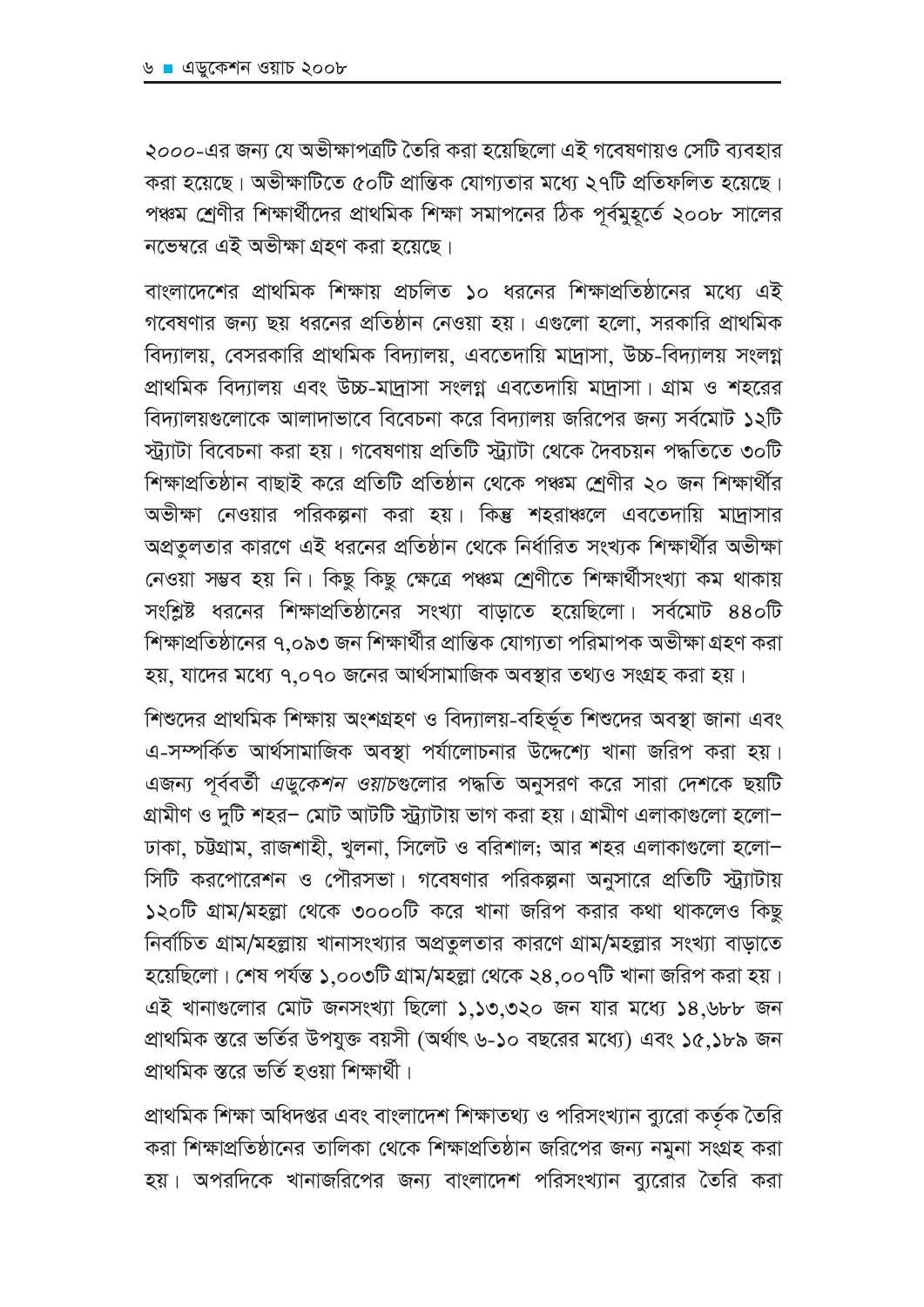জেলাভিত্তিক গ্রাম/মহল্লার তালিকা ব্যবহার করা হয়। ২০০৮ সালের মধ্য-অক্টোবর থেকে ডিসেম্বরের মাঝমাঝি সময়ের মধ্যে সমুদয় তথ্যসংগ্রহের কাজ সম্পন্ন করা হয়।

#### গ, প্ৰধান ফলাফল

# শিক্ষাসংক্ৰান্ত সুযোগসুবিধা এবং শিখন-সংস্থান

যেকোন শিক্ষাব্যবস্থার প্রথম পদক্ষেপ হলো প্রাতিষ্ঠানিক পর্যায়ে উপযুক্ত মানের সুযোগসুবিধা তৈরি করা। ১৯৯৮ সালের অবস্থার সঙ্গে বর্তমান জরিপের ফলাফল তুলনা করে এ-সম্পর্কিত অগ্রগতিসমূহ এখানে উল্লেখ করা হলো:

- সামগ্রিকভাবে গত ১০ বছরে প্রাথমিক শিক্ষাপ্রতিষ্ঠানগুলোতে ভৌত সুযোগসুবিধা বৃদ্ধি পেয়েছে। শ্রেণীকক্ষের সংখ্যা, ভবন নির্মাণ উপাদানের গুণগতমান, পানি ও পয়ঃনিষ্কাশন ব্যবস্থা এবং শ্রেণীকক্ষে শিক্ষার্থী ধারণক্ষমতার নিরেখে এই অগ্রগতি লক্ষ্য করা গেছে।
- শ্রেণীকক্ষের সংখ্যার বিচারে সরকারি প্রাথমিক বিদ্যালয়গুলো অন্যদের চেয়ে এগিয়ে থাকলেও নির্মাণ উপাদানের গুণগতমানের দিক দিয়ে বেসরকারি বিদ্যালয়গুলো অবস্থা ভালো। ১৯৯৮ সালে সরকারি বিদ্যালয়গুলোতে শ্রেণীকক্ষের সংখ্যা ছিলো গড়ে ৩.৮টি যা ২০০৮ সালে বেড়ে দাঁড়ায় ৪.৬টিতে। ১৯৯৮ সালে সামগ্রিকভাবে বিদ্যালয়গুলোর এক-তৃতীয়াংশ স্থাপনা ছিলো পুরোপুরি ইট দিয়ে তৈরি যা ২০০৮ সালে বৃদ্ধি পেয়ে ৬০%-এ উন্নীত হয়েছে। ১৯৯৮ সালে সরকারি ও বেসরকারি বিদ্যালয়গুলোতে যথাক্রমে ৪৪.৫% ও ৪৭.৯% পুরোপুরি ইটের স্থাপনা ছিলো যা ২০০৮ সালে বৃদ্ধি পেয়ে যথাক্রমে ৬৭.৬% ও ৯০%-এ উন্নীত হয়েছে। অধিকাংশ শ্রেণীকক্ষের অবস্থা বর্তমানে ভালো থাকলেও কিছু কিছু শ্রেণীকক্ষ নানাধরনের বিপর্যন্ত অবস্থায় রয়েছে।
- খাবার পানির উৎস হিসেবে ১৯৯৮ সালে ৪৭% প্রাথমিক বিদ্যালয়ে পাইপের মাধ্যমে পানি সরবরাহ বা নলকূপের ব্যবস্থা ছিলো যা ২০০৮ সালে ৫৩.৮%-এ উন্নীত হয়েছে। এই উন্নতি সবচেয়ে বেশি লক্ষ্য করা গেছে সরকারি বিদ্যালয়ে  $(5b.9\%$  পয়েন্ট), তারপর বেসরকারি বিদ্যালয়গুলোতে  $(50\%$  পয়েন্ট)। সামগ্রিকভাবে এক-তৃতীয়াংশ শিক্ষাপ্রতিষ্ঠান তাদের প্রতিবেশী পরিবার বা অন্যান্য প্রতিষ্ঠানের কাছ থেকে খাবার পানির সুবিধা গ্রহণ করে। বাকি প্রতিষ্ঠানগুলো হয় কলসিতে পানি সংরক্ষণ করে বা তাদের খাবার পানির কোন সুবিধা নেই।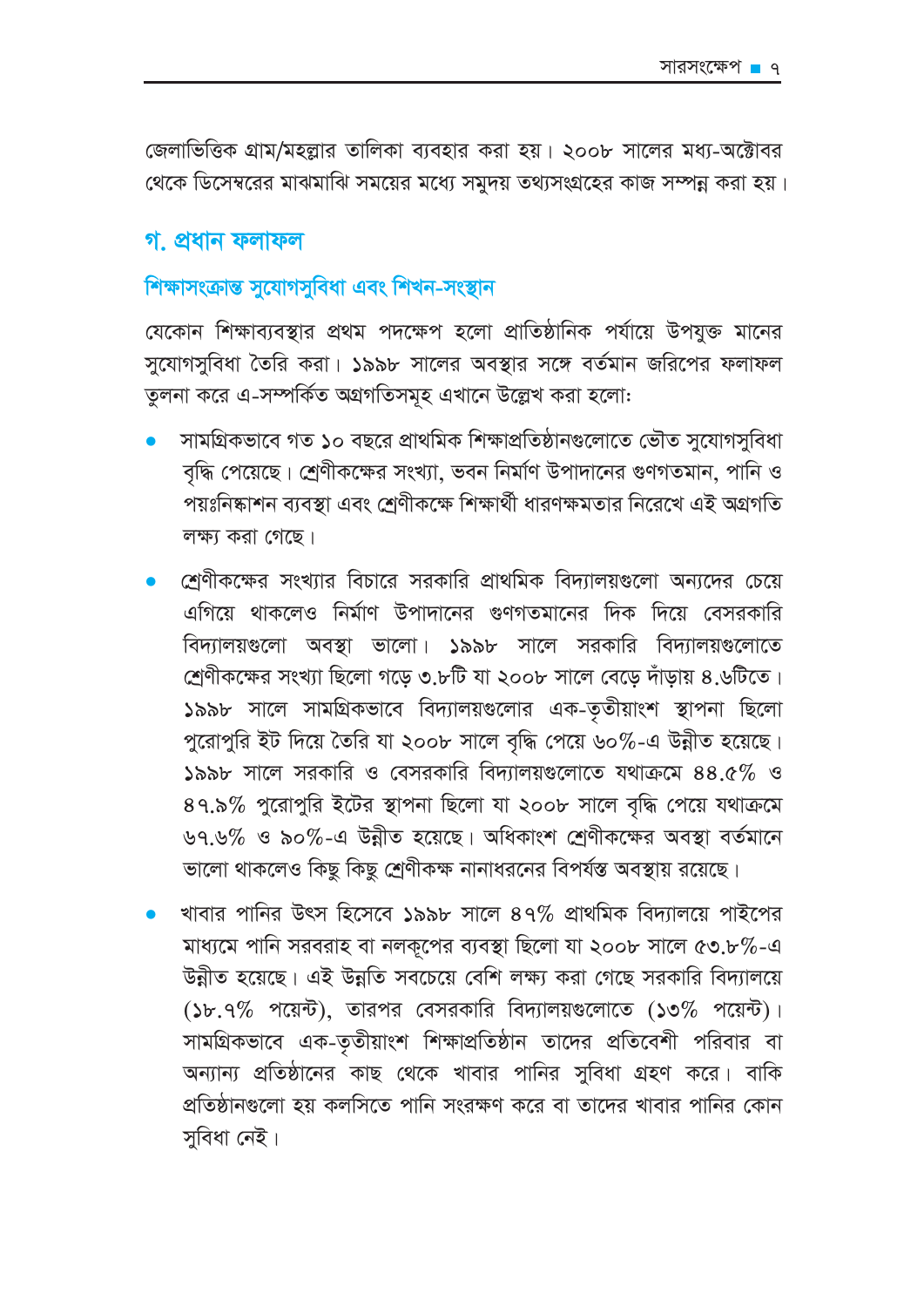- ১৯৯৮ সালে এক-চতুর্থাংশেরও কম সংখ্যক সরকারি ও বেসরকারি বিদ্যালয়ে ছেলে ও মেয়েদের জন্য আলাদা শৌচাগারের ব্যবস্থা ছিলো, যা ২০০৮ সালে বেড়ে যথাক্রমে ৫০.৭% এবং ৪২.৯%-এ উন্নীত হয়েছে। সামগ্রিকভাবে ৭০% শিক্ষাপ্রতিষ্ঠানে শিক্ষার্থীদের জন্য শৌচাগার সুবিধা পাওয়া গেছে, যার অর্ধেকে ছেলে ও মেয়েদের জন্য আলাদা ব্যবস্থা রয়েছে। এক-পঞ্চমাংশ বিদ্যালয়ে স্বাস্থ্যসম্মত শৌচাগার দেখা গেছে আর ৩৫.৭%-এর ক্ষেত্রে তা মাঝারি মানের।
- ২০০৮ সালে মাত্র ১৬% বিদ্যালয়ে শারীরিক প্রতিবন্ধি শিক্ষার্থীদের জন্য অবকাঠামোগত সুবিধা পাওয়া গেছে। এক্ষেত্রে সরকারি বিদ্যালয়গুলো (৩৪.২%) অন্যদের তুলনায় এগিয়ে রয়েছে। সব ধরনের প্রাথমিক বিদ্যালয়েই প্রতিবন্ধি শিক্ষার্থীদের জন্য শৌচাগারের ব্যাবস্থা খুবই নগণ্য।
- ১৯৯৮ সালে প্রাথমিক স্তরে ভর্তি হওয়া শিক্ষার্থীদের দুই-তৃতীয়াংশ শ্রেণীকক্ষে স্বচ্ছন্দে বসতে পারতো যা ২০০৮ সালে বৃদ্ধি পেয়ে ৯০%-এ উন্নীত হয়েছে। দুটি কারণে এটি হতে পারে- ১৯৯৮ সালের তুলনায় ২০০৮ সালে গডে প্রতি শ্রেণীতে শিক্ষার্থী সংখ্যা ৪৮ জন থেকে কমে ৪১ জন হয়েছে; অন্যদিকে, ১৯৯৮ সালে প্রতি শ্রেণীকক্ষে গড়ে ৩১ জনের বসার সংস্থান ছিলো যা বৃদ্ধি পেয়ে ২০০৮ সালে ৩৭ হয়েছে। এবতেদায়ি মাদ্রাসা ছাড়া অন্য সব ধরনের বিদ্যালয়ে এই অগ্রগতি পরিলক্ষিত হয়েছে।



#### বিদ্যালয়ের ধরন ও সাল অনুসারে স্বাভাবিকভাবে বসতে পারে এমন শিক্ষার্থীদের হার

- প্ৰায় ৮০% প্ৰাথমিক বিদ্যালয়ে খেলার মাঠ থাকলেও মাত্র ৮.৫% বিদ্যালয়ে ফুলের বাগান দেখা গেছে। উচ্চ-বিদ্যালয় সংলগ্ন প্রাথমিক বিদ্যালয় ও উচ্চ-মাদ্রাসা সংলগ্ন এবতেদায়ি মাদ্রাসা এই দিক দিয়ে এগিয়ে আছে। উপানুষ্ঠানিক বিদ্যালয়গুলোতে উভয় ধরনের সুযোগসুবিধার অভাব রয়েছে।
- শিক্ষাপ্রতিষ্ঠানের ধরন অনুসারে ভিন্নতা থাকলেও গডে প্রায় ৪০% প্রতিষ্ঠানে বিদ্যুৎ সংযোগ রয়েছে। অন্যদিকে মাত্র এক-চতুর্থাংশ শ্রেণীকক্ষে বৈদ্যুতিক বাতি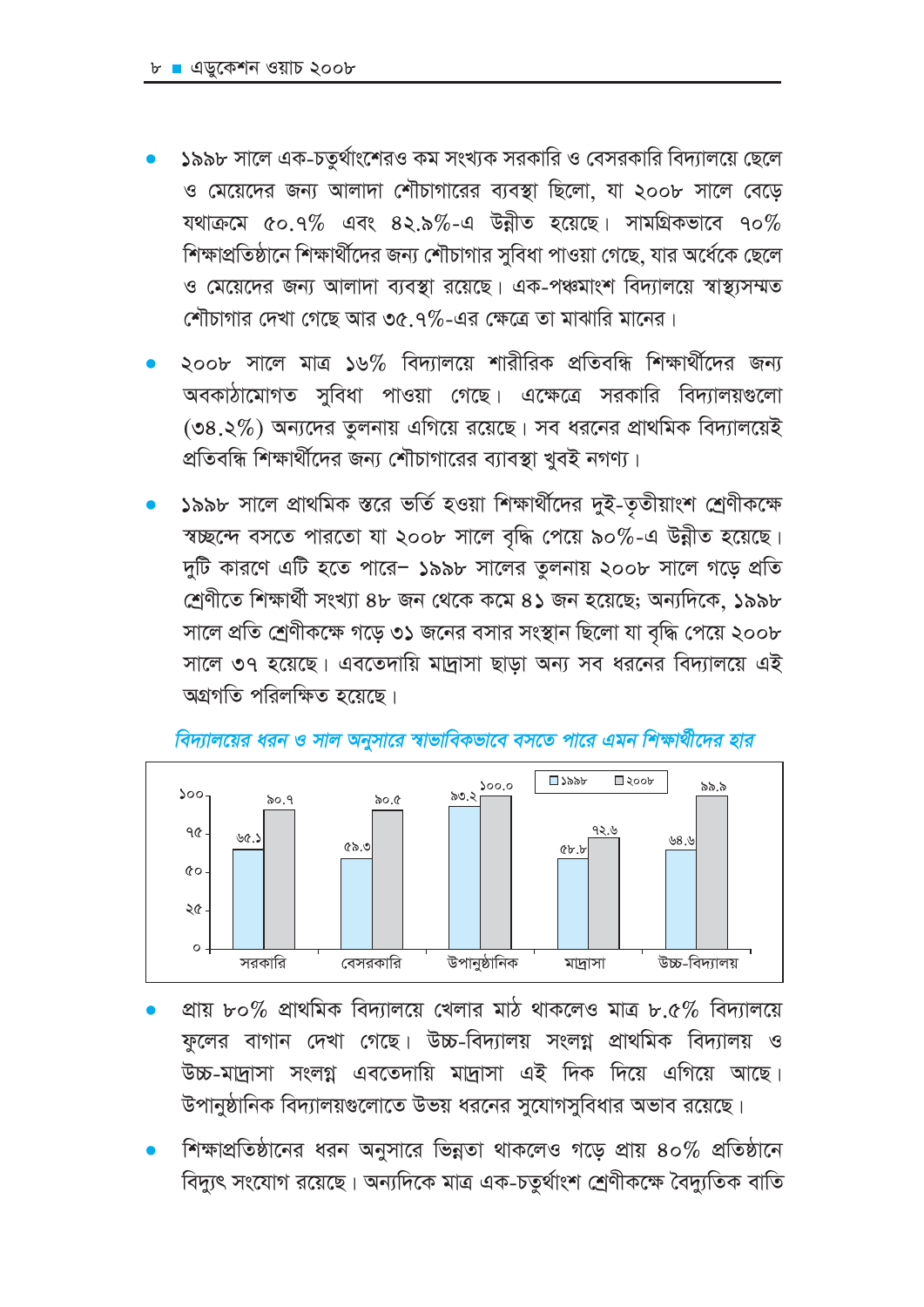ও পাখা রয়েছে। এক্ষেত্রে উচ্চ-বিদ্যালয় সংলগ্ন প্রাথমিক বিদ্যালয়গুলো ভালো অবস্থানে রয়েছে। সবচেয়ে পিছিয়ে রয়েছে মাদ্রাসা ও উপানুষ্ঠানিক বিদ্যালয়গুলো। স্বাভাবিক সময়ে, বিদ্যালয়ের ধরন নির্বিশেষে প্রায় সব শ্রেণীকক্ষে পর্যাপ্ত প্রাকৃতিক আলো ও বাতাসের প্রবাহ ছিলো।

- ২০০৮ সালে তিন-পঞ্চমাংশ শিক্ষাপ্রতিষ্ঠানের মেঝে ও বারান্দা জরিপের দিন পরিষ্কার-পরিচ্ছন্ন পাওয়া গেছে। প্রায় এক-পঞ্চমাংশ প্রতিষ্ঠানের মেঝে এবং বারান্দায় ধুলাবালি এবং বাকি প্রতিষ্ঠানগুলোতে ধুলাবালি ও ময়লা কাগজ উভয়ই পাওয়া গেছে। তিন-পঞ্চমাংশের বেশি শ্রেণীকক্ষের দেয়াল পরিষ্কার-পরিচ্ছন্ন পাওয়া গেছে। পরিষ্কার-পরিচ্ছন্নতার দিক দিয়ে উপানুষ্ঠানিক বিদ্যালয় ও উচ্চ-বিদ্যালয় সংলগ্ন প্রাথমিক বিদ্যালয়গুলো এগিয়ে রয়েছে।
- স্পষ্টভাবে লিখতে পারার নিরিখে প্রায় ৮০% শ্রেণীকক্ষের ব্ল্যাকবোর্ডের অবস্থা খুবই ভালো। নব্বই শতাংশ উপানুষ্ঠানিক বিদ্যালয়ের ব্ল্যাকবোর্ড এবং ৮০ $\%$ উচ্চ-বিদ্যালয় সংলগ্ন প্রাথমিক বিদ্যালয়, মাদ্রাসা, সরকারি ও বেসরকারি প্রাথমিক বিদ্যালয়ের ব্ল্যাকবোর্ডের অবস্থাও খুবই ভালো। এবতেদায়ি মাদ্রাসাগুলোতে মাত্র  $88\%$  ৱ্যাকবোৰ্ড ভালো পাওয়া গেছে।
- শিক্ষার্থীদের মানন্লোয়নের জন্য প্রায় ১৬% শিক্ষাপ্রতিষ্ঠান সাধারণ কোচিং-এর ব্যবস্থা করে আর ৫২% প্রতিষ্ঠান শুধু প্রাথমিক বৃত্তি পরীক্ষার্থীদের কোচিং করিয়ে থাকে। উপানুষ্ঠানিক বিদ্যালয়গুলো যেখানে সব শ্রেণীর সব শিক্ষার্থীর জন্য সাধারণ কোচিং-এর ব্যবস্থা করে যেখানে অন্য ধরনের বিদ্যালয়গুলো বৃত্তি পরীক্ষার্থীদের কোচিং-এর ওপর গুরুত্ব দেয় বেশি। প্রায় ৯০% সরকারি ও বেসরকারি বিদ্যালয়ে বৃত্তি পরীক্ষার্থীদের কোচিং করানো হয়। গবেষণাভুক্ত ১৮.৪% শিক্ষাপ্রতিষ্ঠান এ-ধরনের অতিরিক্ত কোচিং-এর জন্য ফি নিয়ে থাকে: এদের অধিকাংশই উচ্চ-বিদ্যালয় সংলগ্ন প্রাথমিক বিদ্যালয় ।
- শ্রেণী, জেন্ডার বা বিদ্যালয়ের ধরন নির্বিশেষে টাকার বিনিময়ে প্রাইভেট শিক্ষকের কাছে পড়ার হার গত এক দশকে বেড়েছে। সার্বিকভাবে ১৯৯৮ ও ২০০০ সালে এক-পঞ্চমাংশের সামান্য কিছু বেশি শিক্ষার্থীর গৃহশিক্ষক ছিলো যা ২০০৫ ও ২০০৮ সালে বেড়ে যথাক্রমে ৩১% ও ৩৮% হয়েছে। মেয়ে শিক্ষার্থীরা তাদের ছেলে সহপাঠীদের তুলনায় এবং গ্রামীণ এলাকার শিক্ষার্থীরা শহর এলাকার শিক্ষার্থীদের তুলনায় কম প্রাইভেট টিউটর সুবিধা পেয়ে থাকে। ইংরেজি মাধ্যম বিদ্যালয় ও উচ্চ-বিদ্যালয় সংলগ্ন প্রাথমিক বিদ্যালয়ের শিক্ষার্থীরা এদিক দিয়ে অন্য ধরনের বিদ্যালয়ের শিক্ষার্থীদের তুলনায় এগিয়ে আছে। এই দুই ধরনের বিদ্যালয়ের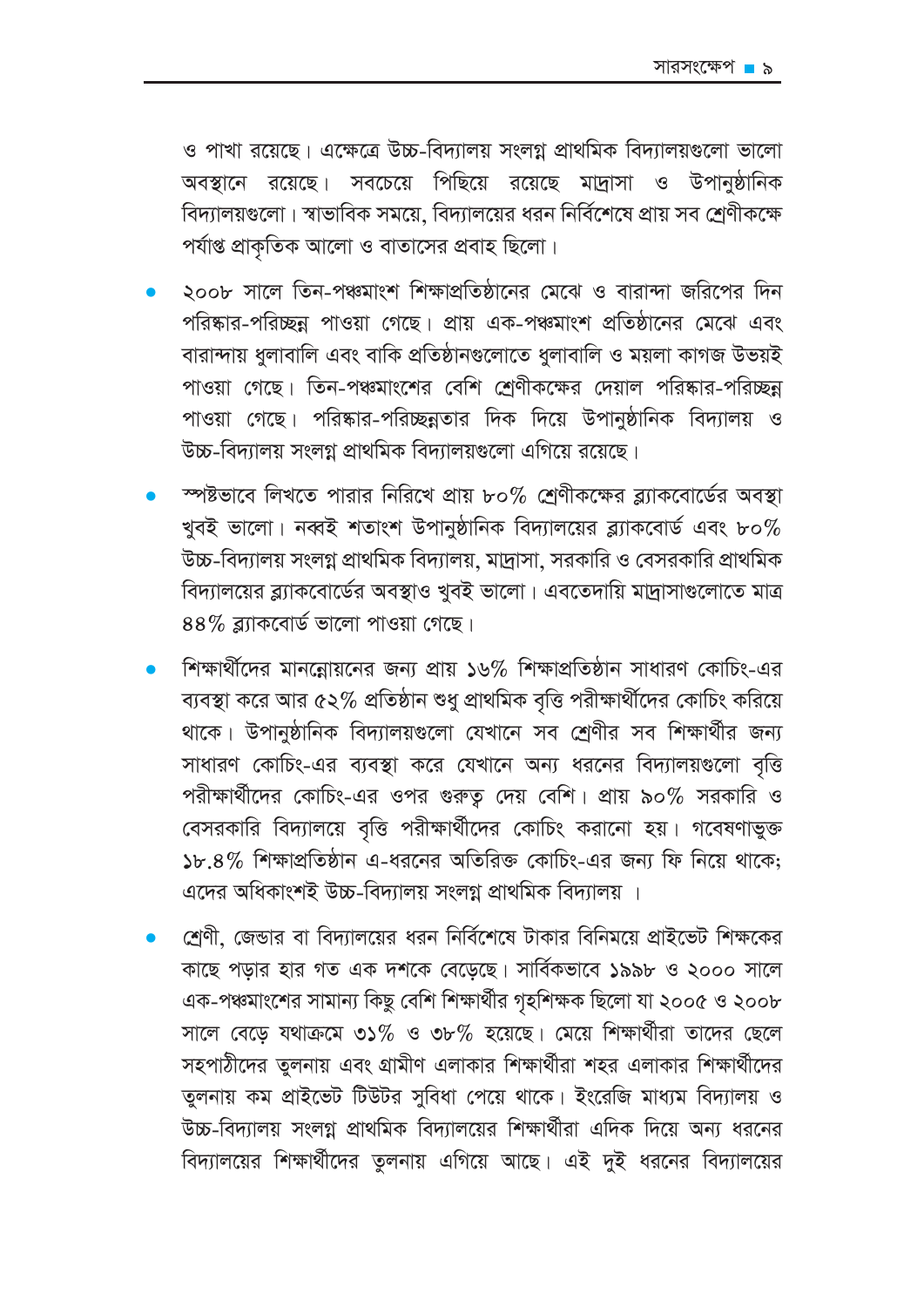দুই-তৃতীয়াংশেরও বেশি শিক্ষার্থী গৃহশিক্ষকের কাছে পড়ে। উপানুষ্ঠানিক বিদ্যালয়ের শিক্ষার্থীদের মাত্র ১২% গৃহশিক্ষকের কাছে পড়ে। ২০০৮ সালে পঞ্চম শ্রেণীর প্রায়  $\cos\%$  শিক্ষার্থীর গৃহশিক্ষক ছিলো।



#### এলাকা ও সাল অনুসারে গৃহশিক্ষকের সাহায্য নেওয়া শিক্ষার্থীদের হার

- চারুকলা, গান ও নাচ উপানুষ্ঠানিক বিদ্যালয়সমূহের একটি অত্যাবশ্যক অংশ। অন্য ধরনের বিদ্যালয়গুলোর প্রায় অর্ধেকে চারু ও কারুকলার ক্লাস করানো হয়। ২০০৮ সালে ৫৩.৪% বিদ্যালয়ে বার্ষিক ক্রীডা প্রতিযোগিতা অনুষ্ঠিত হয়েছে। অর্ধেকেরও কম বিদ্যালয়ে কাব কার্যক্রম রয়েছে। খুব কম সংখ্যক মাদ্রাসাতেই বাৰ্ষিক ক্ৰীড়া প্ৰতিযোগিতা, কাব কাৰ্যক্ৰম বা চাৰুকলা-সম্পৰ্কিত ক্লাস করানো হয়েছে। উপানুষ্ঠানিক বিদ্যালয়ে কোনো কাব কাৰ্যক্ৰম বা বাৰ্ষিক ক্ৰীড়া প্ৰতিযোগিতা অনুষ্ঠিত হয় নি।
- সরকারি বিদ্যালয়গুলোতে ১৯৯৮ সালে গড়ে ৪.৪ জন শিক্ষক ছিলো যা ২০০৮ সালে বেড়ে ৫.২ জন হয়েছে। গত এক দশকে বেসরকারি বা উপানুষ্ঠানিক বিদ্যালয়ের শিক্ষক সংখ্যায় কোনো পরিবর্তন দেখা যায় নি। ১৯৯৮ সালে সার্বিকভাবে নারী শিক্ষকের সংখ্যা ছিলো মোট শিক্ষকদের এক-তৃতীয়াংশেরও কম যা ২০০৮ সালে বেড়ে ৩৯.৩% হয়েছে। উপানুষ্ঠানিক বিদ্যালয়ের প্রবিধানই হচ্ছে নারী শিক্ষক নিয়োগ করা। উভয় জরিপেই এ ধরনের বিদ্যালয়গুলোতে সর্বোচ্চ অনুপাতে নারী শিক্ষক পাওয়া গেছে। সবচেয়ে কম নারী শিক্ষক রয়েছে মাদ্রাসায় (১০.৫%)। সরকারি ও উচ্চ-বিদ্যালয় সংলগ্ন প্রাথমিক বিদ্যালয়ে নারী শিক্ষকের হারে বেশ উন্নতি ঘটেছে। তবে গ্রামীণ এলাকার শিক্ষাপ্রতিষ্ঠানগুলোর চেয়ে শহর এলাকার শিক্ষাপ্রতিষ্ঠানগুলোতে নারী শিক্ষকের হার অনেক বেশি (यथाक़त्म ७५.५% ও ৫৭.8%)।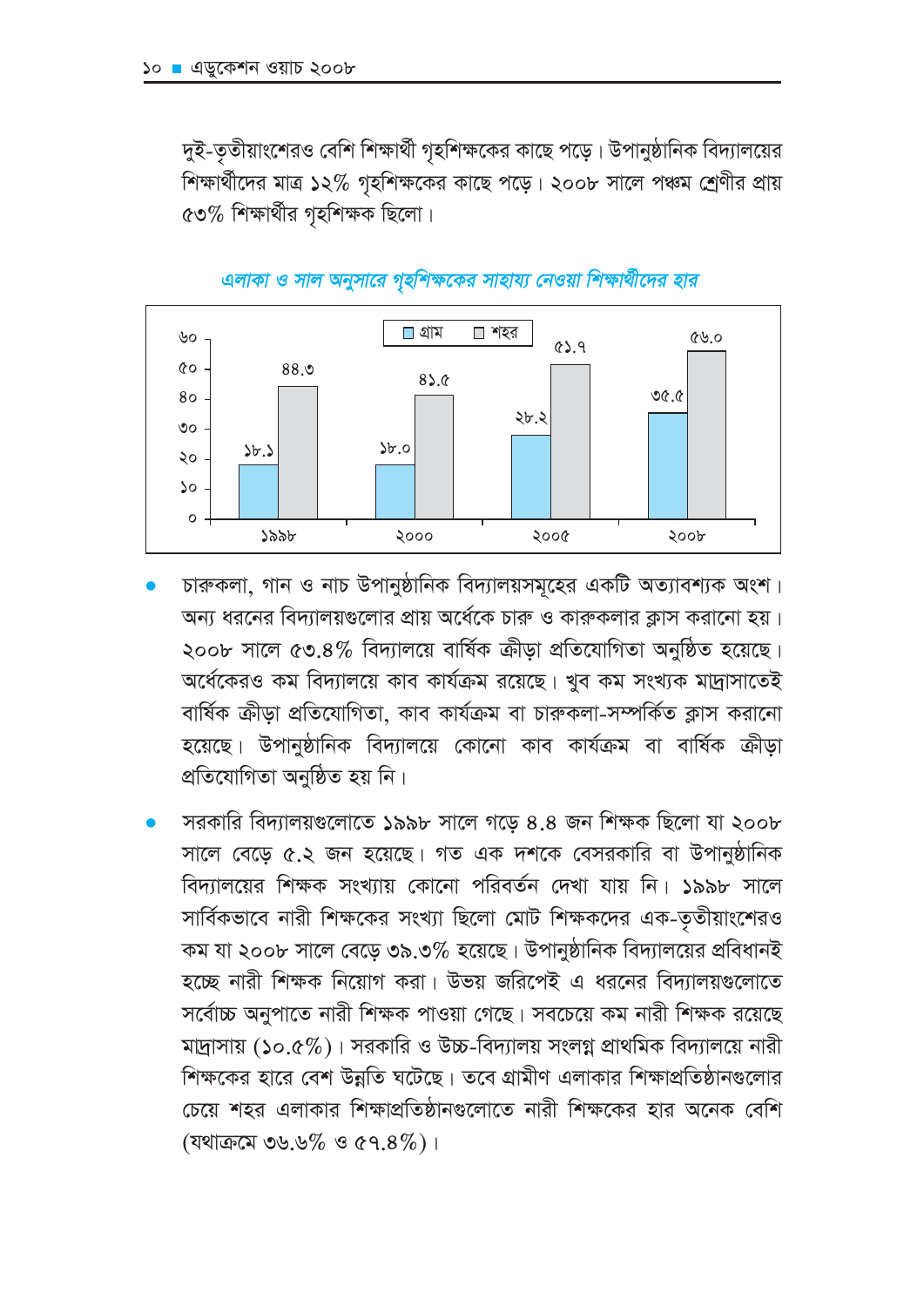- গত এক দশকে শিক্ষকদের শিক্ষাগত যোগ্যতার ক্ষেত্রেও উন্নতি দেখা যাচ্ছে। ১৯৯৮ সালে উপানুষ্ঠানিক বিদ্যালয়ের এক-চতুর্থাংশ ও অন্যান্য শিক্ষাপ্রতিষ্ঠানের কিছু সংখ্যক শিক্ষকের শিক্ষাগত যোগ্যতা ছিলো মাধ্যমিকেরও নিচে। ২০০৮ সালে কোন প্ৰাথমিক শিক্ষাপ্ৰতিষ্ঠানেই এত কম পডালেখা জানা শিক্ষক পাওয়া যায় নি। ১৯৯৮ সালে স্নাতকোত্তর পাশ শিক্ষকের হার ছিলো ১৪.৪% যা ২০০৮ সালে বৃদ্ধি পেয়ে ১৮.৯% হয়েছে। শিক্ষাগত যোগ্যতার নিরিখে নারী শিক্ষকরা পুরুষ শিক্ষকদের তুলনায় পিছিয়ে আছেন।
- সরকারি, বেসরকারি ও উপানুষ্ঠানিক বিদ্যালয়ের ৮৫% বা তার বেশি শিক্ষকের, মাদ্রাসার ১১%-এরও কম ও উচ্চ-বিদ্যালয় সংলগ্ন প্রাথমিক বিদ্যালয়ের ৫৬% শিক্ষকের পেশাগত প্রশিক্ষণ রয়েছে। বেসরকারি প্রাথমিক বিদ্যালয়ের শিক্ষকদের প্রশিক্ষণের অবস্থা গত দশ বছরে বেশ ইতিবাচকভাবে বৃদ্ধি পেয়েছে- ১৯৯৮ সালে ২৫.৯% থেকে বেডে ২০০৮ সালে ৮৬.৮% হয়েছে।
- অর্ধেকেরও কম শিক্ষক এক বা একাধিক বিষয়ভিত্তিক প্রশিক্ষণ পেয়েছেন। মোট শিক্ষকদের ১৯.২% বাংলা, ২২.১% ইংরেজি, ২৩.৪% গণিত, ১৩.১% পরিবেশ পরিচিতি (সমাজ) ও ১৪.৩% পরিবেশ পরিচিতি (বিজ্ঞান) বিষয়ে প্রশিক্ষণ পেয়েছেন। প্রায় ৪০% নারী শিক্ষক ও ৫৮.৫% পুরুষ শিক্ষকের কোনো বিষয়ভিত্তিক প্ৰশিক্ষণ নেই।



### বিষয় ও জেন্ডার অনুসারে বিষয়ভিত্তিক প্রশিক্ষণ রয়েছে এমন শিক্ষকদের হার

গত এক দশকে প্রাথমিক শিক্ষাপ্রতিষ্ঠানগুলোর শিক্ষকদের অনুপস্থিতির ক্ষেত্রে কোনো পরিবর্তন লক্ষ্য করা যায় নি: ১৯৯৮ ও ২০০৮ উভয় সালেই শিক্ষকদের অনুপস্থিতির হার ছিলো প্রায় ১২-১৩%। উল্লিখিত সংখ্যার প্রায় অর্ধেক শিক্ষক ছুটিতে রয়েছেন। শিক্ষাপ্রতিষ্ঠানে বিলম্বে উপস্থিতি শিক্ষকদের ক্ষেত্রে একটি মারাত্মক সমস্যা হিসেবে দেখা গেছে। জরিপের দিন ৪২.৫% শিক্ষক নিজ নিজ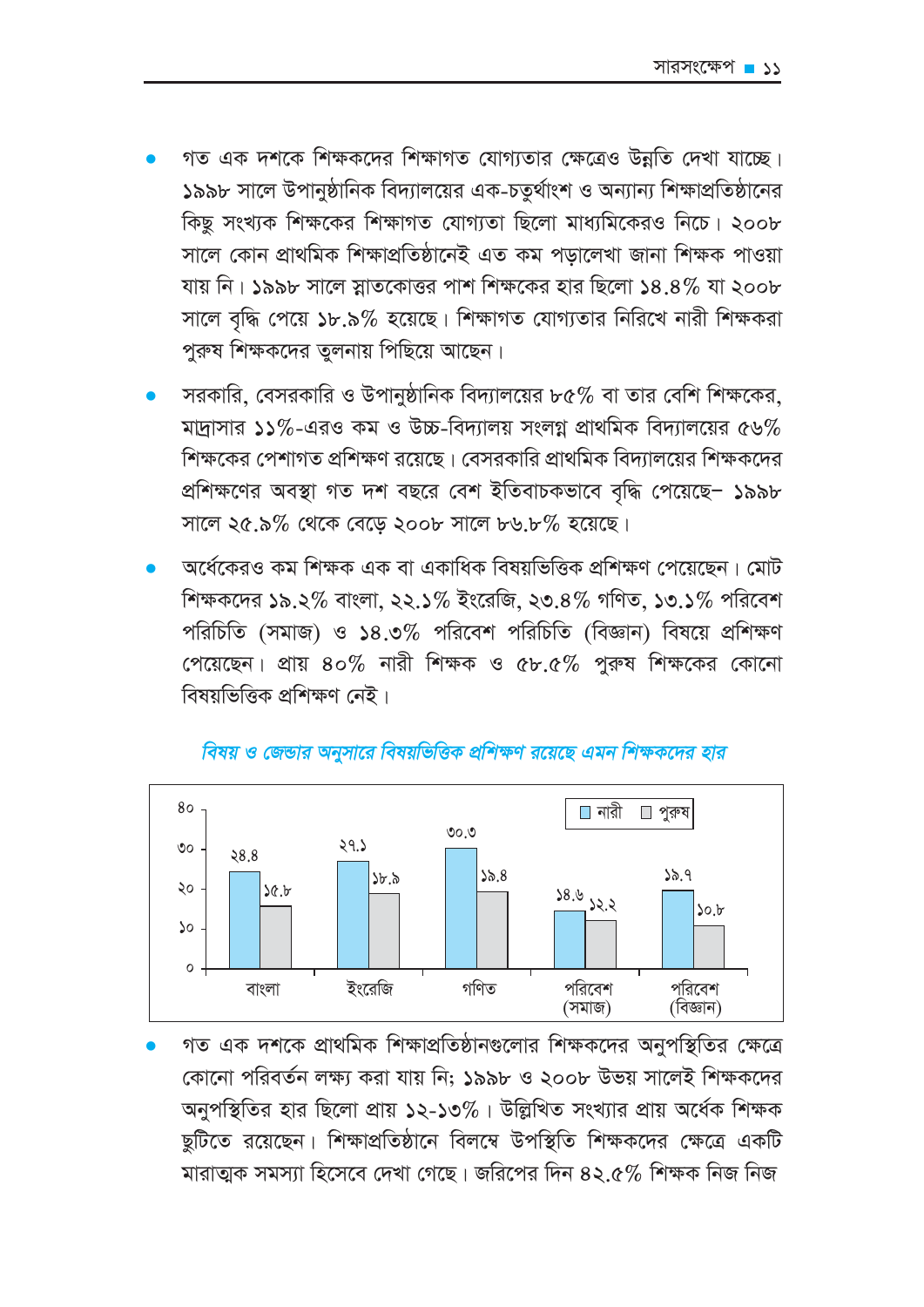শিক্ষাপ্রতিষ্ঠানে দেরিতে উপস্থিত হয়েছিলেন। গড়ে শিক্ষকরা নির্ধারিত সময়ের আধ ঘণ্টা পর উপস্থিত হয়েছিলেন। প্রায় অর্ধেক নারী শিক্ষক ও ৩৮.৩% পুরুষ শিক্ষক দেরি করে এসেছিলেন। গ্রামীণ শিক্ষকদের ক্ষেত্রে এ হার ৪৪.২% আর শহরের শিক্ষকদের ক্ষেত্রে ৩১.৯%। সরকারি, বেসরকারি ও এবতেদায়ি মাদ্রাসার প্রায় অর্ধেক শিক্ষক, উচ্চ-মাদ্রাসার ৩৫.৮%, উচ্চ-বিদ্যালয়ের ২৩.৮% এবং উপানুষ্ঠানিক বিদ্যালয়ের ১২.৭% শিক্ষক জরিপের দিন শিক্ষাপ্রতিষ্ঠানে দেরিতে উপস্থিত হয়েছিলেন।





- একজন শিক্ষকের দিনে গড়ে ৫.২টি করে ক্লাস নিতে হয়। এ সংখ্যা সবচেয়ে বেশি বেসরকারি ও উপানুষ্ঠানিক বিদ্যালয়ে (প্রত্যেকের ছয়টি করে) এবং সর্বনিয় উচ্চ-বিদ্যালয় সংলগ্ন প্রাথমিক বিদ্যালয়ে (প্রত্যেকের ৩.৪টি করে ক্লাস)। পুরুষ শিক্ষকদের তুলনায় নারী শিক্ষকদের দিনে গড়ে একটি করে ক্লাস বেশি নিতে হয় এবং শহরের শিক্ষকদের তুলনায় গ্রামীণ শিক্ষকদের ১.২টি ক্লাস বেশি নিতে হয়।
- সময়ের সাথে সাথে শিক্ষার্থী-শিক্ষক অনুপাতেও উন্নতি ঘটেছে। ২০০৮ সালে এই অনুপাত পাওয়া গেছে ৩৯:১। সরকারি বিদ্যালয়গুলোতে ১৯৯৮ সালের তুলনায় ২০০৮ সালে বেশ উন্নতি হয়েছে (৭৩:১ থেকে ৪৯:১ হয়েছে) এবং বেসরকারি বিদ্যালয়ে এই অনুপাত ১৯৯৮ সালে ৫৫:১ থেকে ২০০৮ সালে ৫০:১ হয়েছে। তবে উপানুষ্ঠানিক বিদ্যালয় ও মাদ্রাসায় এ বিষয়ে খুব সামান্যই পরিবর্তন লক্ষ্য করা গেছে।

# প্রাথমিক শিক্ষাপ্রতিষ্ঠানসমূহের ব্যবস্থাপনা

শিক্ষার মানোন্নয়নে শিক্ষাপ্রতিষ্ঠানসমূহের ব্যবস্থাপনা একটি গুরুতুপূর্ণ বিষয়। বিদ্যালয়ের ধরনের ওপর ভিত্তিকরে ব্যবস্থাপনা কমিটির গঠনে পার্থক্য রয়েছে। এ অংশে বিদ্যালয় ব্যবস্থাপনা কমিটি সম্পর্কিত বিষয়গুলো উপস্থাপন করা হলো: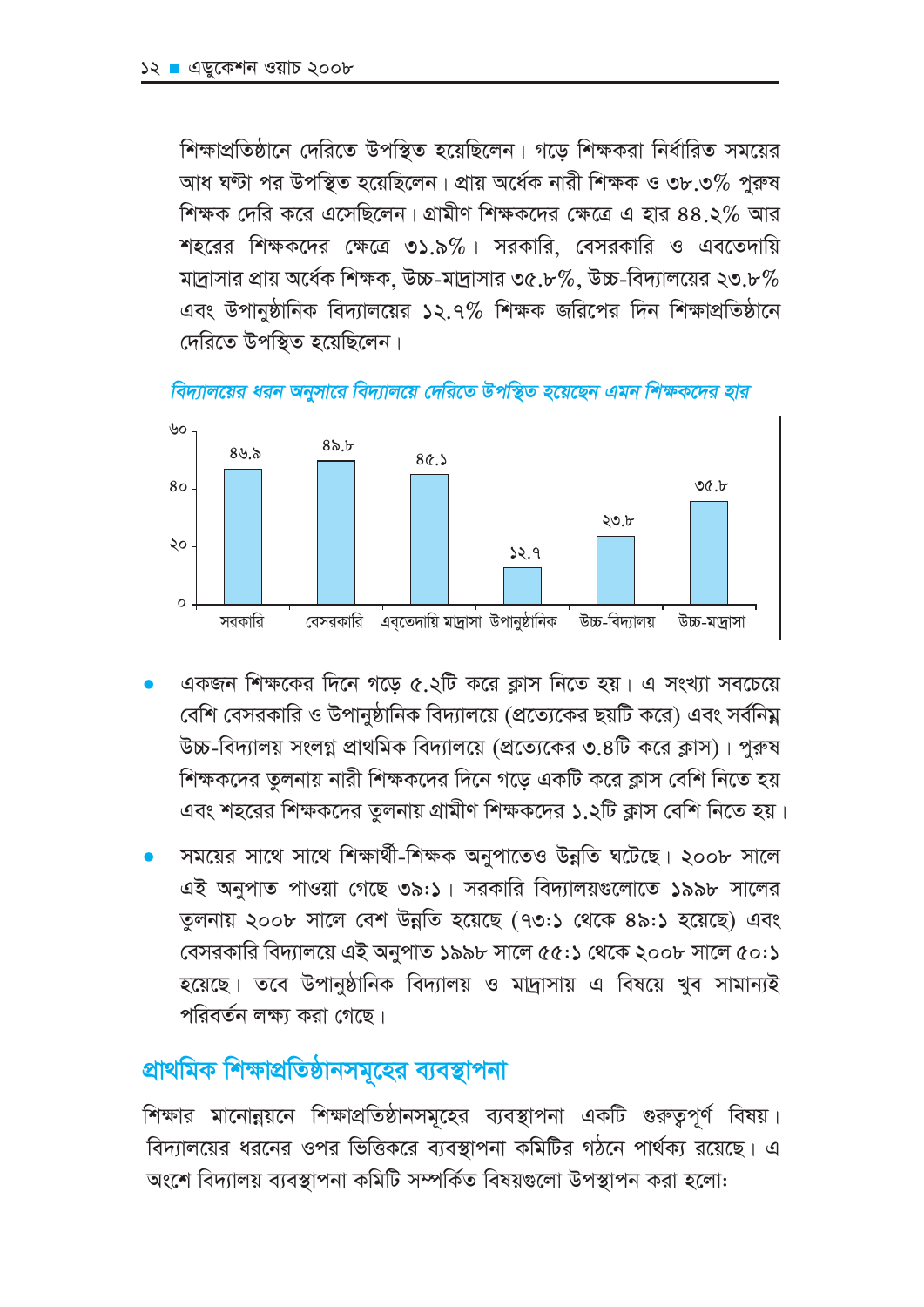- সব উপানুষ্ঠানিক বিদ্যালয়, ৯৭% সরকারি বিদ্যালয়, ৯৩-৯৪% বেসরকারি বিদ্যালয় ও এবতেদায়ি মাদ্রাসা এবং ৮৩%-এর বেশি উচ্চ-বিদ্যালয় সংলগ্ন প্রাথমিক বিদ্যালয় ও মাদ্রাসায় ব্যবস্থাপনা কমিটি রয়েছে। কমিটির গড় সদস্য ৯.৮ জন- উচ্চ-মাদ্রাসা সংলগ্ন এবতেদায়ি মাদ্রাসার কমিটিতে সবচেয়ে বেশি সংখ্যক (১২.১ জন) আর উপানুষ্ঠানিক বিদ্যালয়ের কমিটিতে সবচেয়ে কম সংখ্যক (৭.১) সদস্য রয়েছেন।
- গত দশ বছরে বিদ্যালয় ব্যবস্থাপনা কমিটিতে নারী সদস্যের অন্তর্ভুক্তির হার বেড়েছে - ১৯৯৮ সালের ১৯.২% থেকে বেড়ে ২০০৮ সালে তা ২৫.৯% হয়েছে। শুধু বেসরকারি প্রাথমিক বিদ্যালয় ছাড়া অন্য সব ধরনের বিদ্যালয়ের ব্যবস্থাপনা কমিটিতে নারী সদস্যের অন্তর্ভুক্তির হার বেড়েছে। কমিটিতে নারী সদস্যের হার সবচেয়ে বেশি উপানুষ্ঠানিক বিদ্যালয়ে (৭৬.৩%) আর সবচেয়ে কম মাদ্রাসায় (৩%)। সরকারি বিদ্যালয়ের ব্যবস্থাপনা কমিটিতে এক-পঞ্চমাংশ সদস্য নাবী।
- ব্যবস্থাপনা কমিটির সদস্যদের গড়ে নয় বছরের প্রাতিষ্ঠানিক শিক্ষা রয়েছে– সবচেয়ে বেশি রয়েছে উচ্চ-বিদ্যালয়ের কমিটি সদস্যদের (১৩ বছর) এবং সবচেয়ে কম উপানুষ্ঠানিক বিদ্যালয়ের কমিটি সদস্যদের (৫.২ বছর)। নারী সদস্যদের তুলনায় পুরুষ সদস্যরা বেশি লেখাপডা করেছেন (গডে যথাক্রমে ৭.৩ বছর ও ৯.৬ বছর)। গ্রামাঞ্চলের তুলনায় শহরাঞ্চলের ব্যবস্থাপনা কমিটির সদস্যরা বেশি পড়ালেখা করেছেন (যথাক্রমে ৮.৯ বছর ও ৯.৯ বছর)। ব্যবস্থাপনা কমিটির সদস্যদের মধ্যে প্রায় এক-চতুর্থাংশের পেশা কষি, ১৮.৯ $\%$ ব্যবসা, ১৯.৯% শিক্ষক, ১৩.১% চাকুরি এবং ১৬.৫% ঘরের কাজে নিয়োজিত রয়েছেন। উপানুষ্ঠানিক বিদ্যালয়ের ব্যবস্থাপনা কমিটির সদস্যদের অধিকাংশ কৃষি, শিক্ষকতা বা ঘরের কাজে নিয়োজিত রয়েছেন।
- ব্যবস্থাপনা কমিটির সদস্য সচিব হিসেবে শিক্ষাপ্রতিষ্ঠানের প্রধানরা গুরুত্বপূর্ণ ভূমিকা পালন করেন। তাঁদের মধ্যে ২১.৬% সদস্য নারী। বিদ্যালয়ের প্রধান হিসেবে সবচেয়ে বেশি নারী রয়েছেন সরকারি প্রাথমিক বিদ্যালয়ে (৩৮.৪%) আর সবচেয়ে কম রয়েছেন মাদ্রাসায় (২%-এর কম)। শিক্ষাপ্রতিষ্ঠানের প্রধানদের মধ্যে ৩৫.২%-এর স্নাতকোত্তর পর্যায়ের শিক্ষা রয়েছে, ৩৪.৭% স্নাতক ডিগ্রি লাভ করেছেন, ২২.৯%-এর উচ্চ মাধ্যমিক পর্যায়ের শিক্ষা এবং ৭ ৩%-এর মাধ্যমিক পর্যায়ের শিক্ষা রয়েছে।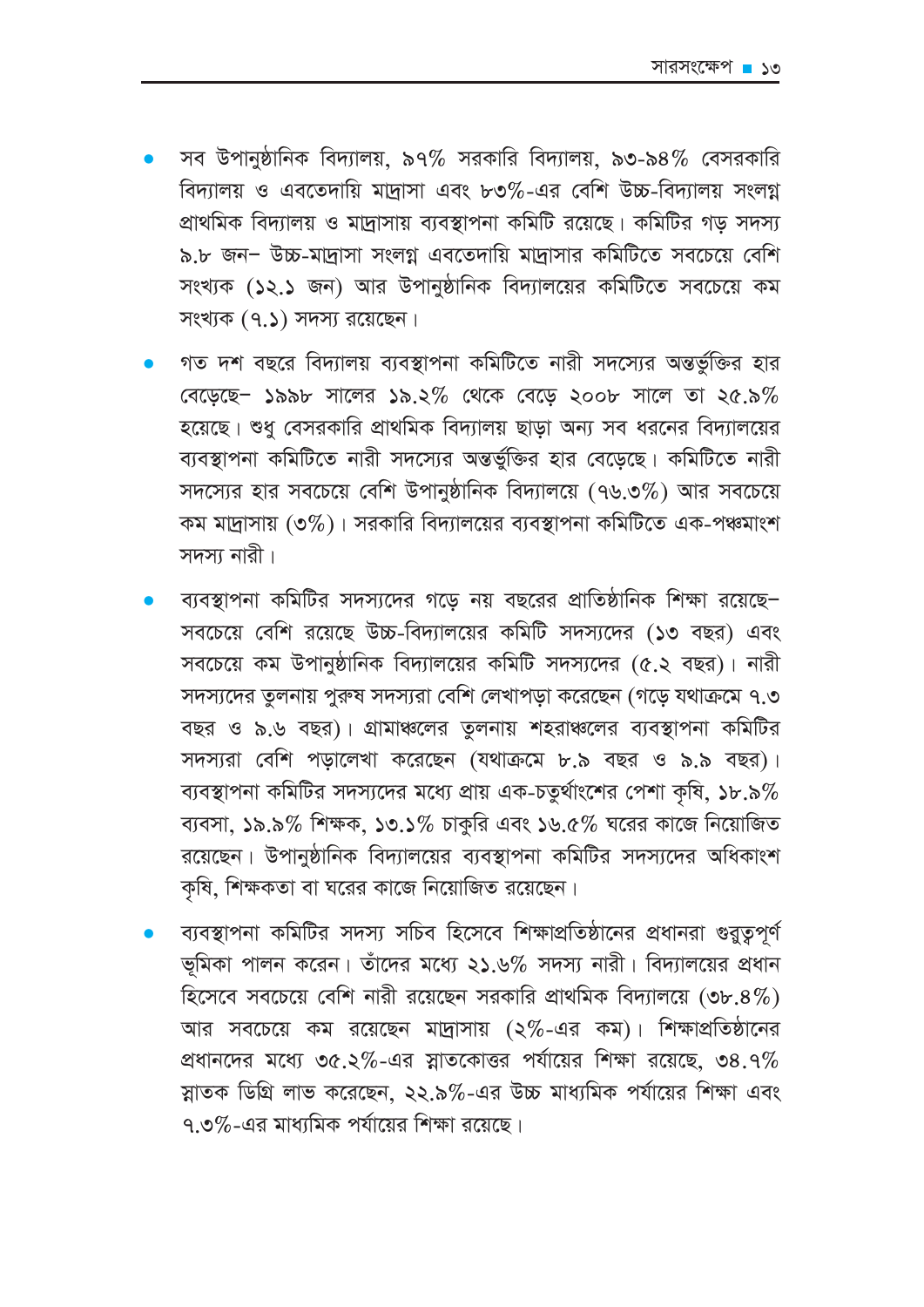- প্রায় অর্ধেক সংখ্যক শিক্ষাপ্রতিষ্ঠানের প্রধান বিদ্যালয় ব্যবস্থাপনা-সম্পর্কিত প্রশিক্ষণ পেয়েছেন। সরকারি বিদ্যালয়ের দুই-তৃতীয়াংশ, উচ্চ-বিদ্যালয় সংলগ্ন প্রাথমিক বিদ্যালয়ের ৬১.৩%, বেসরকারি বিদ্যালয়ের ৪৫.২%, উচ্চ-মাদ্রাসা সংলগ্ন এবতেদায়ি মাদ্রাসার এক-তৃতীয়াংশ আর এবতেদায়ি মাদ্রাসার ৭.৯% প্রধান শিক্ষক বা সুপারিনটেনডেন্ট বিদ্যালয় ব্যবস্থাপনা-সম্পর্কিত প্রশিক্ষণ পেয়েছেন।
- ২০০৮ সালে বিদ্যালয় ব্যবস্থাপনা কমিটিগুলো গড়ে ৮.১টি করে সভা করেছে; প্রায় ৯৪% সভার লিখিত বিবরণ পাওয়া গেছে। সভাগুলোতে গড়ে ৭৯.২% সদস্য উপস্থিত ছিলেন। সরকারি, বেসরকারি এবং উপানুষ্ঠানিক প্রাথমিক বিদ্যালয়গুলো এই তিনটি সূচকেই অন্য বিদ্যালয়গুলো থেকে এগিয়ে রয়েছে। এ সূচকগুলোতে সবচেয়ে দুর্বল অবস্থান এবতেদায়ি মাদ্রাসার।
- বিদ্যালয় ব্যবস্থাপনা কমিটির সভায় পরীক্ষা-সম্পর্কিত আলোচনা হয় সবচেয়ে বেশি। এরপর রয়েছে যথাক্রমে শিক্ষার্থীদের অনুপস্থিতি, শিক্ষণ-শিখন কার্যক্রম, বিদ্যালয়ের অবকাঠামো নির্মাণ-সম্পর্কিত বিষয়, বৃক্ষরোপণ ও উপবৃত্তি-সম্পর্কিত আলোচনা। এই বিষয়গুলোতে সরকারি ও বেসরকারি বিদ্যালয়সমূহে সমগুরুত্ব দেওয়া হয়। উচ্চ-বিদ্যালয় সংলগ্ন প্রাথমিক বিদ্যালয় ও উভয় ধরনের মাদ্রাসার সভায় বৃক্ষরোপণের ওপর গুরুত্বারোপ করা হয় নি। বিদ্যালয়ের অবকাঠামো নির্মাণ ও উপবৃত্তি-সম্পর্কিত বিষয়গুলো উপানুষ্ঠানিক বিদ্যালয়গুলোর ব্যবস্থাপনা কমিটির কোনো বিষয় নয় বিধায় সেখানে এ বিষয়ে কোন আলোচনা হয় নি।

# প্ৰাথমিক শিক্ষায় অংশগ্ৰহণ

শিক্ষাপ্রতিষ্ঠান প্রতিষ্ঠার পর সবচেয়ে গুরুত্বপূর্ণ বিষয় হলো শিশুদের শিক্ষাপ্রতিষ্ঠানে ভর্তি হওয়া। শ্রেণীকক্ষে শিক্ষার্থীদের উপস্থিতির বিষয়টি ঠিক তার পরের ধাপ। এই অংশে শিক্ষার্থীদের ভর্তি এবং উপস্থিতি-সম্পর্কিত বিষয়গুলো খানাজরিপ ও বিদ্যালয় জরিপের তথ্য থেকে উপস্থাপন করা হলো:

প্রাথমিক স্তরে গ্রস ভর্তির অনুপাত গত দশকের প্রথম দুই বছরে বাড়লেও পরে তা কমে যায়। ২০০৮ সালে গ্রস ভর্তির অনুপাত ছিলো ১০৩%। নারী ও গ্রামের শিশুদের ক্ষেত্রে এই অনুপাত ক্রমান্বয়ে কমেছে বলে পর্যবেক্ষণে দেখা গেছে। ২০০৮ সালে এই অনুপাত সবচেয়ে বেশি ছিলো গ্রামীণ এলাকার মেয়েদের মধ্যে  $(509\%)$  আর সবচেয়ে কম শহরের ছেলেদের  $(59\%)$  মধ্যে।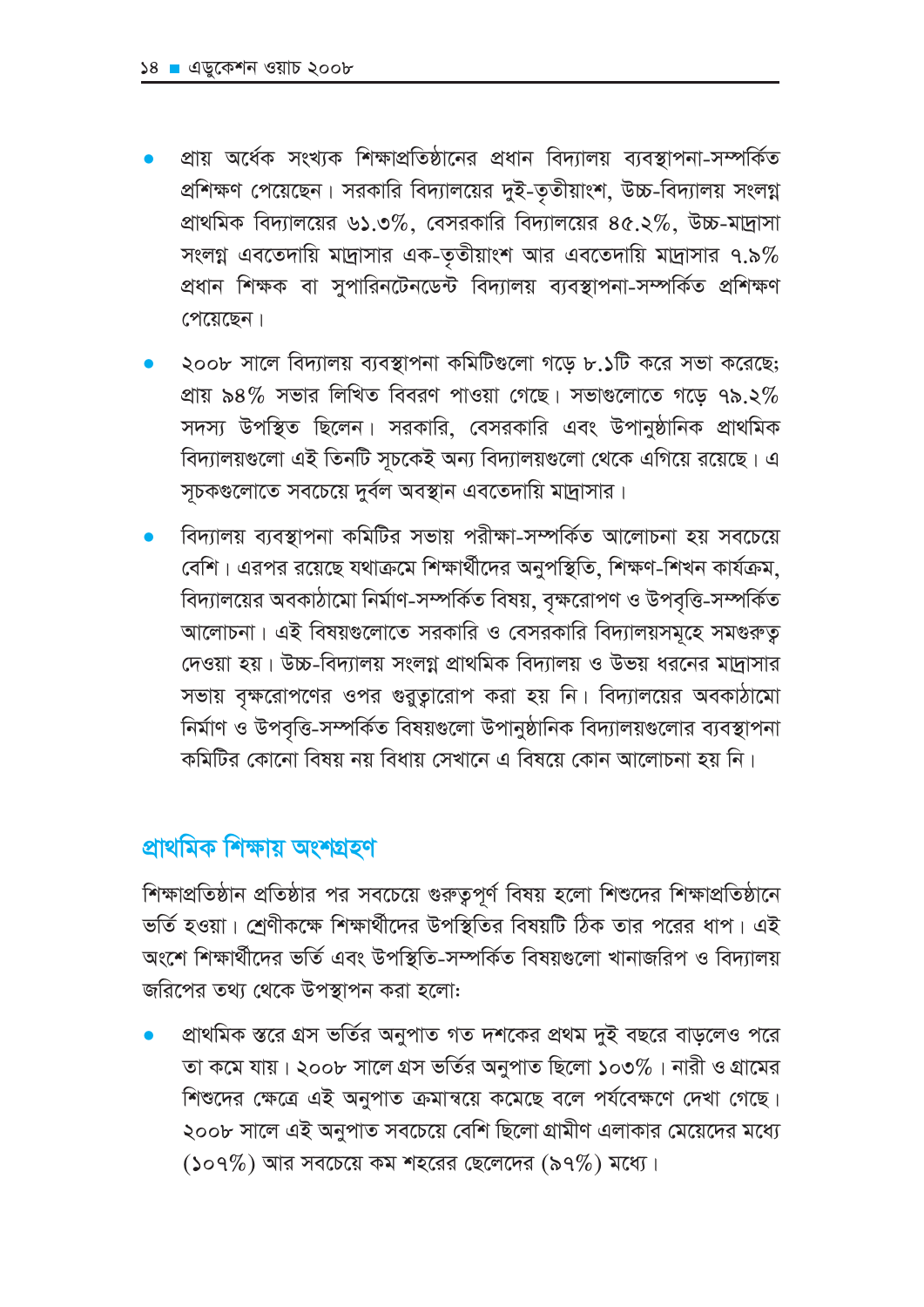- প্রাথমিক শিক্ষার প্রথম শ্রেণীতে সবচেয়ে বেশি শিক্ষার্থী রয়েছে। এই সংখ্যা শ্রেণী বাডার সাথে সাথে কমতে থাকে। প্রাথমিক শিক্ষার শুরু ও শেষ পর্যায়ের শিক্ষার্থী সংখ্যার মধ্যে পার্থক্য ১৯৯৮ সালে ছিলো ১৯.৭% পয়েন্ট যা ২০০৫ সালে কমে  $b.6\%$  পয়েন্ট হয়েছিলো; কিন্তু ২০০৮ সালে তা পুনরায় বেড়ে ১৪.১% পয়েন্ট হয়েছে।
- ১৯৯৮-২০০০ সালের দিকে প্রাথমিক শিক্ষার জন্য নির্ধারিত বয়সসীমার (৬-১০ বছর) বাইরে এক-তৃতীয়াংশ শিক্ষার্থী প্রাথমিক স্তরে পড়ালেখা করতো; এই হার ২০০৫-০৮ সালের দিকে কমেছে। এ থেকে এই ধারণা হবে যে, প্রাথমিক স্তরের অধিকাংশ শিক্ষার্থী এখন নির্ধারিত বয়সসীমার মধ্যে রয়েছে। বিষয়টিকে গভীরভাবে দেখলে ভিন্ন চিত্র পাওয়া যায়। নিয়মানুসারে একজন শিক্ষার্থীর বয়স ও শ্রেণীর মধ্যকার পার্থক্য হওয়া উচিত পাঁচ; উদাহরণস্বরূপ, ছয় বছর বয়সী শিশু প্ৰথম শ্ৰেণীতে, সাত বছর বয়সী শিশু দ্বিতীয় শ্ৰেণীতে ইত্যাদি। কিন্তু বাস্তব অবস্থা এরকম নয়। ২০০৮ সালে মাত্র এক-পঞ্চমাংশ শিক্ষার্থী পাওয়া গেছে যাদের বয়স ও শ্রেণীর পার্থক্য ছিলো পাঁচ। বিগত বছরগুলোতে এই হার কখনোই ২৫ শতাংশের উপরে যায় নি। যদি বয়স ও শ্রেণীর পার্থক্য ছয় মেনে নেওয়া যায়, তবে সাম্প্রতিক সময়ে এই হারে কিছুটা উন্নতি লক্ষ্য করা যায়।

| বিদ্যালয়ের ধরন                          | সাল                   |              |         |      |
|------------------------------------------|-----------------------|--------------|---------|------|
|                                          | ১৯৯৮                  | ২০০০         | ২০০৫    | ২০০৮ |
| সরকারি                                   | ৬৮.৩                  | ৬১.০         | ৫৯.২    | ৫৬.৯ |
| বেসরকারি                                 | 5.56                  | 23.5         | ১৯. $8$ | ২০.৫ |
| উপানুষ্ঠানিক                             | $b^{\cdot},b^{\cdot}$ | 9.5          | ৬.১     | ৯.৬  |
| মাদ্রাসা                                 | 8,9                   | 9.0          | ৯.৫     | 9.0  |
| কিন্ডারগার্টেন                           | 5.6                   | 2.5          | 8,0     | 8.9  |
| উচ্চ-বিদ্যালয় সংলগ্ন প্রাথমিক বিদ্যালয় | 3.8                   | $\lambda$ .৬ | ১.৬     | 5.0  |

### বিদ্যালয়ের ধরন ও সাল অনুসারে প্রাথমিক স্তরের শিক্ষার্থীদের বিন্যাস

সব জরিপেই দেখা গেছে, প্রাথমিক স্তরের বেশিরভাগ শিক্ষার্থী সরকারি প্রাথমিক বিদ্যালয়ে ভর্তি হয়েছে। কিন্তু সময়ের নিরিখে সরকারি বিদ্যালয়ে শিক্ষার্থী ভর্তির হার দিন দিন কমছে। বেসরকারি প্রাথমিক বিদ্যালয়ের চিত্রটি এক্ষেত্রে অপরিবর্তনীয়। মোট শিক্ষার্থীর এক-পঞ্চমাংশ বেসরকারি প্রাথমিক বিদ্যালয়ে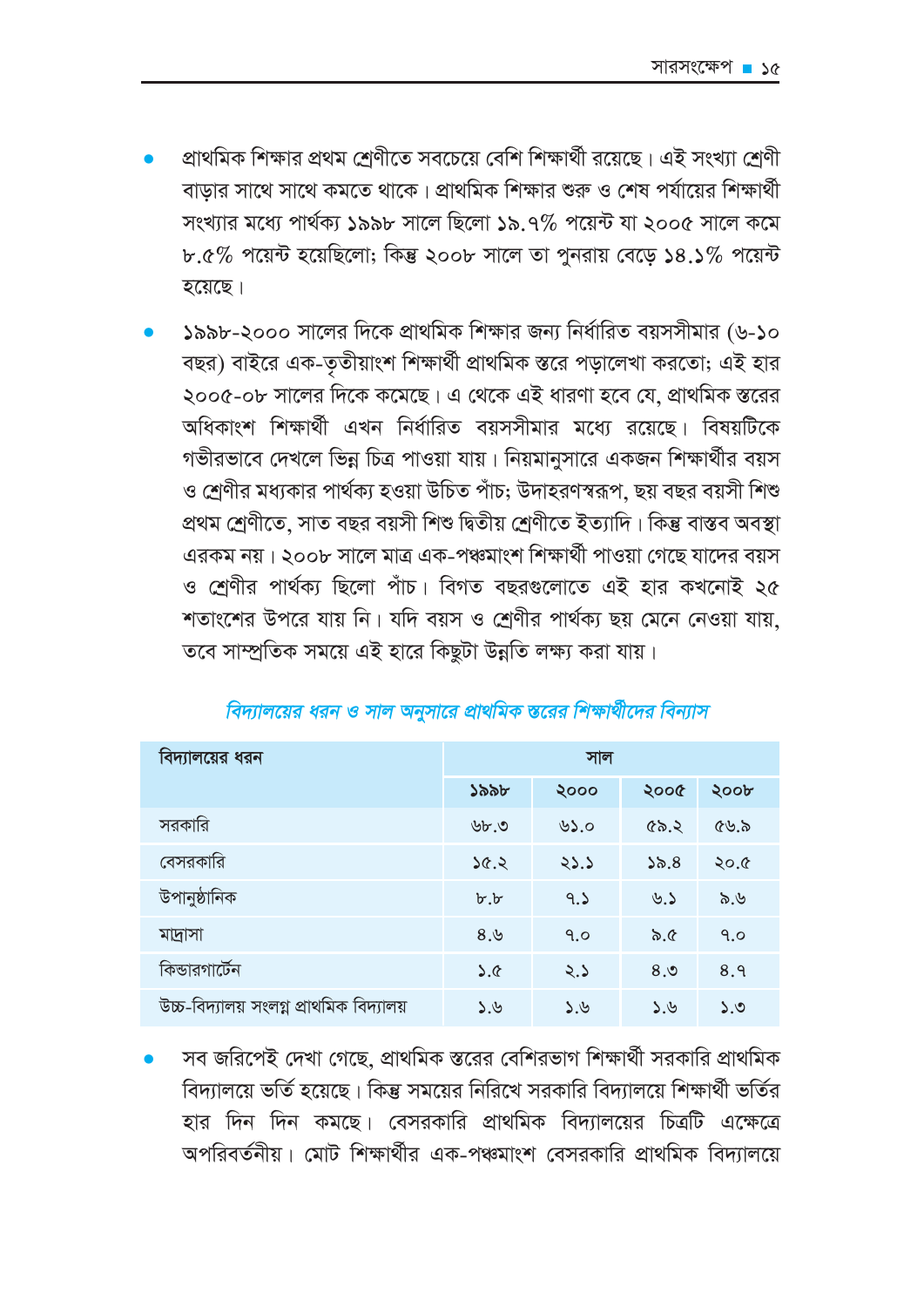পড়ছে। উচ্চ-মাধ্যমিক সংলগ্ন প্রাথমিক বিদ্যালয়ে পড়ছে ২%-এরও কম শিক্ষার্থী। অন্যদিকে, ইংরেজি মাধ্যম বিদ্যালয়গুলোতে শিক্ষার্থী ভর্তির হার ক্রমে বাডছে। গ্রামীণ চট্টগ্রাম ও গ্রামীণ সিলেটে সর্বোচ্চ সংখ্যক সরকারি প্রাথমিক বিদ্যালয়ে পড়য়া শিক্ষার্থী রয়েছে (৬৬-৬৭%) আর সবচেয়ে কম রয়েছে বেসরকারি ও উপানুষ্ঠানিক বিদ্যালয়ে। মাদ্রাসার ক্ষেত্রে সিলেটের অবস্থান সবচেয়ে উপরে আর তার পরেই রয়েছে চট্টগ্রাম।

প্রাথমিক স্তরে নিট ভর্তির হার সময়ের সাথে বেড়েছে। এই হার ১৯৯৮ সালে  $99\%$  থেকে ২০০৫ সালে ৮৬.৮%-এ উন্নীত হয়েছে। অর্থাৎ বছর প্রতি নিট ভর্তির হার বেডেছে ১.৪% পয়েন্ট করে। এরপর থেকে এটি অপরিবর্তিত রয়েছে। ২০০৮ সালে নিট ভর্তির হার পাওয়া গেছে ৮৬.৪%। ১৯৯৮ সালে সর্বপ্রথম মেয়েদের ভর্তির হার ছেলেদের চেয়ে বেশি চিহ্নিত করা হয় যা ২০০৮ সাল অন্দি বজায় থাকতে দেখা গেছে। পুরো দশক জুড়েই নিট ভর্তির হারের দিক থেকে গ্রামীণ এলাকার শিশুরা শহরের শিশুদের চেয়ে পিছিয়ে ছিলো। তবে ২০০৫ থেকে ২০০৮ সালে নিট ভর্তির নিরিখে জেন্ডার বা এলাকাভিত্তিক কোনো তাৎপৰ্যপূৰ্ণ পাৰ্থক্য পাওয়া যায় নি।

| এলাকা ও জেন্ডার  | সাল          |              |                   |                | তাৎপৰ্যের মাত্রা |  |
|------------------|--------------|--------------|-------------------|----------------|------------------|--|
|                  | ১৯৯৮         | ২০০০         | ২০০৫              | ২০০৮           |                  |  |
| বাংলাদেশ         | 99.0         | ৭৯.৮         | $b\ddot{v}$ . $b$ | $b\ddot{v}.8$  | p < 0.00         |  |
| মেয়ে            | 9b.6         | ৭৯.৯         | $b\cdot b$ .0     | ৮৭.১           | p < 0.005        |  |
| ছেলে             | ዓ৫.৫         | ৭৯.৮         | ৮৫.৬              | ৮৫.৬           | $p \ll 0.00$     |  |
| তাৎপৰ্যের মাত্রা | $p < o.$ 00) | ns           | p < 0.005         | p < o.o        |                  |  |
| গ্ৰামীণ এলাকা    | 99.9         | 92.9         | ৮৬.৬              | $b\ddot{v}$ .২ | $p \ll 0.00$     |  |
| শহর এলাকা        | ৭৯. $\circ$  | b). $\alpha$ | $b\cdot b$ .      | ৮৭.৬           | p < 0.005        |  |
| তাৎপৰ্যের মাত্রা | p < 0.00     | $p \ll 0.0$  | p < o.o           | p < 0.00       |                  |  |

#### এলাকা, জেন্ডার ও সাল অনুসারে নিট ভর্তির হারের উন্নতি

 $ns =$ তাৎপৰ্যপূৰ্ণ নয় যদি  $p = o.o.c$ 

বয়স-নির্দিষ্ট নিট ভর্তির হার থেকে দেখা যায়, ছয় থেকে নয় বছর অব্দি শিশুদের মাঝে এই হার ক্রমান্বয়ে বেডেছে তারপর ১০ বছর বয়সীদের মাঝে কমেছে। একমাত্র ব্যতিক্রম ২০০৫ সাল: এই সালে নয় বছর থেকেই নিট ভর্তির হার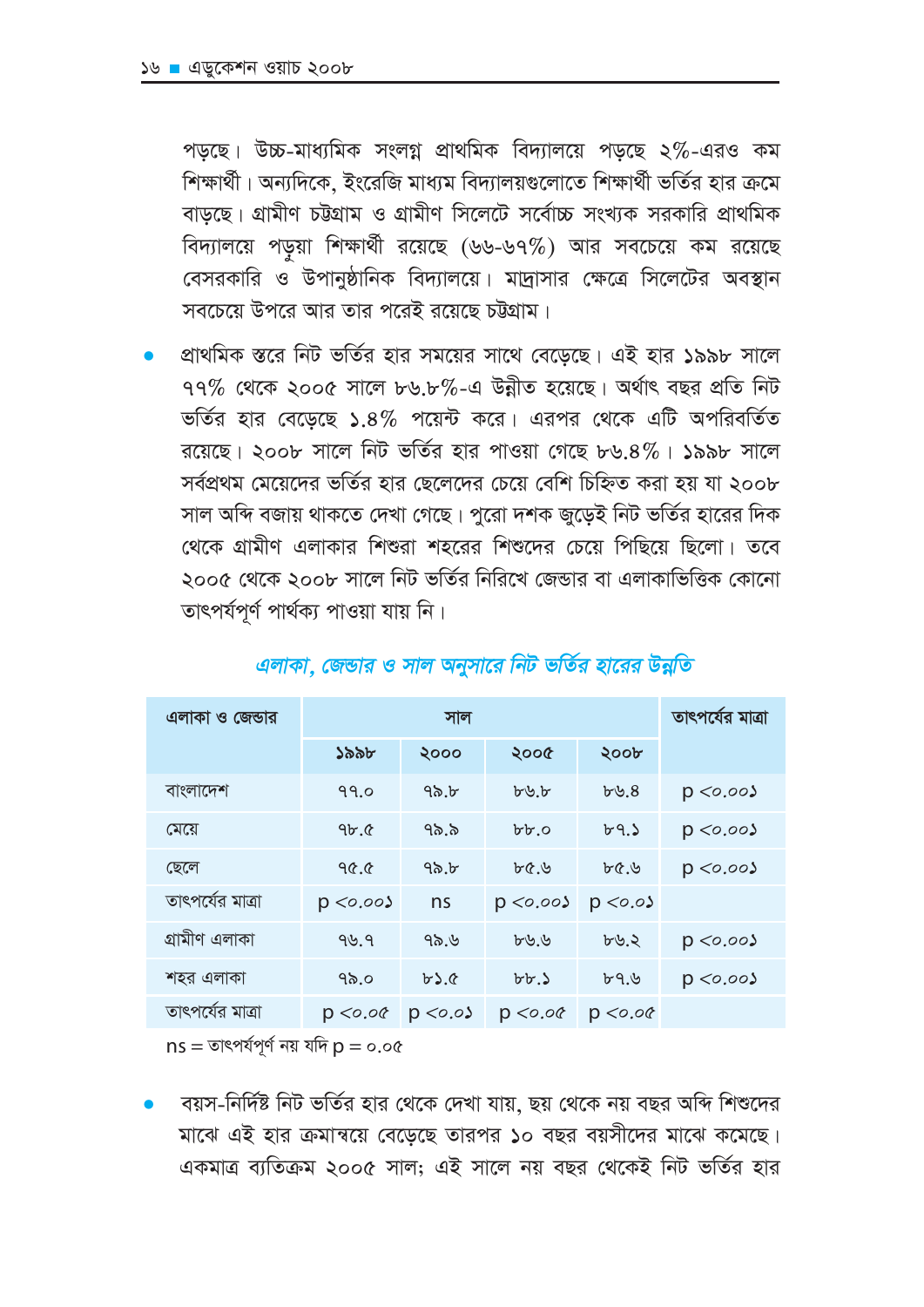কমতে শুরু করেছে। ২০০৫ থেকে ২০০৮ সালের মধ্যে নিট ভর্তির হার কমেছে ছয় বছর বয়সীদের মাঝে, প্রায় সমান ছিলো সাত ও আট বছর বয়সীদের ক্ষেত্রে আর বেডেছে নয় ও দশ বছর বয়সীদের মাঝে।

- আটটি স্ট্র্যাটার বিভিন্ন বছরে নিট ভর্তির হারের পর্যালোচনায় দেখা যায় গ্রামীণ রাজশাহী, গ্রামীণ খুলনা ও পৌরসভাগুলোতে এই হার ক্রমান্বয়ে বেড়েছে। ২০০৫ সাল থেকে ২০০৮ সালে গ্রামীণ সিলেট বিভাগ ও পৌরসভাগুলোতে নিট ভর্তির হার তাৎপর্যপূর্ণভাবে কমে গেছে। গ্রামীণ সিলেট এলাকার ক্ষেত্রে ২০০০ ও ২০০৮ সালে গ্রস ও নিট উভয় হারের ক্ষেত্রেই অবনতি লক্ষ্য করা গেছে।
- চার ক্যাটাগরিভিত্তিক খানার খাদ্য নিরাপত্তা সচকের নিরিখে দেখা যায়, প্রথম তিন ক্যাটাগরির নিট ভর্তির হার ২০০৫ সাল থেকে ২০০৮ সালের মধ্যে কমেছে। তবে দরিদ্রতম ক্যাটাগরিতে নিট ভর্তির হার ২% বেডেছে (৭৬.১% থেকে  $9b.5\%)$
- পুরো দশকজুডেই পিতামাতার শিক্ষার সঙ্গে নিট ভর্তির হারের ইতিবাচক সহসম্পর্ক দেখা গেছে। দুজনের একজনও কখনোই বিদ্যালয়ে যান নি এমন পিতামাতার হার গত এক দশকে ক্রমান্বয়ে কমে এসেছে। উদাহরণস্বরূপ, ১৯৯৮ সালে উক্ত ধরনের পিতামাতার হার ছিলো ৪৭.৭%, যা ২০০০-সালে ৪৫.৪%, ২০০৫-সালে ৩৫.৪% এবং ২০০৮-সালে ৩৩.৩%-এ নেমে এসেছে। ১৯৯৮ সাল থেকে ২০০৫ সাল পৰ্যন্ত বিদ্যালয়ে গেছে এবং কখনোই বিদ্যালয়ে যায় নি উভয় ধরনের পিতামাতার সন্তানদের মধ্যে নিট ভর্তির হার বাডলেও ২০০৮ সালে এসে তা থমকে দাঁড়িয়েছে।
- দরিদ্রতম পরিবার ও প্রথম প্রজনোর শিক্ষার্থীদের অধিক হারে ভর্তি করার ক্ষেত্রে অন্য ধরনের বিদ্যালয়ের চেয়ে উপানুষ্ঠানিক বিদ্যালয়গুলো এগিয়ে রয়েছে। অবশ্য এই ধরনের কিছু শিক্ষার্থী কিন্ডারগার্টেন বা উচ্চ-বিদ্যালয় সংলগ্ন প্রাথমিক বিদ্যালয়েও ভর্তি হয়। সরকারি, বেসরকারি ও উপানুষ্ঠানিক বিদ্যালয়ের শিক্ষার্থীদের গড় বয়স প্রায় কাছাকাছি (গড়ে ৯ বছর)। মাদ্রাসার শিক্ষার্থীদের গড় বয়স সবচেয়ে বেশি আর কিন্ডারগার্টেনে ও উচ্চ-বিদ্যালয় সংলগ্ন প্রাথমিক বিদ্যালয়ে শিক্ষার্থীদের গড় বয়স সবচেয়ে কম। মাদ্রাসাগুলোতে কোন অমুসলিম শিক্ষাৰ্থী পাওয়া যায় নি।
- একদিকে যেমন নির্ধারিত বয়সসীমার চেয়ে বেশি বয়সী শিশু প্রাথমিক বিদ্যালয়ে ভর্তি হয়েছে, অন্যদিকে প্রাথমিক বিদ্যালয়ে গমনোপযোগী বয়সের কিছু শিশু প্ৰাক-প্ৰাথমিক, মাধ্যমিক বিদ্যালয় অথবা গ্ৰেডবিহীন মাদ্ৰাসাগুলোতেও ভৰ্তি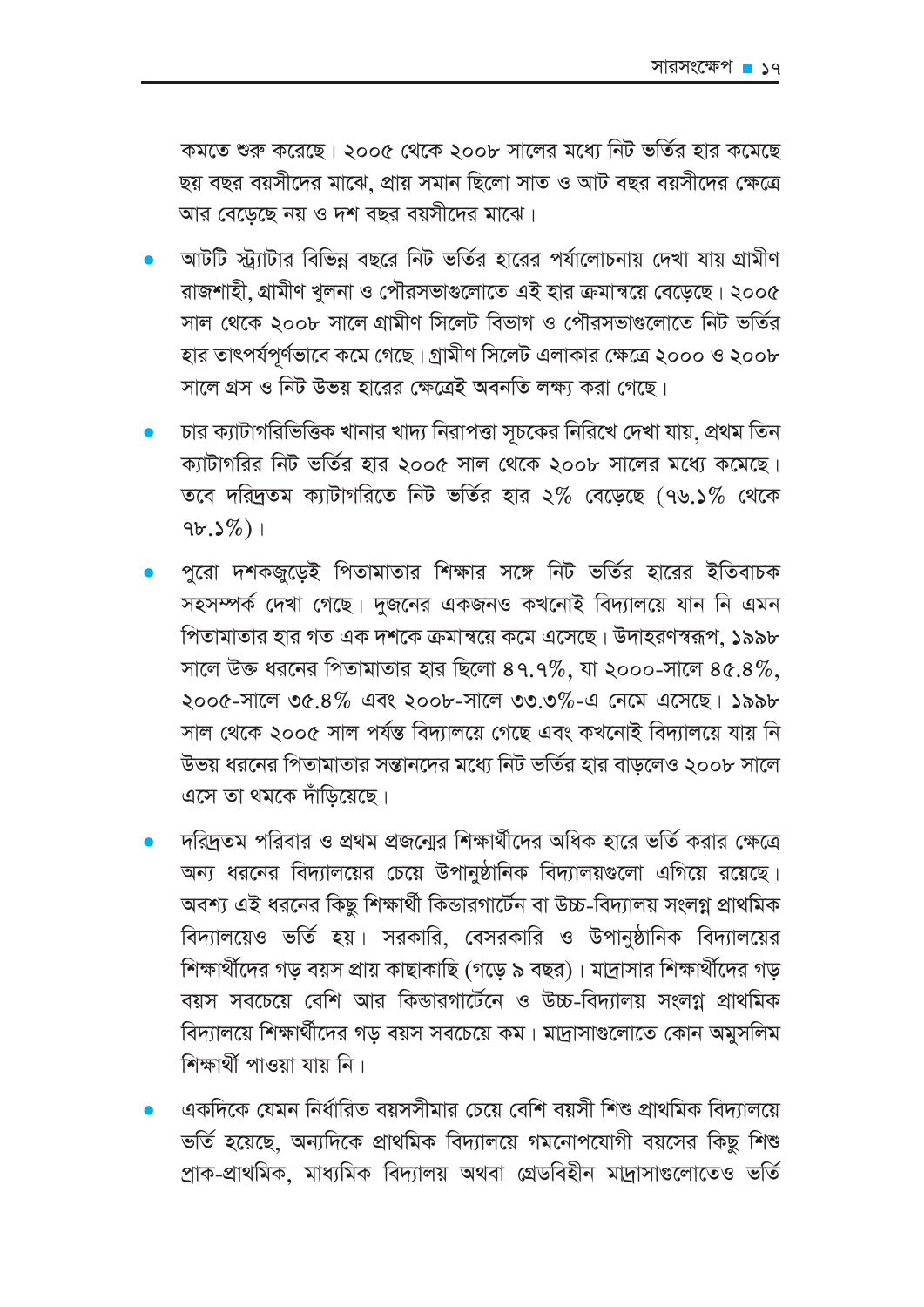হয়েছে। নির্ধারিত বয়সসীমার শিশুদের প্রাথমিক স্তরে ভর্তি হওয়ার হার ১৯৯৮ সালে ৭০.৯% থেকে বৃদ্ধি পেয়ে ২০০৫ সালে ৭৭%-এ উন্নীত হয় যা ২০০৮ সালে এসে ৭৫.৭%-এ হ্রাস পেয়েছে। অন্যদিকে, প্রাথমিক বিদ্যালয়ে গমনোপযোগী বয়সসীমার শিশুদের প্রাক-প্রাথমিক ও গ্রেডবিহীন মাদাসায় ভর্তির হার পুরো দশক জুড়েই বৃদ্ধি পেয়েছে।

- গত এক দশকে বিদ্যালয়-বহির্ভুত শিশুদের হার ক্রমে হ্রাস পেয়েছে। ১৯৯৮ সালে ৬-১০ বছর বয়সীদের মধ্যে ২৩% বিদ্যালয়-বহির্ভুত শিশু ছিলো, যা কমে ২০০৮ সালে ১৩.৬%-এ দাঁড়িয়েছে। এক্ষেত্রে সবচেয়ে বড় পরিবর্তন (হ্রাস) দেখা গেছে দরিদ্রতম পরিবারগুলোতে। বিদ্যালয়ে গমনোপযোগী সন্তানকে বিদ্যালয়ে না পাঠানোর কারণ জানতে চাইলে প্রায় অর্ধেক সংখ্যক পিতামাতা বলেছেন যে. তাদের সন্তানের বয়স এখনো বিদ্যালয়ে যাওয়ার উপযুক্ত হয় নি; যদিও তখন তাদের বয়স ছিলো ৬-৮ বছর। আরেকটি কারণ হলো বিদ্যালয়কর্তৃক শিশুদের ভর্তি করতে অস্বীকৃতি জানানো। একটু বেশি বয়সের শিশুদের বিদ্যালয়ে না যাওয়ার কারণ হিসেবে পিতামাতারা 'অর্থাভাব' ও 'বিদ্যালয়ের প্রতি আকর্ষণহীনতা'কে দায়ী করেছেন। বাডি থেকে বিদ্যালয়ের দরত অধিক হওয়ার কারণে ৪-৫% ও প্রতিবন্ধিতার কারণে ৪% শিশু বিদ্যালয়ে ভর্তি হতে পারে নি। যাদের বাডি থেকে দুই কিলোমিটারের মধ্যে বিদ্যালয় নেই. সে সমস্ত ক্ষেত্রে অর্ধেকের বেশি শিশু বিদ্যালয়ে ভর্তি হয় নি।
- প্রাথমিক বিদ্যালয়ে গ্রস ইনটেক হার সাম্প্রতিক সময়ে ব্যাপকভাবে হ্রাস পেয়েছে। এই হার ১৯৯৮ সালে ছিলো ২০৪%; যা ২০০০ সালে ১৯৬%, ২০০৫ সালে ১৬৬% এবং ২০০৮ সালে ১৫৯%-এ নেমে আসে। অন্যদিকে, নিট ইনটেক হার ১৯৯৮ সালে ৪১.৯% থেকে ২০০০ সালে ৪৪.৫%-এ উন্নীত হয়েছে। পরের দিকে অবশ্য এই হার ক্রমশ হ্রাস পেয়ে ২০০৫ সালে ৪১% এবং ২০০৮ সালে ৩৮.৬%-এ নেমে আসে।
- ছয় বছরের শিশুদের প্রথম শ্রেণীতে ভর্তি হওয়ার কথা থাকলেও তাদের একটি বড় অংশ বিদ্যালয়ে ভর্তি হয় না। অন্যদিকে আবার যারা ভর্তি হয় তাদের একটি অংশ প্রাক-প্রাথমিক বিদ্যালয়ে ভর্তি হয়। প্রাথমিক বিদ্যালয়ে ভর্তির বয়সী শিশুদের প্রাক-প্রাথমিকে ভর্তির হার ১৯৯৮ সালে ৯.৫% থেকে ২০০০ সালে ১০.৮%, ২০০৫ সালে ১৬.৫% এবং ২০০৮ সালে ১৮.৮%-এ বৃদ্ধি পেয়েছে। আবার এ বয়সের শিশুদের পিতামাতাদের বড একটি অংশ ছয় বছরকে বিদ্যালয়ে ভর্তির জন্য অত্যন্ত কম বলে মনে করেন। এ ধরনের পিতামাতার হার ২০০০ সালে ছিলো ২০%, ২০০৫ সালে ২৫% আর ২০০৮ সালে ২৭%। উপর্যুক্ত তথ্য দুটি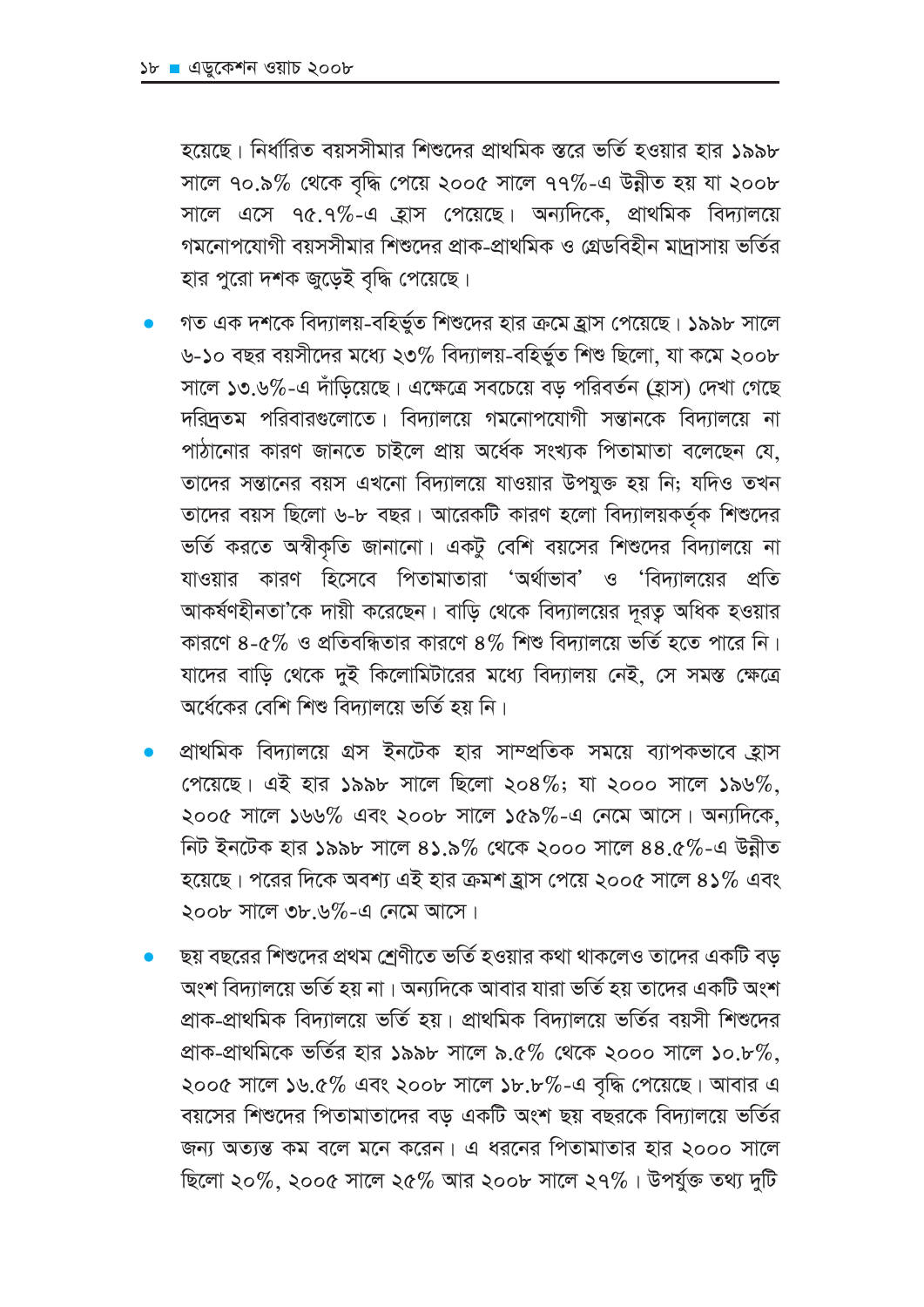স্পষ্টভাবেই জানিয়ে দেয় যে, সহস্রাব্দ উন্নয়ন লক্ষ্যসমূহের দ্বিতীয়টি অর্জনে বাংলাদেশ ক্রমশ পিছিয়ে পডছে।

শিক্ষায় অংশগ্রহণ পরিমাপের জন্য শিক্ষার্থীদের বিদ্যালয়ে উপস্থিতি একটি গুরুত্বপূর্ণ সূচক। যদিও ২০০৮ সালের খানা জরিপ থেকে বিদ্যালয়ে উপস্থিতির হার ৯০% পাওয়া গেছে কিন্তু বিদ্যালয়ে শিক্ষার্থীদের গণনা থেকে দেখা গেছে এই হার মাত্র ৬৭.৭%। মেয়েদের বিদ্যালয়ে উপস্থিতির হার ছেলেদের চেয়ে (৬৯.৮% বনাম ৬৫.৪%) এবং গ্রামের শিক্ষার্থীদের উপস্থিতি হার শহরের শিক্ষার্থীদের তুলনায় (৬৮% বনাম ৬৬.৬%) বেশি। সার্বিকভাবে ১৯৯৮-২০০০ সালে উপস্থিতির হার ৬০% থেকে বৃদ্ধি পেয়ে ২০০৮ সালে ৬৭.৭% হয়েছে। প্রায় সব ধরনের প্রাথমিক বিদ্যালয়ে শিক্ষার্থীদের উপস্থিতির হার বৃদ্ধি পেয়েছে, তবে এ হার সবচেয়ে বেশি পাওয়া গেছে উপানুষ্ঠানিক বিদ্যালয়ে।



### শিক্ষার্থীদের উপস্থিতির হারের উন্নতি

# প্রাথমিক শিক্ষার অভান্তরীণ দক্ষতা

উত্তীর্ণ, ঝরে পড়া ও পুনরাবৃত্তির হার নির্ধারণের পাশাপাশি শিক্ষাচক্র সম্পন্ন করার হার এবং পুরো শিক্ষাব্যবস্থার দক্ষতার সূচক নির্ণয় করার জন্য ২০০৭-০৮ শিক্ষাবর্ষদ্বয়ের তথ্য বিশ্লেষণ করা হয়েছে। এ অংশে বিভিন্ন ধরনের বিদ্যালয় থেকে প্রাপ্ত তথ্যের সমন্বয়ে জাতীয় ও এলাকা পর্যায়ে, বিদ্যালয়ের ধরন ও জেন্ডার অনুসারে অভ্যন্তরীণ দক্ষতার বিশ্লেষণ করা হয়েছে।

গত এক দশকে প্রাথমিক স্তরের বিভিন্ন শ্রেণীতে শিক্ষার্থীদের উত্তীর্ণ হওয়ার হার কমেছে। অপরদিকে ঝরে পড়া ও পুনরাবৃত্তির হার বৃদ্ধি পেয়েছে। উভয়ের সম্মিলনে শিক্ষার অভ্যন্তরীণ দক্ষতার অপরাপর সূচকে নেতিবাচক প্রভাব ফেলেছে। যেখানে ১৯৯৮ সালে প্রতি শ্রেণীতে ঝরে পড়ার ও পুনরাবৃত্তির গড়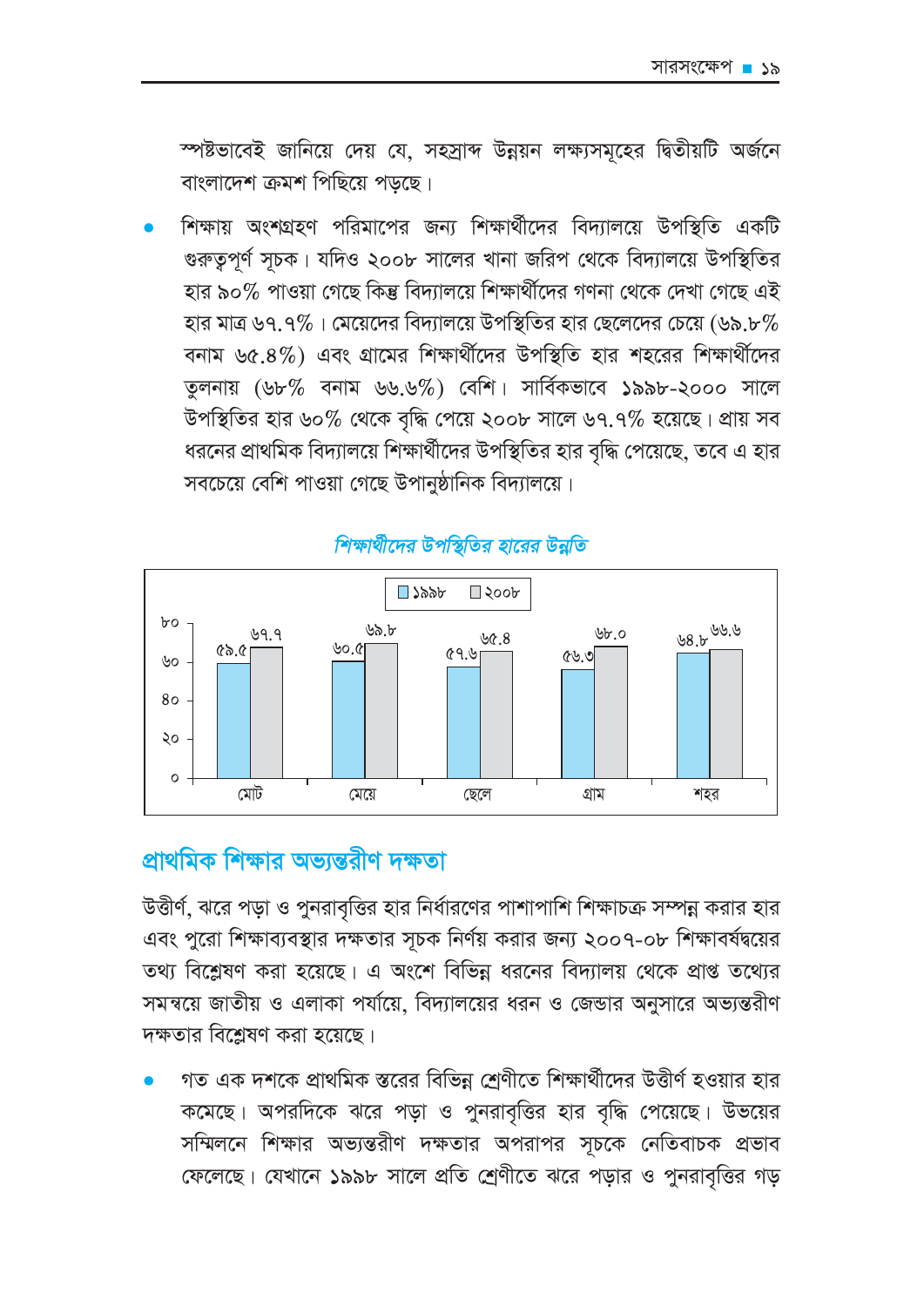হারসমূহ ছিলো যথাক্রমে ৫.৬% ও ৮%, ২০০৮ সালে তা বৃদ্ধি পেয়ে যথাক্রমে  $\Delta\Delta$  ৫% ও ১০.৯%-এ দাঁডিয়েছে।

প্রথম শ্রেণীতে ভর্তি হওয়া শিক্ষার্থীদের ৭৭.৪% তৃতীয় শ্রেণী পর্যন্ত পৌছায়, পঞ্চম শ্রেণী পর্যন্ত টিকে থাকে ৫৮.৪% আর ৫০.১% প্রাথমিক শিক্ষার পুরো চক্র সম্পন্ন করতে পারে। ছেলেদের তুলনায় মেয়েদের মধ্যে টিকে থাকার হার বেশি, আবার গ্রামের শিক্ষার্থীদের তুলনায় শহরের শিক্ষার্থীদের মাঝে টিকে থাকার প্রবণতা বেশি। শিক্ষাচক্র সম্পন্ন করার হার সবচেয়ে বেশি পাওয়া গেছে উচ্চ-বিদ্যালয় সংলগ্ন প্রাথমিক বিদ্যালয়ে (৮৩.৬%), এরপর উচ্চ-মাদ্রাসা সংলগ্ন এবতেদায়ি মাদ্রাসায় (৬৫.৫%)। এ হার সর্বনিয় পাওয়া গেছে এবতেদায়ি মাদ্রাসায় (৩১.৫%), বেসরকারি (৩৯.৭%) ও সরকারি (৫৩.১%) বিদ্যালয়ে।





গত এক দশকে বিদ্যালয়ে টিকে থাকা ও প্রাথমিক শিক্ষাচক্র সম্পন্ন করার হারে এবং অভ্যন্তরীণ দক্ষতার সূচকে বড় ধরনের পতন ঘটেছে। ১৯৯৮ সাল থেকে ২০০৮ সালের মধ্যে বিদ্যালয়ে টিকে থাকার হার হ্রাস পেয়ে ৮০.৬% থেকে ৫৮.৪% হয়েছে আর শিক্ষাচক্র সম্পন্ন করার হার হ্রাস পেয়ে ৭৫.৭% থেকে ৫০.১% হয়েছে। ১৯৯৮ সালে প্রাথমিক শিক্ষার অভ্যন্তরীণ দক্ষতা সূচকের মান ছিলো ৭৬.৩% যা ২০০৮ সালে কমে হয়েছে ৫৭.২%। তথ্যসমূহ অভ্যন্তরীণ দক্ষতার নিরিখে সার্বিকভাবে বাংলাদেশের প্রাথমিক শিক্ষার বড ধরনের অবনতির চিত্রই তুলে ধরে।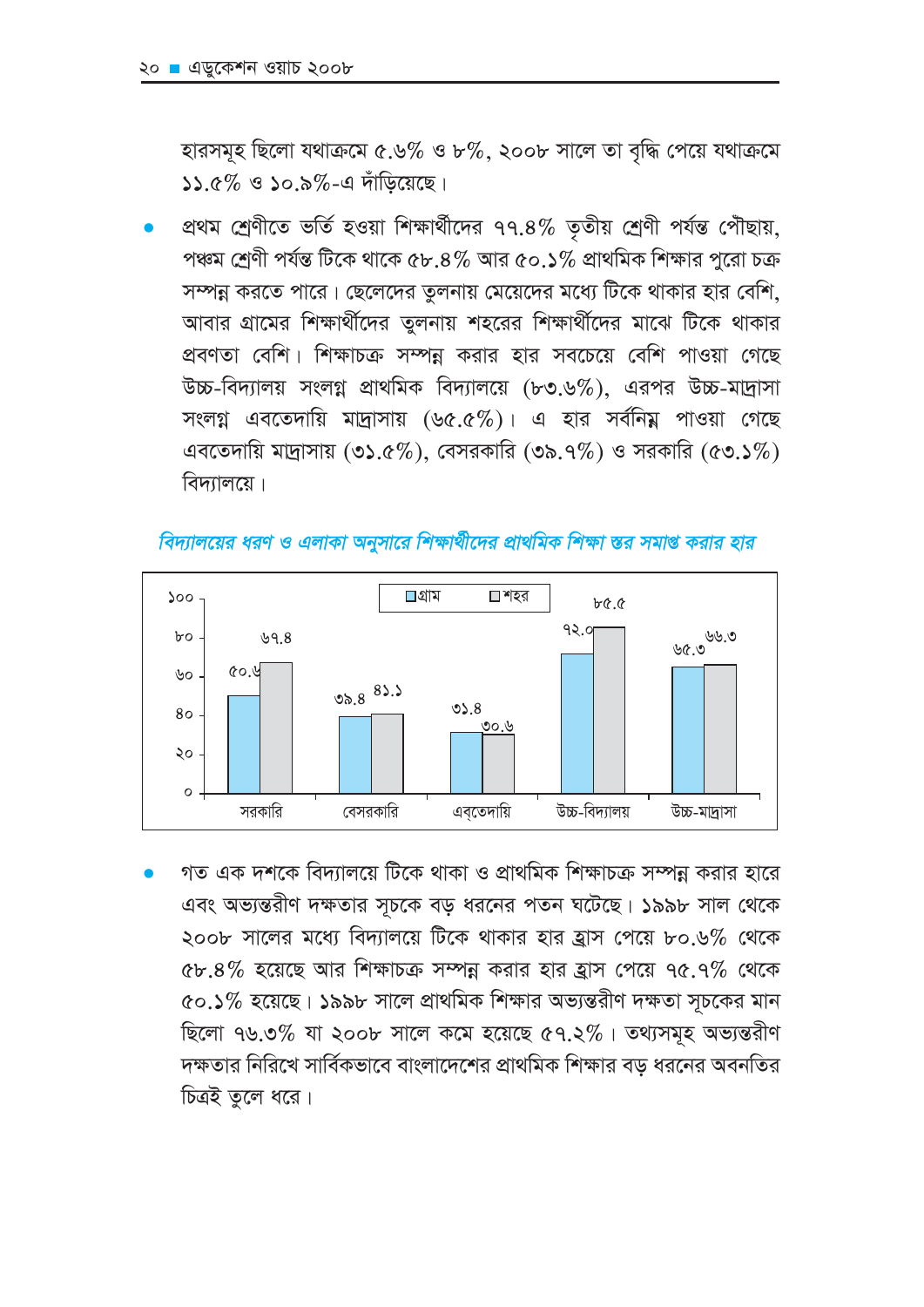# শিক্ষার্থীদের প্রান্তিক যোগাতা অর্জন

শিক্ষার ফলাফল পরিমাপের প্রথম এবং একই সঙ্গে জোরালো ও জনপ্রিয় নির্দেশক হলো শিক্ষার্থীদের শিখনফল। গত এক দশকে প্রাথমিক স্তরের শিক্ষার্থীদের শিখনফলের অগ্রগতি জানতে *এডুকেশন ওয়াচ ২০০০-*এর জন্য তৈরি করা অভীক্ষাটি ২০০৮ সালে পুনরায় ব্যবহার করা হয়। প্রাথমিক শিক্ষার ৫০টি প্রান্তিক যোগ্যতার মধ্যে ২৭টি যোগ্যতা এই অভীক্ষার মাধ্যমে মূল্যায়ন করা হয়। প্রাথমিক শিক্ষা শেষ করার ঠিক আগ মুহূর্তে পঞ্চম শ্রেণীর শিক্ষার্থীদের এই অভীক্ষা নেওয়া হয়।

অভীক্ষাভক্ত ২৭টি প্রান্তিক যোগ্যতার মধ্যে ১৯৯৮ সালে শিক্ষার্থীরা গডে ১৬.১টি যোগ্যতা অৰ্জন করেছিলো যা ২০০৮ সালে বেডে দাঁডিয়েছে ১৮.৭টিতে। অর্থাৎ সার্বিকভাবে গত দশ বছরে শিক্ষার্থীদের গড অর্জন বেডেছে ২.৬টি প্রান্তিক যোগ্যতা। উভয় বছরেই মেয়েরা ছেলেদের তুলনায় এবং গ্রামের শিক্ষার্থীরা শহরের শিক্ষার্থীদের তুলনায় তাৎপর্যপূর্ণভাবে পিছিয়ে থাকলেও চারটি দলের শিক্ষার্থীদের শিখনফলেই উক্ত সময়ের ব্যবধানে উল্লেখযোগ্য অগ্রগতি দেখা গেছে। সরকারি, বেসরকারি ও উপানুষ্ঠানিক এই তিন ধরনের প্রাথমিক বিদ্যালয়েই একই হারে অগ্রগতি পরিলক্ষিত হয়েছে।



শিক্ষার্থীদের গড প্রান্তিক যোগ্যতা অর্জনে উন্নতি

২০০৮ সালের অভীক্ষায় উচ্চ-বিদ্যালয় সংলগ্ন প্রাথমিক বিদ্যালয়ের শিক্ষার্থীরা সবচেয়ে ভালো ফলাফল করেছে। অভীক্ষার ফলাফলে উপানুষ্ঠানিক বিদ্যালয় দ্বিতীয়, সরকারি বিদ্যালয় তৃতীয় আর বেসরকারি বিদ্যালয় চতুর্থ অবস্থানে রয়েছে। উভয় ধরনের মাদ্রাসাই সবচেয়ে কম সাফল্য অর্জন করেছে। সরকারি, বেসরকারি ও উচ্চ-বিদ্যালয় সংলগ্ন প্রাথমিক বিদ্যালয়ের ফলাফলে জেন্ডার বৈষম্য দেখা গেছে যেখানে ছেলেদের তুলনায় মেয়েরা পিছিয়ে রয়েছে। বেসরকারি বিদ্যালয় ছাডা অন্য ধরনের বিদ্যালয়ে শহরের শিক্ষার্থীরা গ্রামের শিক্ষার্থীদের তুলনায় উল্লেখযোগ্যভাবে এগিয়ে রয়েছে।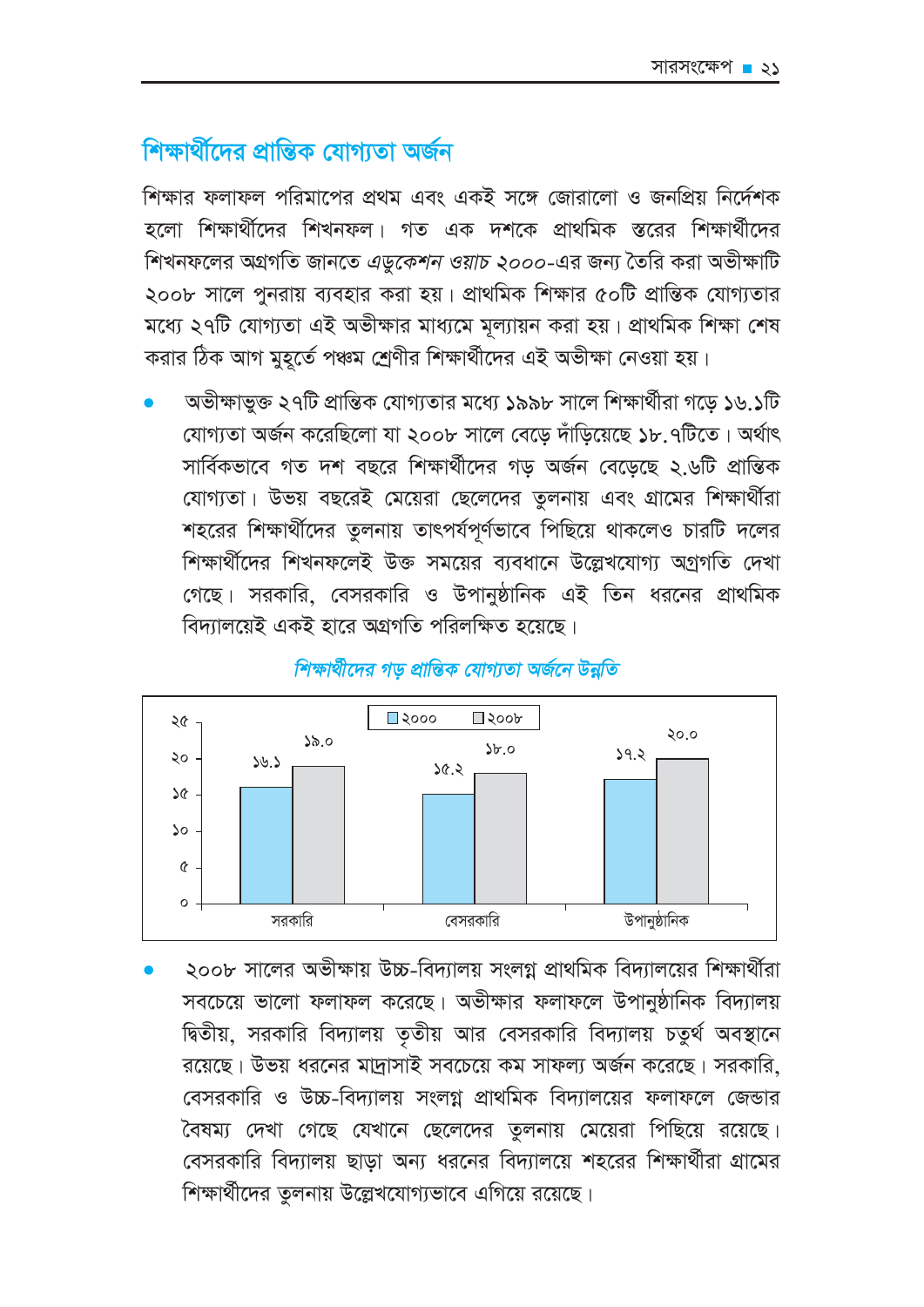

#### বিদ্যালয়ের ধরন অনুসারে শিক্ষার্থীদের গড় প্রান্তিক যোগ্যতা অর্জন ২০০৮

- উভয় বছরেই শিক্ষার্থীরা পরিবেশ পরিচিতি (বিজ্ঞান ও সমাজ উভয়) বিষয়ে ভালো করেছে। বাংলা ও গণিত ঠিক তার পরের অবস্থানে রয়েছে। ইংরেজিতে সবচেয়ে খারাপ ফলাফল পাওয়া গেছে। সব ধরনের বিদ্যালয়ের শিক্ষার্থীরা অনুধাবন-সম্পর্কিত প্রশ্নের তুলনায় জ্ঞানমূলক প্রশ্নগুলোতে ভালো করেছে। সার্বিকভাবে, অনুধাবন-সম্পর্কিত প্রশ্নের তুলনায় জ্ঞানমূলক প্রশ্নগুলোতেই তাদের অগ্রগতি বেশি। উভয় বছরেই শিক্ষার্থীরা তিনটি যোগ্যতায় সবচেয়ে কম পারদর্শিতা দেখিয়েছে। যোগ্যতাগুলো হলো– ইংরেজিতে লেখা, গণিতে বর্ণনামূলক সমস্যার সমাধান করা এবং হযরত মোহাম্মদ (সাঃ) বা নিজ নিজ ধর্মের ব্যক্তিত্বদের জীবনী বর্ণনা করতে পারা। ২০০০ সালের শিক্ষার্থীরা তিনটি যোগ্যতায় খুবই ভালো ও ১২টিতে মোটামুটি ভালো দক্ষতা দেখালেও ২০০৮ সালে তারা ১২টিতে খুবই ভালো ও সাতটিতে মোটামুটি ভালো দক্ষতা দেখিয়েছে।
- অন্যান্য গবেষণার মতই এই গবেষণা থেকেও দেখা গেছে যে, শিক্ষার্থীদের শিখন দক্ষতার সঙ্গে তাদের আর্থসামাজিক অবস্থা, শিক্ষাপ্রতিষ্ঠানসংক্রান্ত বিষয়াবলী ও লেখাপডা বিষয়ক অতিরিক্ত কর্মকাণ্ডের ইতিবাচক (যোগবোধক) সহসম্পর্ক রয়েছে। শিক্ষার্থীদের শিখনফলের পার্থক্য ব্যাখ্যা করার ক্ষেত্রে উক্ত তিন সেট চলকের মধ্যে আর্থসামাজিক অবস্থার ভূমিকা সবচেয়ে বেশি, তারপরই রয়েছে লেখাপড়া বিষয়ক অতিরিক্ত কর্মকাণ্ডের ভূমিকা; আর সবচেয়ে কম ভূমিকা পাওয়া গেছে শিক্ষাপ্রতিষ্ঠানসংক্রান্ত বিষয়াবলীর। এককভাবে সবচেয়ে বেশি ভূমিকা রয়েছে বাবার শিক্ষাগত যোগ্যতার, তারপরই গৃহশিক্ষকের।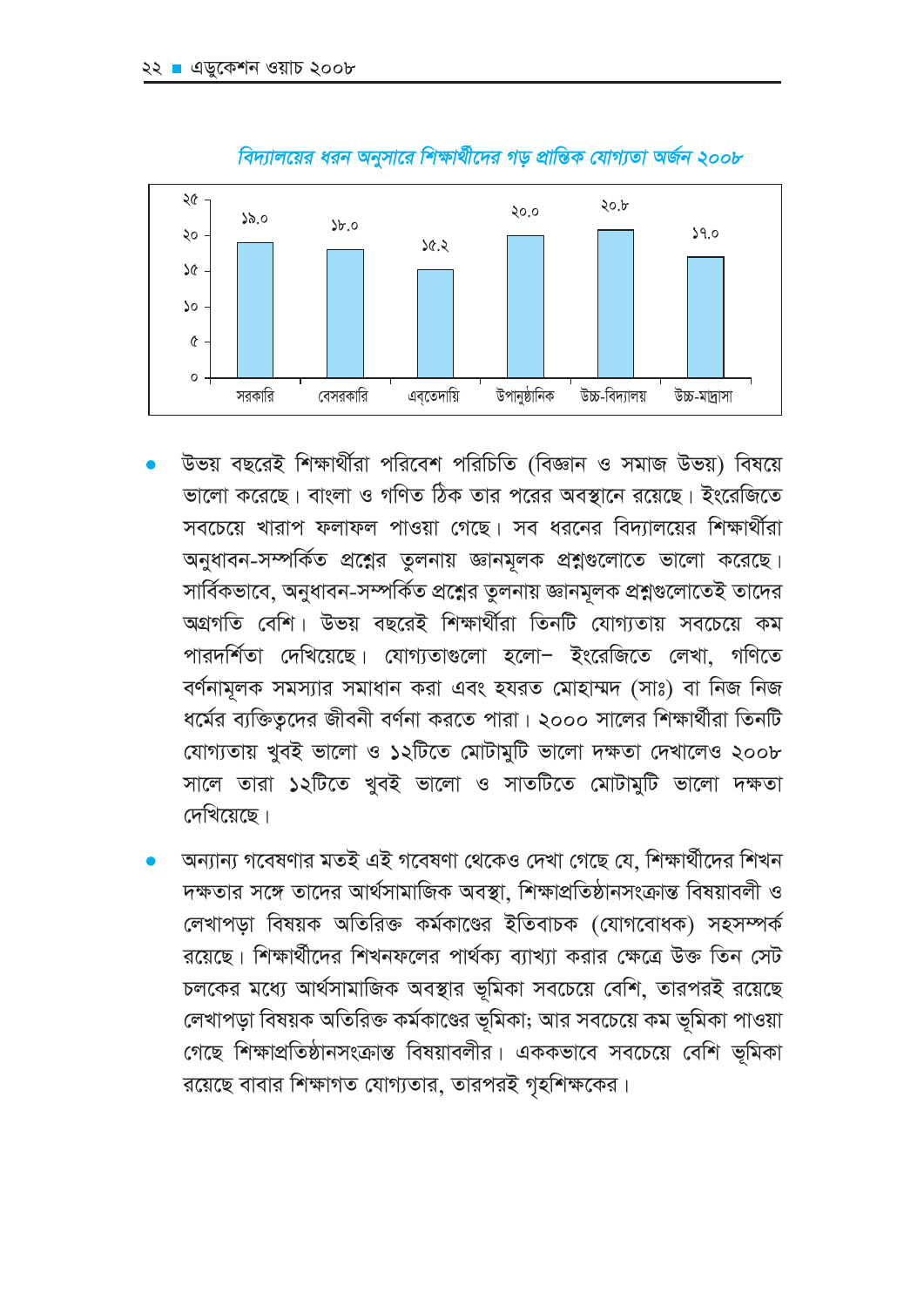# জনসাধারণের শিক্ষা ও সাক্ষরতা পরিস্থিতি

প্রাথমিক ও মাধ্যমিক শিক্ষায় নানা ধারাবাহিক উদ্যোগের ফলে এবং বিদ্যালয়ে ভর্তির হার বাডার কারণে দেশের সার্বিক শিক্ষা ও সাক্ষরতা পরিস্থিতিতে ইতিবাচক প্রভাব পডার কথা। এ অংশে চারটি খানা জরিপ থেকে প্রাপ্ত তথ্যের ওপর ভিত্তি করে জনসাধারণের শিক্ষা ও সাক্ষরতা পরিস্থিতির ওপর আলোকপাত করা হলো:

- জনসাধারণের শিক্ষার সার্বিক অবস্থা বোঝার জন্য এই গবেষণায় তিন ধরনের পরিমাপক ব্যবহার করা হয়েছে। এগুলো হলো– ছয় বা তার বেশি বয়সের মানুষদের বিদ্যালয়ে ভর্তির হার, ১১ বা তার বেশি বয়সের মানুষদের প্রাথমিক শিক্ষা সম্পন্ন করার হার এবং ১৫ বা তার বেশি বয়সের মানুষদের মাধ্যমিক শিক্ষা সম্পন্ন করার হার। গত এক দশকে বিদ্যালয়ে ভর্তি হওয়া এবং প্রাথমিক শিক্ষা সম্পন্ন করার হারের দিক থেকে প্রায় একই ধরনের উন্নতি লক্ষ্য করা গেছে– যথাক্রমে ১৩.৪% ও ১৩.৭% পয়েন্ট। তবে মাধ্যমিক শিক্ষা সমাপনের ক্ষেত্রে এই উন্নতি তুলনামূলকভাবে কম- মাত্র ২.৮% পয়েন্ট। ২০০৮ সালে দেশের দুই-তৃতীয়াংশ মানুষ পাওয়া গেছে যারা কমপক্ষে প্রথম শ্রেণীর শিক্ষা সমাপ্ত করেছেন, অর্ধেকেরও বেশি মানুষ প্রাথমিক শিক্ষা সম্পন্ন করেছেন এবং ১৪.৩% মাধ্যমিক শিক্ষা সম্পন্ন করেছেন।
- উপর্যুক্ত তিনটি ক্ষেত্রেই গত এক দশকে নারীরা পুরুষদের তুলনায় পেছনে অবস্থান করেছে এবং শহরের মানুষ গ্রামের মানুষদের তুলনায় এগিয়ে ছিল; যদিও উন্নতির দিক দিয়ে পুরুষদের তুলনায় নারীরা এবং শহরের মানুষদের তুলনায় গ্রামের মানুষরা এগিয়ে আছে।
- সাত বা তার বেশি বয়সীদের মাঝে সাক্ষরতার হার ২০০০ সালে ছিলো ৩৭% যা ২০০৫ সালে বেড়ে ৪৯.৭% হয়েছিলো। এটি ২০০৮ সালে সামান্য কমে  $8b.6\%$  হয়েছে। ১৫ বা তার বেশি বয়স্কদের সাক্ষরতার হার ২০০০ সালে ছিলো ৪১.৬% যা ২০০৫ সালে বেড়ে ৫২.৬% এবং ২০০৮ সালে কমে ৫২.১% হয়েছে। তবে ২০০৫ ও ২০০৮ সালের মধ্যকার এই পার্থক্য পারিসাংখ্যিকভাবে তাৎপর্যপূর্ণ নয়। জেন্ডার বা এলাকা নির্বিশেষে ২০০০ সাল থেকে ২০০৫ সাল পৰ্যন্ত উন্নতি দেখা গেছে কিন্তু ২০০৫ সাল থেকে ২০০৮ সালের মধ্যে শুধ পুরুষদের শিক্ষায় অবনতি লক্ষ্য করা গেছে। বয়সভিত্তিক বিশ্লেষণে দেখা যায়, শুধু ১৫-৩৪ বছর বয়সীদের সাক্ষরতার হারে একধরনের সুষম উন্নতি ঘটেছে।
- পুরো দশক জুড়েই গ্রামীণ ও শহর এলাকার মানুষদের সাক্ষরতার হারের মধ্যে ২০-২২% পয়েন্টের ব্যবধান লক্ষ্য করা গেছে। অপরদিকে জেন্ডারের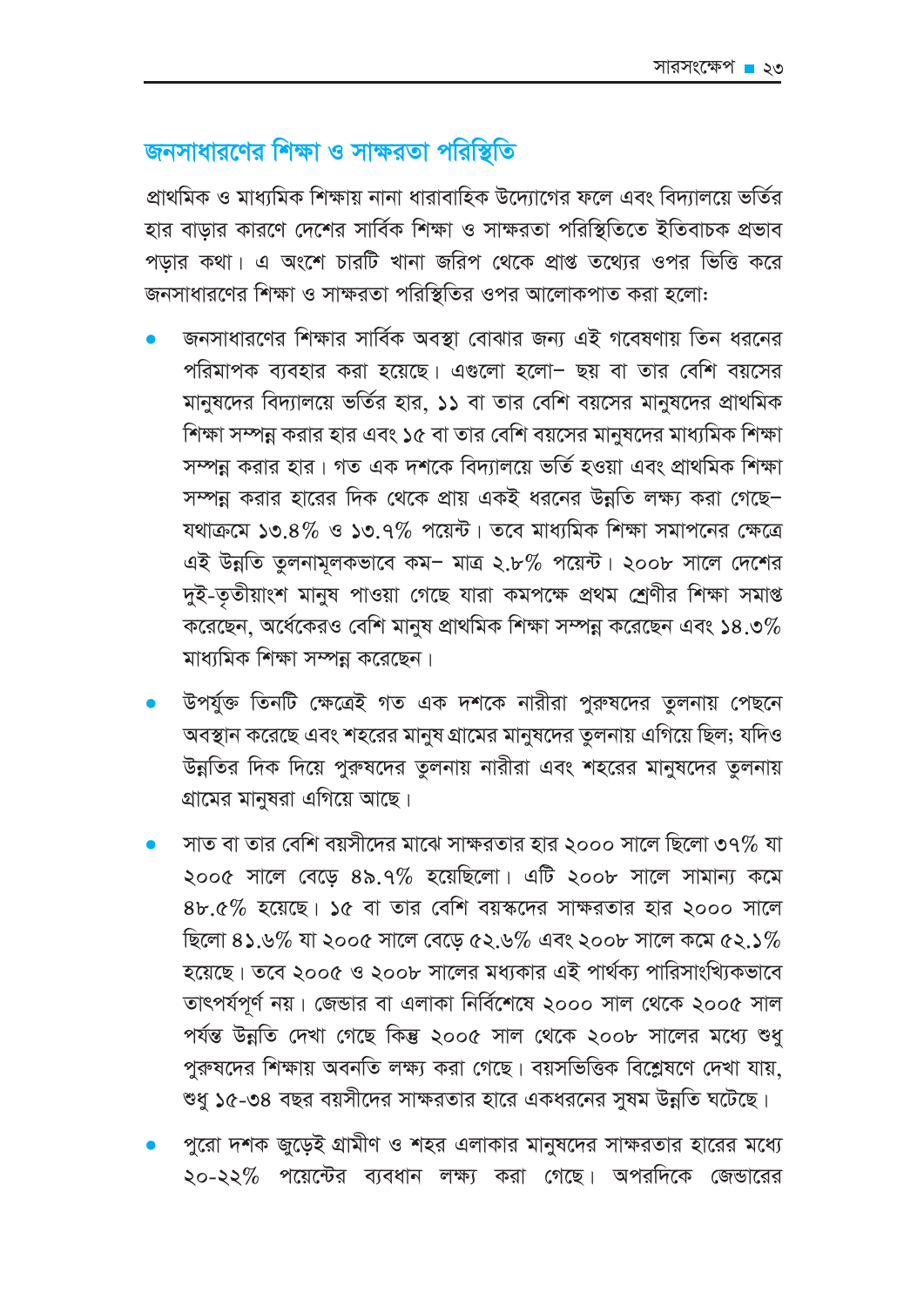পরিপ্রেক্ষিতে এই দূরত কমেছে। সাত বা তার বেশি বয়সীদের মাঝে নারী-পুরুষের সাক্ষরতার হারে ব্যবধান ছিলো ২০০০ সালে ৭.৩% পয়েন্ট, যা ২০০৮ সালে কমে ৩.৯% পয়েন্ট হয়েছে। বয়স্ক সাক্ষরতার ক্ষেত্রে এই ব্যবধান ২০০০ সালে ১১.৫% পয়েন্ট ছিলো, যা কমে ২০০৮ সালে ৭.১% পয়েন্ট হয়েছে।



সাল অনুসারে ১৫-৩৪ বছর বয়সীদের সাক্ষরতার হার

একটি খানায় অন্তত একজন সাক্ষর লোক থাকলে সেই খানাটিকে সাক্ষর-খানা বলা যেতে পারে। ২০০০ সালের জরিপে ৬১% সাক্ষর-খানা পাওয়া গিয়েছিলো, যা ২০০৫ সালে বেড়ে ৭৮% ও ২০০৮ সালে ৭৮.৫% হয়েছে। গত আট বছরে অসাক্ষর-খানা কমেছে ১৭.৫% পয়েন্ট, অর্থাৎ প্রতি বছর দুই শতাংশ হারে কমেছে। ২০০৮ সালে শহর এলাকার ৮৯.৪% ও গ্রামীণ এলাকার ৭৬.৫% খানায় অন্তত একজন সাক্ষর মানুষ পাওয়া গেছে।



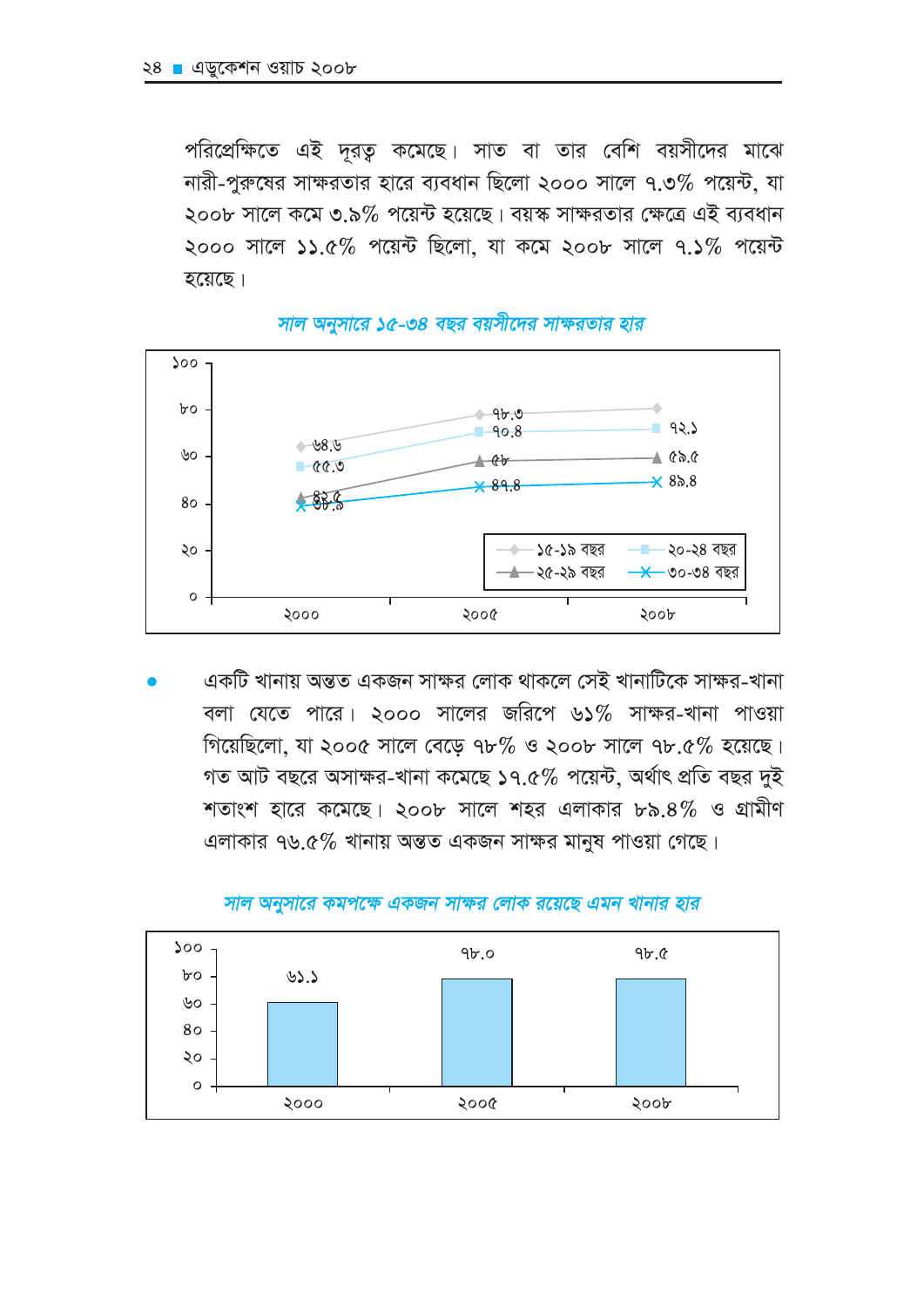#### উপসংহার ও প্রধান বার্তাসমূহ घ

বাংলাদেশে প্ৰাথমিক শিক্ষা আইনত বাধ্যতামূলক এবং সংবিধান অনুযায়ী বাংলাদেশ সরকার সবার জন্য শিক্ষা বাস্তবায়ন করার কথা। সকল শিশুর জন্য একই মানের মানসম্মত প্রাথমিক শিক্ষার ব্যবস্থা করার মাধ্যমে ২০১৫ সালের মধ্যে সকল শিশুর প্রাথমিক শিক্ষাচক্র সম্পন্ন করতে বাংলাদেশ নিজ দেশের জনগণ ও আন্তর্জাতিক সম্প্রদায়ের কাছে প্রতিজ্ঞাবদ্ধ। জমতিয়েন সম্মেলনের পর থেকে এই লক্ষ্য অর্জনের জন্য সরকারি ও বেসরকারি বিভিন্ন প্রতিষ্ঠান বিভিন্ন পদক্ষেপ গ্রহণ করেছে। সরকার দ্বিতীয় প্রাথমিক শিক্ষা প্রকল্পের অধীনে নানা ধরনের পদক্ষেপ গ্রহণ করেছে, যার মধ্যে যোগ্যতাভিত্তিক শিক্ষাক্রম প্রচলন, বিনামূল্যে পাঠ্যবই বিতরণ, অপেক্ষাকৃত দরিদ্র শিক্ষার্থীদের উপবৃত্তি প্রদান, শিক্ষক নিয়োগ ও তাদের প্রশিক্ষণ প্রদান, ভৌত অবকাঠামোর উন্নয়ন ইত্যাদি রয়েছে। এছাড়াও দরিদ্র ও বঞ্চিত শিশুদের জন্য শিক্ষা অর্জনের দ্বিতীয় সুযোগ হিসেবে দেশে উপানুষ্ঠানিক বিদ্যালয় চালু করা হয়েছে। যদিও দেশে দশ ধরনের প্রাথমিক বিদ্যালয় রয়েছে এবং এগুলোর ব্যবস্থাপনাও নানা ধরনের কিন্তু সরকার কেবল চার ধরনের বিদ্যালয়ের দেখাশুনা করে। সরকারি ব্যবস্থা আবার বেশ কেন্দ্রীভূত, উপজেলার সঙ্গে কেন্দ্রীয় পর্যায়ের সুসমন্বয়ের অভাবও রয়েছে। প্রতিষ্ঠানের ধরন অনুসারে শিক্ষাক্রমেও ভিন্নতা রয়েছে। এসবই বাংলাদেশের প্রাথমিক শিক্ষাব্যবস্থার বাস্তব কিছু চিত্র। জেন্ডার সমতাসহ উচ্চ ভর্তিহার অর্জনের দিক দিয়ে সফলতা পেলেও সাক্ষরতা পরিস্থিতি এবং সার্বিকভাবে শিক্ষার মান প্রত্যাশার তুলনায় অনেক নিচে। কয়েক বছর আগে ইউনেস্কো 'সবার জন্য শিক্ষাসংক্রান্ত বৈশ্বিক অবলোকন প্রতিবেদন'-এ সতর্ক করে দিয়েছিলো যে, গতানুগতিক ধারায় চললে বাংলাদেশের পক্ষে ২০১৫ সালের মধ্যে সবার জন্য শিক্ষা কিংবা সহস্রাব্দ উন্নয়ন লক্ষ্যসমূহ অর্জন করা সম্ভব হবে না। এই সতর্কতাকে কতটুকু গুরুত্বসহকারে গ্রহণ করা হয়েছিলো তা একটি গুরুতুপূর্ণ প্রশ্ন। উপর্যুক্ত আলোচনা, গবেষণা ফলাফল ও বিশ্লেষণের ভিত্তিতে নিম্নলিখিত মূল বাৰ্তাসমূহ ও নীতিমালা সুপারিশ করা হলো।

# গবেষণার মূল বার্তা

গবেষণার ফলাফল থেকে প্রাপ্ত মূল বার্তাসমূহ নিচে উপস্থাপন করা হলো:

*প্রথম বার্তাটি হ*লো, আমাদের প্রাথমিক শিক্ষাব্যবস্থায় বড ধরনের অপচয় ঘটছে। পাঁচ বছরের প্রাথমিক শিক্ষা সম্পন্ন করার আগেই ভর্তি হওয়া শিক্ষার্থীদের অর্ধেক ঝরে পড়ে। প্রাথমিক স্তরে ঝরে পড়া ও পুনরাবৃত্তির হার বৃদ্ধি হওয়ার কারণে সাম্প্রতিক সময়ে বিদ্যালয়ে টিকে থাকার হারেও নিম্নগতি দেখা গেছে, যার ফলে প্রাথমিক শিক্ষা সম্পন্ন করার হারেও অধোগতি বিরাজ করছে। ঝরে পড়ার এই উচ্চহার শিক্ষাক্ষেত্রে যথাযথ মানের অভাব, সম্পদের অপচয় ও পুরো ব্যবস্থার অযোগ্যতাকে নির্দেশ করে।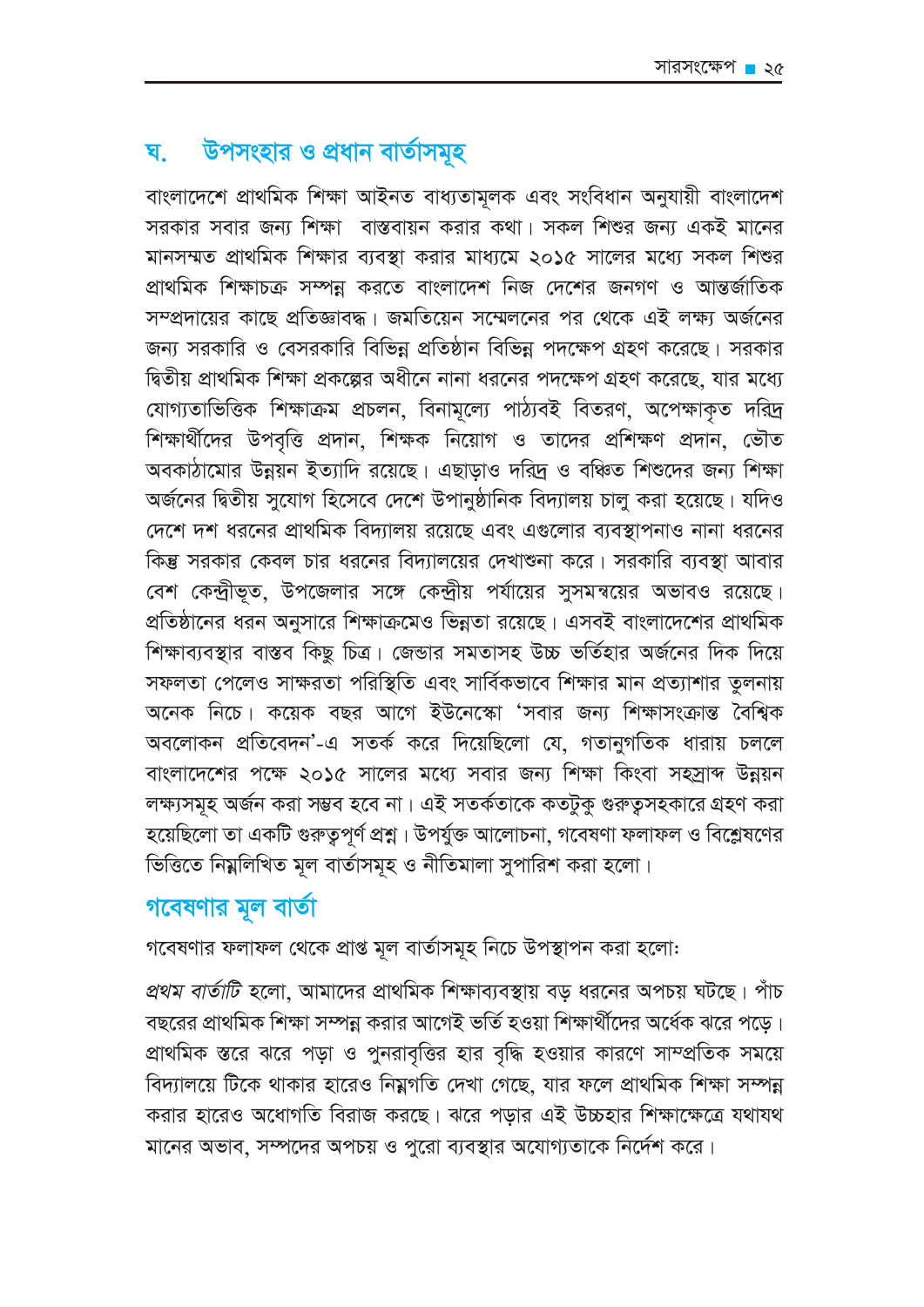দ্বিতীয় বার্তাটি হলো, ২০০৫ সালের পর থেকে বিদ্যালয়ে ভর্তির হারে একপ্রকার স্থবিরতার লক্ষণ দেখা যাচ্ছে। প্রাথমিক শিক্ষায় শিক্ষার্থী ভর্তির ক্ষেত্রে ২০০৫ সাল পর্যন্ত বেশ অগ্রগতি দেখা গিয়েছিলো যা পরবর্তীতে স্থবির হয়ে পড়ে। কিছু অঞ্চলে এবং সার্বিকভাবে ছয় বছর বয়সী শিশুদের ভর্তির হার ব্যাপকভাবে হ্রাস পাওয়ার কারণে এই স্থবিরতা দেখা দিয়েছে। ভর্তি না হওয়া ছয় বছর বয়সী শিশুদের পিতামাতাদের অর্ধেকই মনে করেন, বিদ্যালয়ে ভর্তির জন্য এরা এখনও যথেষ্ট বড় হয় নি। স্থবিরতার অন্য কারণগুলো হলো– ভর্তি করার ক্ষেত্রে বিদ্যালয় কর্তৃপক্ষের অস্বীকৃতি, শিশুদের পড়াশোনার প্রতি অনাগ্রহ, পড়াশোনার খরচ বহনে পিতামাতার অসামর্থ্য এবং প্রতিবন্ধিতা। কোথাও কোথাও বাড়ি থেকে বিদ্যালয়ের অধিক দূরতূও কারণ হয়ে দাঁড়ায়। ছয় বছর বয়সীদের নিট ভর্তির নিম্নহার সহস্রাব্দ উন্নয়ন লক্ষ্যসমূহের দ্বিতীয়টি অৰ্জনে বড ধরনের বাধা।

তৃতীয় বার্তাটি হলো জাতীয় পর্যায়ে নির্ধারিত প্রান্তিক যোগ্যতাসমূহ অর্জনের ক্ষেত্রে শিক্ষার্থীদের উন্নতি দেখা গেলেও তা গ্রহণযোগ্য মাত্রার অনেক নিচে। বিদ্যালয়ের ধরন, এলাকা ও জেন্ডারের নিরিখে শিক্ষার্থীদের শিখনফলে অসমতা এবং বোধগম্যতা-সম্পর্কিত বিষয়ে কম সাফল্যের বিষয়টি শিক্ষার গুণগত মানের সঙ্গে সম্পৃক্ত। শিক্ষার্থীদের শিখন যোগ্যতা অর্জনে বিদ্যালয়সম্পৃক্ত প্রভাবকসমূহের তুলনায় তাদের আর্থসামাজিক অবস্থা ও গৃহশিক্ষকের সহায়তা নেওয়া বেশি প্রভাব বিস্তার করায় এটাই বোঝা যাচ্ছে যে বিদ্যালয়গুলো শিক্ষার্থীদের প্রতি যথাযথ নজর দিচ্ছে না।

চতুৰ্থ বাৰ্তাটি হলো শিক্ষাপ্ৰতিষ্ঠানে ভৰ্তি, শ্ৰেণীকক্ষে উপস্থিতি, পঞ্চম শ্ৰেণী পৰ্যন্ত পড়ালেখা চালিয়ে যাওয়া ও প্রাথমিক শিক্ষাচক্র সম্পন্ন করার ক্ষেত্রে মেয়েরা ছেলেদের তুলনায় এগিয়ে থাকলেও শিখনফল অর্জনের দিক দিয়ে তাৎপর্যপূর্ণভাবে পিছিয়ে আছে। এটি বিদ্যালয়ের ধরন নির্বিশেষে সত্য। শিক্ষকতা পেশায় নারীর অংশগ্রহণ উল্লেখযোগ্যভাবে বৃদ্ধি পেয়েছে বটে কিন্তু প্রতিষ্ঠান পরিচালনা ও বিদ্যালয় ব্যবস্থাপনা কমিটিতে তাদের অংশগ্রহণ এখনও নগণ্য।

পঞ্চম বার্তাটি হলো মানসম্মত শিক্ষার নানা সূচকে মাদ্রাসাগুলো বেশ পিছিয়ে আছে। মাদ্রাসার নিম্নমানের শিক্ষাসুবিধা এজন্য আংশিকভাবে হলেও দায়ী। স্বতন্ত্র প্রাথমিক শিক্ষাপ্রতিষ্ঠান হিসেবে এবতেদায়ি মাদ্রাসা অন্য সব ধরনের প্রতিষ্ঠান থেকে সর্বনিয় স্থানে অবস্থান করছে। এসব প্রতিষ্ঠানে আলাদা পাঠ্যবই ব্যবহার করা হয় এবং বেশিরভাগেরই ন্যূনতম অবকাঠামো এবং শিখনসুবিধাদি নেই। প্রশিক্ষিত শিক্ষকের অভাব মাদ্রাসাগুলোর আরেকটি বড় সমস্যা। শিক্ষকতা, নেতৃত্ব প্রদান এবং মাদ্রাসার ব্যবস্থাপনা কমিটিতে নারীদের অংশগ্রহণ সবচেয়ে কম।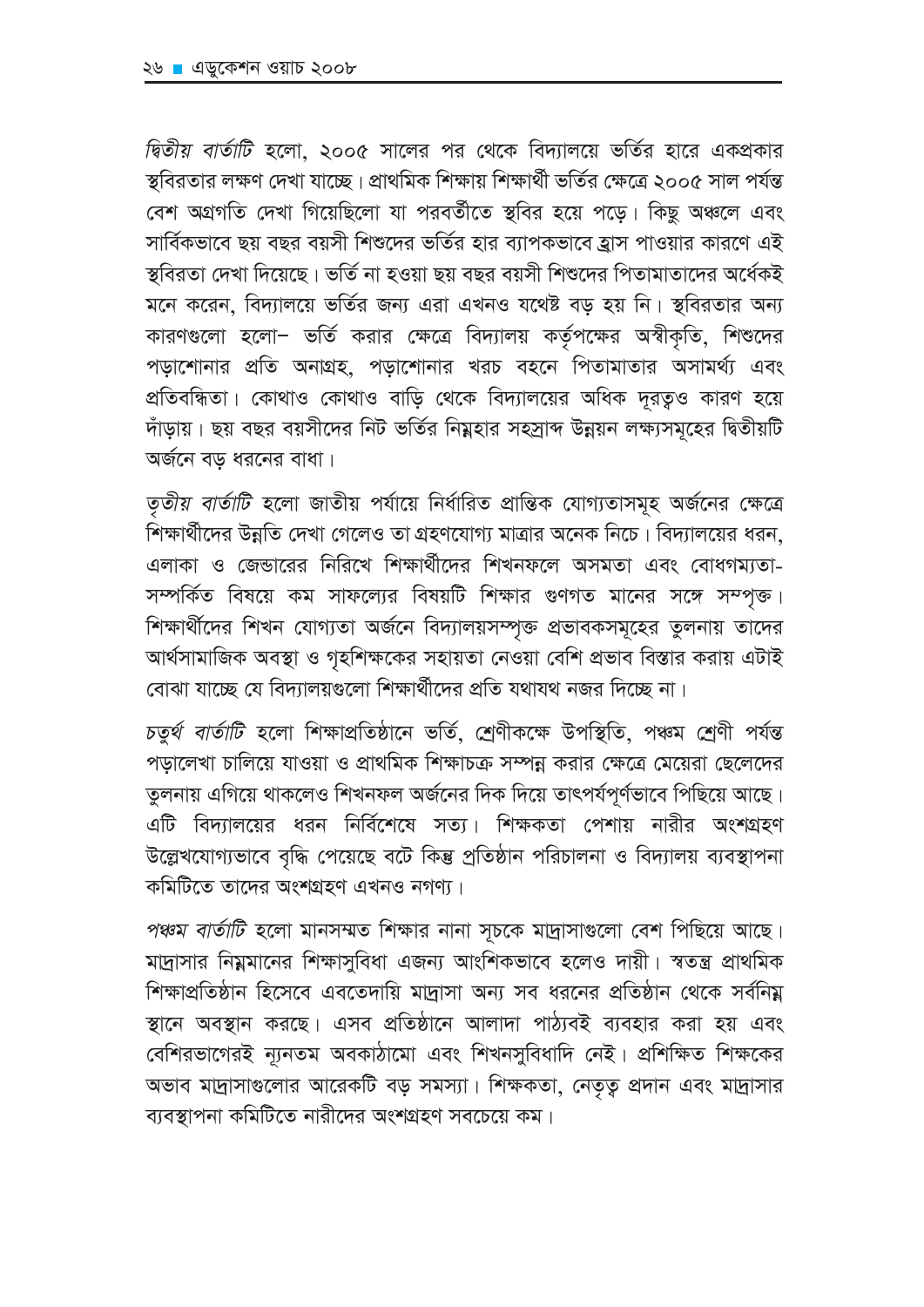*ষষ্ঠ বার্তাটি* হলো শিশুদের বিদ্যালয়ে ভর্তির ক্ষেত্রে ক্রমাগত গুরুতু দেওয়ার ফলে জনসাধারণের শিক্ষার স্তর ও সাক্ষরতার হার বেশ বেডেছে। কমপক্ষে একবছরের জন্য হলেও বিদ্যালয়ের শিক্ষা লাভ করেছে এমন মানুষের হার ও প্রাথমিক শিক্ষা সমাপ্তকারীদের হার প্রতিবছর ১.৪% করে বৃদ্ধি পাচ্ছে। যদিও সাম্প্রতিক বছরগুলোতে সাক্ষরতা পরিস্থিতির উল্লেখযোগ্য অগ্রগতি হয়েছে, তবুও তা ৫০% অতিক্রম করতে পরে নি।

সপ্তম বার্তাটি হলো, উপানুষ্ঠানিক বিদ্যালয়গুলো সবার জন্য শিক্ষা বাস্তবায়নে গুরুতুপূর্ণ ভূমিকা রাখছে। মূলধারার শিক্ষার সম্পূরক ও পরিপূরক ব্যবস্থা হিসেবে এই ব্যবস্থা ২০০৮ সালে প্রাথমিক বিদ্যালয়ের মোট শিক্ষার্থীর ৯.৬%-কে ভর্তি করেছিলো। যদিও এই বিদ্যালয়গুলোর ভৌত সুবিধাদি মূলধারার বিদ্যালয়গুলোর মতো নয় কিন্তু এগুলো শিক্ষক প্রশিক্ষণ, শিক্ষণ-শিখন প্রক্রিয়া, শিশুবান্ধব পরিবেশ, শিক্ষকদের উপস্থিতি, অভিভাবকদের অংশগ্রহণ ইত্যাদি ক্ষেত্রে অন্যদের তুলনায় বেশ এগিয়ে আছে। উপর্যুক্ত ব্যবস্থাসমহ বিদ্যালয়ে শিক্ষার্থীদের উপস্থিতি নিশ্চিত করে তাদেরকে শিক্ষাচক্র সম্পন্ন করতে ও শিখনফল অর্জনে সাফল্য এনে দেয়।

*অষ্টম বাৰ্তাটি হ*লো, বিগত দশকে সাৰ্বিকভাবে বাংলাদেশে প্ৰাথমিক শিক্ষাব্যবস্থায় ভৌত সুবিধাদি, শিক্ষকদের শিক্ষা ও প্রশিক্ষণ এবং শিখনে সামগ্রিক অগ্রগতি সাধিত হয়েছে। তবে এ অগ্রগতি সর্বত্র সমানভাবে হয় নি। মাদাসা ও বেসরকারি প্রাথমিক বিদ্যালয়গুলোতে ন্যূনতম আদর্শমান অর্জনে ঘাটতি রয়েছে। শিক্ষকদের বিষয়ভিত্তিক প্রশিক্ষণ, প্রতিষ্ঠান প্রধানদের ব্যবস্থাপনা প্রশিক্ষণ ও বিদ্যালয় ব্যবস্থাপনা কমিটিকে কার্যকরভাবে এগিয়ে নেওয়ার ক্ষেত্রে ধীরগতি বিরাজ করছে। এ সময়ে গৃহশিক্ষকের ওপর নির্ভরশীলতাও বেডেছে।

### নীতিসম্পর্কিত সুপারিশমালা

মানসম্মত প্রাথমিক শিক্ষার ওপর *এডুকেশন ওয়াচ ২০০৮-*এর গবেষণার ফলাফল ও প্রধান বার্তাসমূহের নিরিখে নিম্নলিখিত নীতিসম্পর্কিত সুপারিশমালা প্রদান করা হলো:

যারা যেভাবেই প্রাথমিক শিক্ষা প্রদান করুক না কেন, তাদেরকে অবশ্যই সরকারের  $\mathcal{L}$ . প্ৰাথমিক শিক্ষা বাস্তবায়নকারী মূল কর্তৃপক্ষ অর্থাৎ প্রাথমিক শিক্ষা অধিদপ্তর-এর সাথে সংযুক্ত থাকা উচিত। উপজেলার সব ধরনের প্রাথমিক শিক্ষার সমন্বয়করণে অধিদপ্তরের পক্ষে উপজেলা শিক্ষা অফিসের মূল ভূমিকা পালন করা উচিত। এর অর্থ হলো উপজেলা পর্যায়ে কর্তৃত্ব বিকেন্দ্রীকরণ করা; উপজেলার সব শিশুর বিদ্যালয়ে ভৰ্তি ও সমতাসহ মানসম্মত শিক্ষা অৰ্জনে এলাকার জনসাধারণ এবং প্রাথমিক ও গণশিক্ষা মন্ত্রণালয়ের নিকট উপজেলা কর্তৃপক্ষের জবাবদিহিতা নিশ্চিত করা।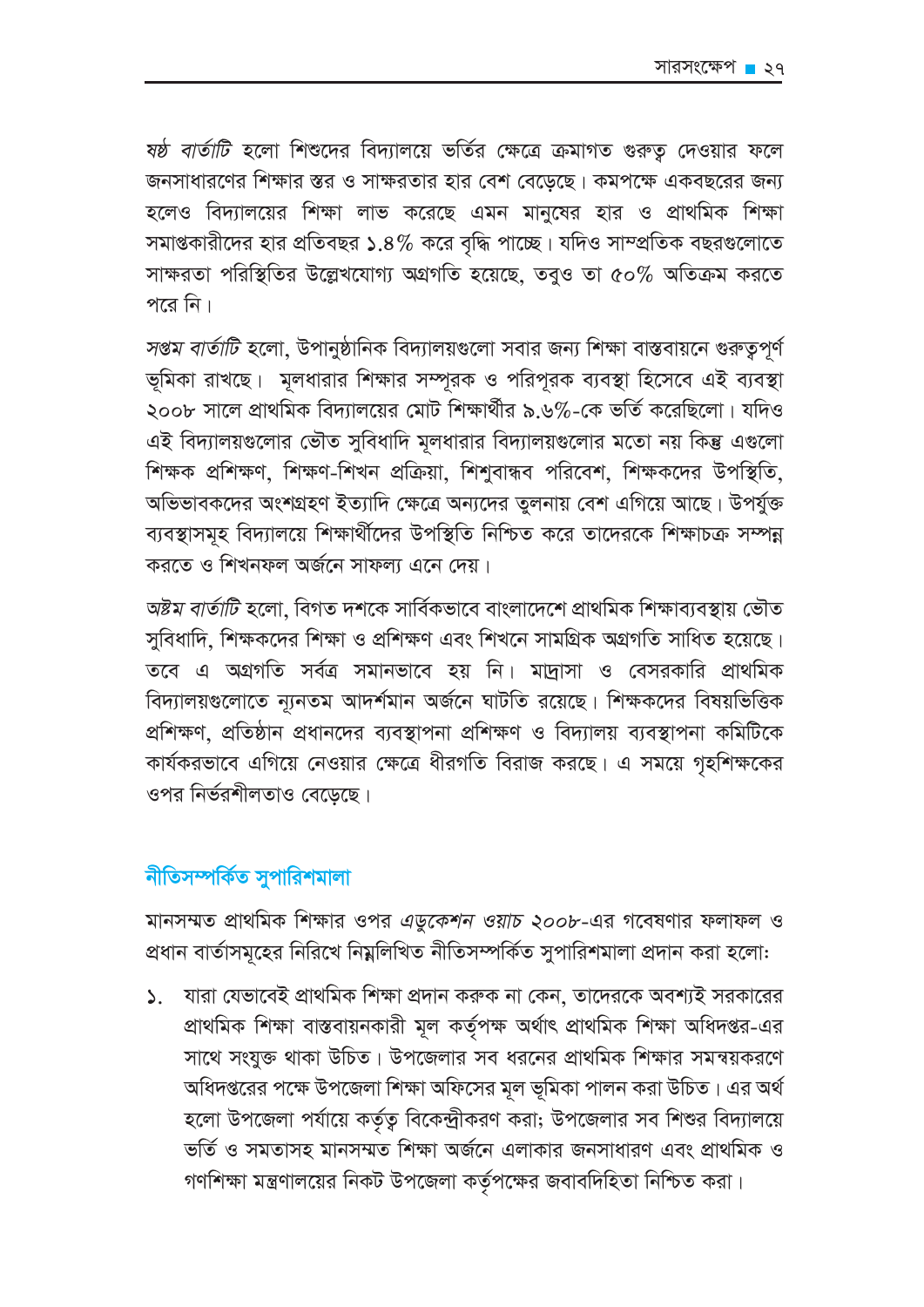- ২. শিক্ষাপ্রতিষ্ঠানগুলোতে ন্যূনতম কী ধরনের অবকাঠামোগত ও শিখন সুবিধা, যোগ্য ও প্রশিক্ষণপ্রাপ্ত শিক্ষক, সহপাঠক্রমিক কার্যক্রম ও সক্রিয় ব্যবস্থাপনা কমিটি থাকা উচিত তার একটা মান নির্ধারণ করা দরকার। মাদ্রাসাসহ সব ধরনের আনুষ্ঠানিক শিক্ষাপ্রতিষ্ঠান একই সূচকের অধীনে মূল্যায়িত হওয়া প্রয়োজন। যে সমস্ত প্রতিষ্ঠানে এসব সুযোগ-সুবিধার অভাব পাওয়া যাবে সেগুলোকে সরাসরি সরকারের পক্ষ থেকে সহায়তাপ্রদান করা দরকার। শিক্ষাপ্রতিষ্ঠানগুলোর তদারকি নিশ্চিত করা ও ক্রমোন্নতি বোঝার জন্য অধিদপ্তরের পক্ষ থেকে *এডুকেশন ওয়াচ-*এর মতো প্রতি বছর জরিপ পরিচালনা করা দরকার। মানসম্মত শিক্ষাপ্রতিষ্ঠান নিশ্চিত করার লক্ষে ধাপওয়ারী পঞ্চবার্ষিক পরিকল্পনার কথাও ভাবা যেতে পারে। মূল কথা হলো, শিখনপ্রক্রিয়ার যাবতীয় কাজ গৃহশিক্ষকের বাড়ির বদলে বিদ্যালয়েই হওয়া উচিত।
- ৩. প্রাক-প্রাথমিক শিক্ষা ছয় বছরের কম বয়সী শিশুদের মধ্যেই সীমাবদ্ধ থাকা দরকার। ছয় বছর বয়সেই যেন অভিভাবকরা শিশুদের প্রথম শ্রেণীতে ভর্তি করান এজন্য প্রয়োজনীয় প্রচারণা চালানো উচিত। এর অংশ হিসেবে বিদ্যালয়ের ক্যাচমেন্ট এলাকায় জরিপ চালানো, বিদ্যালয়ে ভর্তি হয় নি এরকম শিশুর পিতামাতার সাথে কথা বলা এবং কমিউনিটি পর্যায়ে প্রচারণা চালানো দরকার। সব ধরনের গণমাধ্যম যেমন রেডিও, টেলিভিশন, সংবাদপত্র, মোবাইল ফোন, বিলবোর্ড, ইন্টারনেট থেকে শুরু করে ফোক মিডিয়া পর্যন্ত সবার সহায়তায় জাতীয় ও জেলা পর্যায়ে প্রচারণার উদ্যোগ নেওয়া যেতে পারে। এসবের কিছু কিছু ইতোমধ্যে নানা জায়গায় হচ্ছে কিন্তু এই প্রক্রিয়াটাকে শিগগিরই শক্তিশালী করা আর দেশব্যাপী ছড়িয়ে দেওয়া দরকার। এ ধরনের প্রচারণায় নাগরিক সমাজকে যুক্ত করা যেতে পারে।
- বাড়ি থেকে বিদ্যালয়ের দূরত্বের কারণে বিদ্যালয়ে ভর্তির স্বল্পহারের বিষয়টি 8. বিবেচনায় নিয়ে উপানুষ্ঠানিক বিদ্যালয় স্থাপনের কথা ভাবা যেতে পারে। যারা ছয় বছর বয়সে প্রাথমিক শিক্ষায় প্রবেশ করতে পারে নি বা কোনো কারণে ঝরে পডেছে শুধু তাদের জন্যই এই ব্যবস্থা করা যেতে পারে। মানসম্মত শিক্ষা নিশ্চিত করার জন্য উপানুষ্ঠানিক বিদ্যালয়গুলোতে যে সমস্ত পদক্ষেপ নেওয়া হয় যেমন. ধারাবাহিক শিক্ষক প্রশিক্ষণ, অ্যাকাডেমিক সুপারভিশন, সহশিক্ষাক্রমিক কার্যক্রম, কমিউনিটি কর্তৃক তদারকি এবং সুবিধাবঞ্চিত ও প্রতিবন্ধী শিশুদের বিশেষ সহায়তা ইত্যাদি আনুষ্ঠানিক বিদ্যালয়গুলোতেও প্রয়োগ করা যেতে পারে। নবনির্বাচিত সরকারের পাবলিক-প্রাইভেট পার্টনারশিপের (পিপিপি) ধারণার সঙ্গে সঙ্গতি রেখে একটি টাস্ক ফোর্সের মাধ্যমে উপানুষ্ঠানিক শিক্ষা বাস্তবায়নকারী সংস্থাগুলোর সাথে প্রাথমিক শিক্ষা অধিদপ্তরের সমন্বয় ও সহযোগিতা বাডানো প্রয়োজন।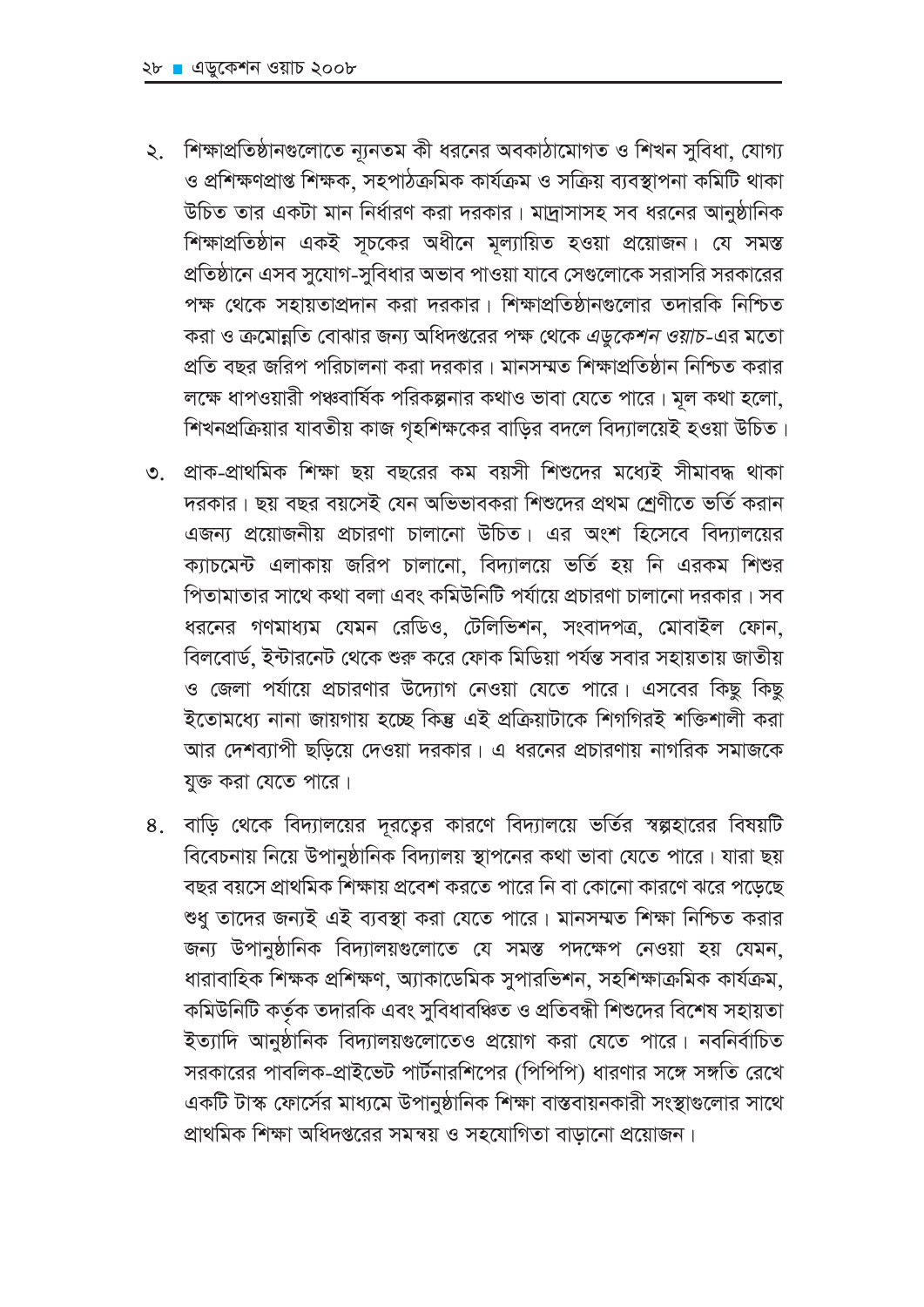- ৫. জেন্ডার সমতাসহ প্রাথমিক শিক্ষায় শিশুদের অংশগ্রহণের হার বাডায় আনন্দিত হওয়ার যথেষ্ট কারণ রয়েছে কিন্তু এতে আত্মতুষ্টির কোন অবকাশ নেই। শিক্ষক প্ৰশিক্ষণ, বিদ্যালয় ব্যবস্থাপনা, দৈনন্দিন বিদ্যালয় পরিচালনা ইত্যাদিসহ নানা ক্ষেত্রে জেন্ডার ও উন্নয়ন বিষয়ে নজর দেওয়া দরকার। পড়ালেখা বিষয়ে বাড়তি যত্ন, মনোযোগ ও সহযোগিতা মেয়ে শিক্ষার্থীদের যোগ্যতা অর্জনে বড় ভূমিকা রাখতে পারে। একটি কার্যকর প্রক্রিয়ার মাধ্যমে নারীদের মাদ্রাসাসহ বিভিন্ন শিক্ষাপ্রতিষ্ঠানের প্রধান হিসেবে নিয়োজিত করা এবং বিদ্যালয় ব্যবস্থাপনা কমিটিতে অংশগ্রহণের বিষয়টি নিশ্চিত করার জন্য কিছু নীতি গ্রহণ করা দরকার।
- ৬. শিশু শিক্ষায় মাদ্রাসার অবদানের কথা বিবেচনায় নিয়ে এগুলোর মান বড়ানো দরকার। মাদ্রাসাগুলোতে প্রয়োজনীয় সুযোগসুবিধা প্রদানসহ একই ধরনের শিখন সুবিধা প্রক্রিয়া চালু, দক্ষ শিক্ষক নিয়োগ ও একীভূত শিক্ষাক্রম ও বিষয়বস্তু নিয়ে চিন্তা করা দরকার। মাদ্রাসার উন্নয়নে বাড়তি সহায়তার প্রয়োজন রয়েছে, সেইসঙ্গে এই সহায়তার সর্বোচ্চ ব্যবহার নিশ্চিতকরণের জন্য প্রয়োজনীয় সুপারভিশন ও মনিটরিং-এর ব্যবস্থাও করা দরকার।
- ৭. ১৯৯০ সালে প্রণীত বাধ্যতামূলক প্রাথমিক শিক্ষা আইন সংস্কার করা দরকার কারণ এটি বর্তমান সময়ের চাহিদা পূরণ করতে পারছে না। বর্তমান আইন অনুসারে শিক্ষাপ্রতিষ্ঠানের প্রধান চাইলে একজন শিক্ষার্থীকে তাঁর বিদ্যালয়ে ভর্তি নাও করতে পারেন। বিশেষ করে প্রতিবন্ধি শিক্ষার্থীরা এই আইনের শিকার হতে পারে। সবার জন্য মানসম্মত প্রাথমিক শিক্ষা অর্জন, উপজেলা শিক্ষা অফিসের বাড়তি কর্তৃতু, দায়িত্ব ও ভূমিকা পালনের প্রতি লক্ষ্য রেখে আইনটির সংস্কার এখন সময়ের দাবি।
- ৮. গতানুগতিক ধারায় চলার নীতি পরিহার করে শিক্ষাব্যবস্থায় বড় ধরনের পরিবর্তন আনার লক্ষ্যে প্রয়োজন দৃঢ় রাজনৈতিক অঙ্গীকারের। মানবসম্পদের যথাযথ উন্নতি ছাড়া 'ভিশন ২০২১' বা 'ডিজিটাল বাংলাদেশ' বা অন্যান্য উন্নয়ন উদ্দেশ্যসমূহের কোনটিই বাস্তবায়ন সম্ভবপর হবে না।
- ৯. গতানুগতিক শিক্ষা বাজেট দিয়েও উপর্যুক্ত পরিবর্তন আনা যাবে না। বর্তমান অর্থবছরের (২০০৯-১০) বাজেটের 'থোক বরাদ্দে'র একটি বড অংশ শিক্ষার উন্নয়নে প্রদান করা দরকার। শ্রেণীকক্ষের সংস্কৃতিতে যথাযথ পরিবর্তন আনয়নে ও বিদ্যালয়ের শৃঙ্খলায় প্রভাববিস্তারে সক্ষম শিক্ষকদের দক্ষতা উন্নয়নে এই অর্থ ব্যয় করা দরকার। পাশাপাশি শিক্ষাসম্পর্কিত ন্যূনতম সুবিধাদি সৃষ্টির মাধ্যমে শিক্ষাপ্রতিষ্ঠানগুলোর মাঝে বৈষম্য কমানোর লক্ষ্যে বিদ্যালয় ও মাদাসাগুলোকে সহায়তা করা এবং শক্তিশালী মনিটরিং প্রক্রিয়া গডে তোলার জন্য এ বরাদ্দ ব্যয় হতে পারে।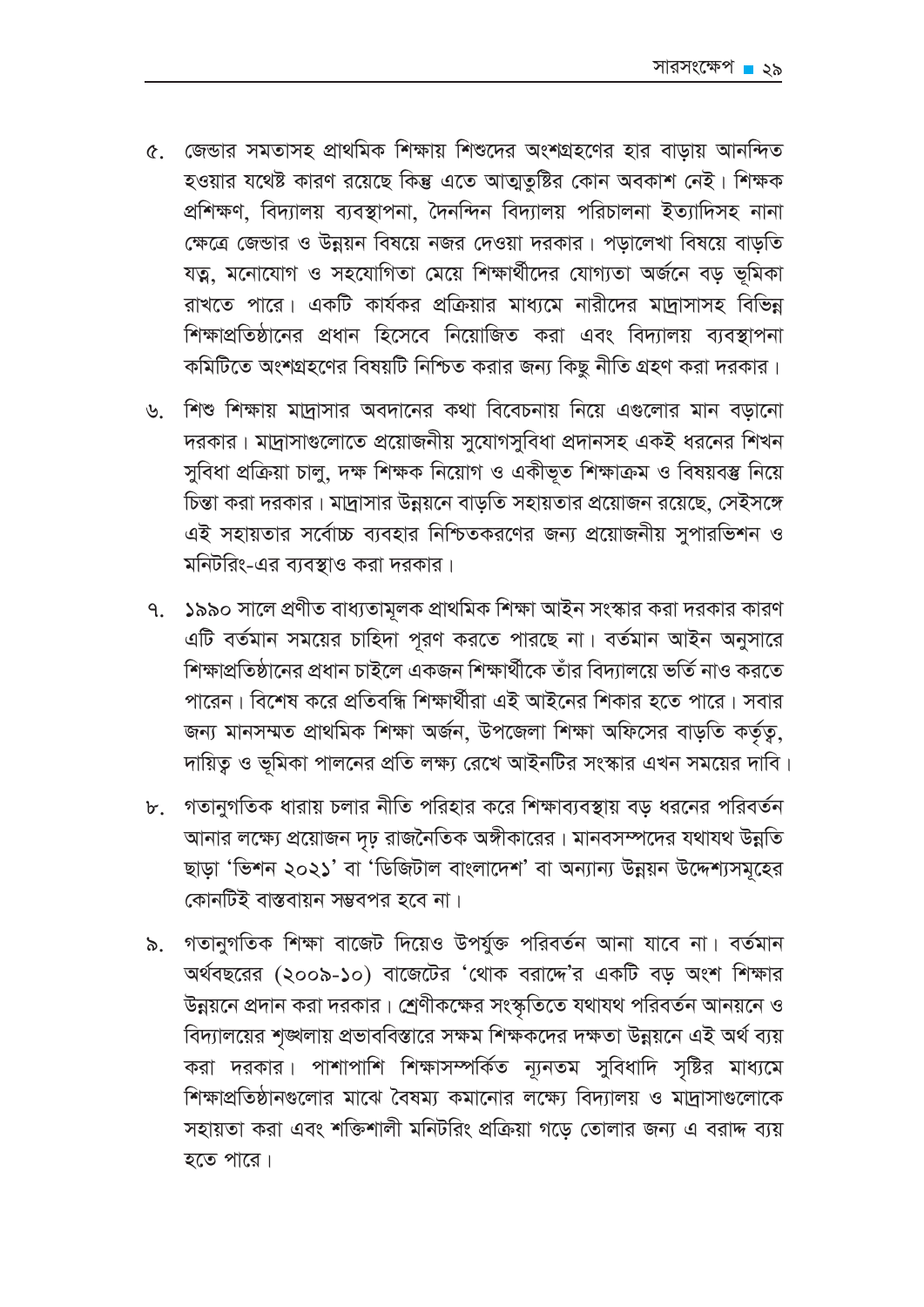- ৫. রিভিউ টিম সদস্য
- ৪. প্রতিবেদন প্রণয়নকারী
- ৩. টেকনিক্যাল টিম সদস্য
- 
- ১. উপদেষ্টা বোর্ড সদস্য
- 
- ২. কৰ্মদল সদস্য
- 
- 
- 
- 
- 

মোঃ মোফাজ্জল হোসেন<sup>২</sup> ড. মুহাম্মদ ইব্ৰাহিম<sup>্</sup>

- মুহাম্মদ আজিজুল হক<sup>)</sup> কে. এম. এনামুল হক<sup>ং</sup> অধ্যাপক মুহাম্মদ নাজমুল হক<sup>২</sup> ড. এম. আনোয়ারুল হক ড. এম. সামছুল হক°
- হাসিনা হাবিব°
- 
- নবেন্দ্ৰ দাহাল<sup>১</sup>
- ড. আহমদ মোশতাক রাজা চৌধুরী<sup>১,৪</sup> ড. নাজমা চৌধুরী
- ড. আব্বাস ভূইয়া<sup>ং</sup>
- ড. উম্মে সালেমা বেগম°
- ড. আনোয়ারা বেগম°
- অধ্যাপক আলী আজম°
- রুহুল আমিন° মাহফুজ আনাম<sup>5</sup>
- মোহাম্মদ ইলিয়াস আলী°
- অধ্যাপক মুহম্মদ আলী°
- অধ্যাপক মোঃ শফিউল আলম° মোঃ আনোয়ার আলী°
- ড. মাহমুদুল আলমং
- সৈয়দা তাহ্মিনা আকতার°
- শ্যামলী আকবর°
- অধ্যাপক কফিল উদ্দিন আহমেদ° জসিমউদ্দিন আহমেদ°
- যেহীন আহমেদ<sup>১</sup>
- আফতাব উদ্দিন আহমদ<sup>১</sup> ড. অধ্যাপক কাজী সালেহ আহমেদ<sup>১,৫</sup>
- ড. মনজুর আহমদ<sup>১</sup>
- ড. কাজী খলিকুজ্জামান আহমদ<sup>›</sup>
- 
- ফজলে হাসান আবেদ<sup>১</sup>
- অধ্যাপক মো: রিয়াজুল ইসলাম° এ. কে. মিৰ্জা শহিদুল ইসলাম°

রওশন জাহান

নুরুল ইসলাম খান<sup>২</sup>

হাসান এ. কেনান<sup>্</sup>

ড. ইমরান মতিন<sup>্</sup>

সিমিন মাহমুদ<sup>২</sup>

জামাল ইউ. মাহমুদ<sup>১</sup>

ড. আহমদুল্যাহ মিয়া<sup>২</sup>

জওশন আরা রহমান<sup>১,৫</sup>

কাজী ফজলুর রহমান<sup>্</sup>

আ. ন. স. হাবিবুর রহমান°

ড. এম. মতিউর রহমান°

ড. এম. আবদুস সাত্তার°

অধ্যাপক রেহমান সোবহান<sup>></sup>

মহিউদ্দিন আহমেদ তালুকদার<sup>২</sup>

মোহাম্মদ মুনতাসিম তানভীরং

এ. এম. এম. আহসান উল্লাহ°

ড. কাজী শাহাবউদ্দিন<sup>১</sup>

সাব্বির বিন সামস<sup>২</sup>

ম. হাবিবুর রহমান<sup>্</sup>

মোঃ আবদুর রফিক<sup>্</sup>

মোঃ ফজলুর রহমান°

ড. ছিদ্দিকুর রহমান<sup>্</sup>

এ. এন. রাশেদা

তালেয়া রেহমান<sup>›</sup>

গৌতম রায়°

মোহাম্মদ মহসিন<sup>২</sup>

সমীর রঞ্জন নাথ<sup>২,৪</sup>

ড. আবু হামিদ লতিফ্

# গবেষণায় যারা বিভিন্নভাবে সম্পৃক্ত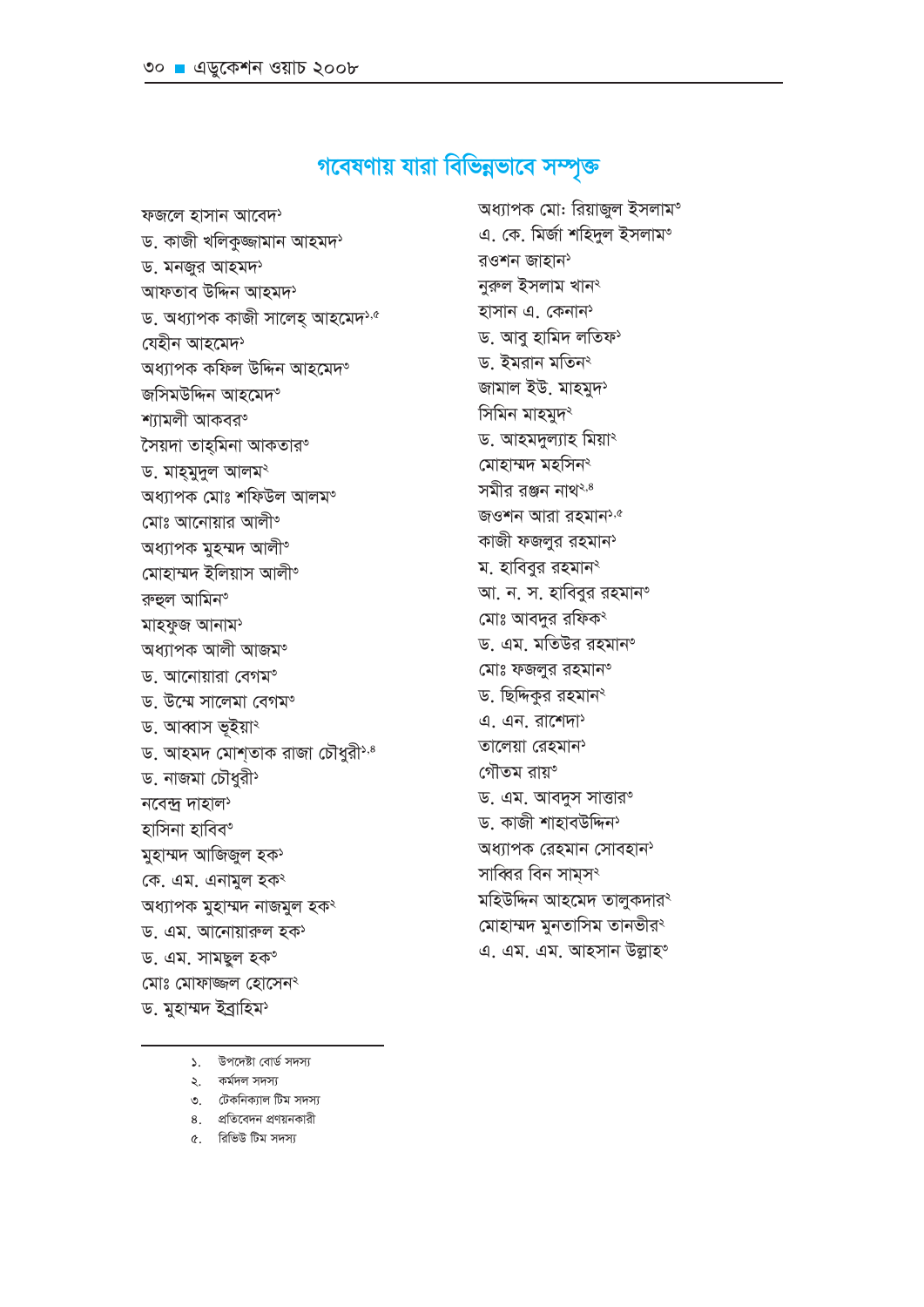

Education Watch 2008



 $\mathbb{R}$ 

Campaign for Popular Education (CAMPE)<br>Bangladesh

State of Primary Education in Bangladesh

Overview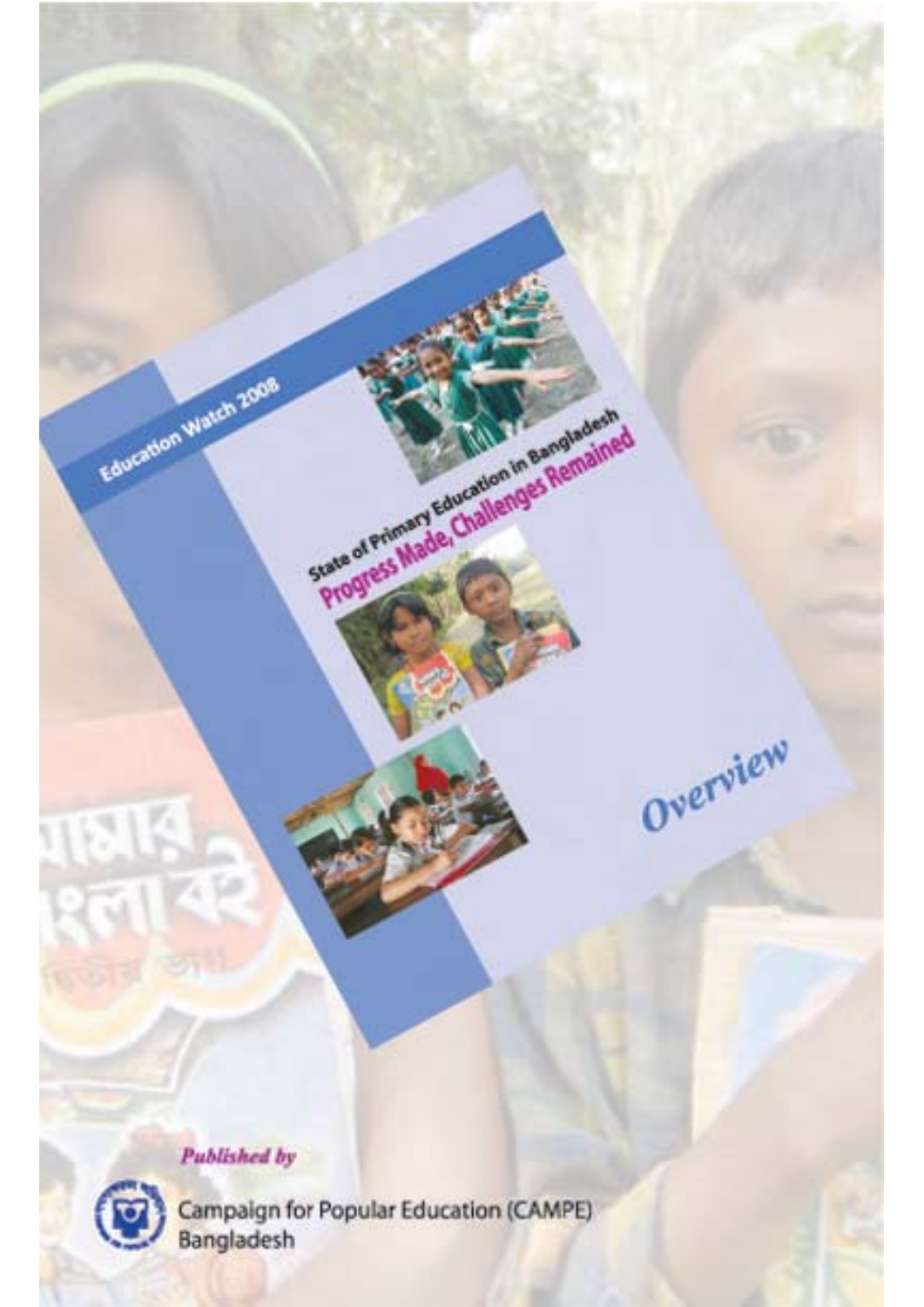**Education Watch 2008** 

State of Primary Education in Bangladesh **Progress Made, Challenges Remained** 

**Overview of the Main Report** 

Samir Ranjan Nath A Mushtaque R Chowdhury

November 2009



**Campaign for Popular Education (CAMPE)**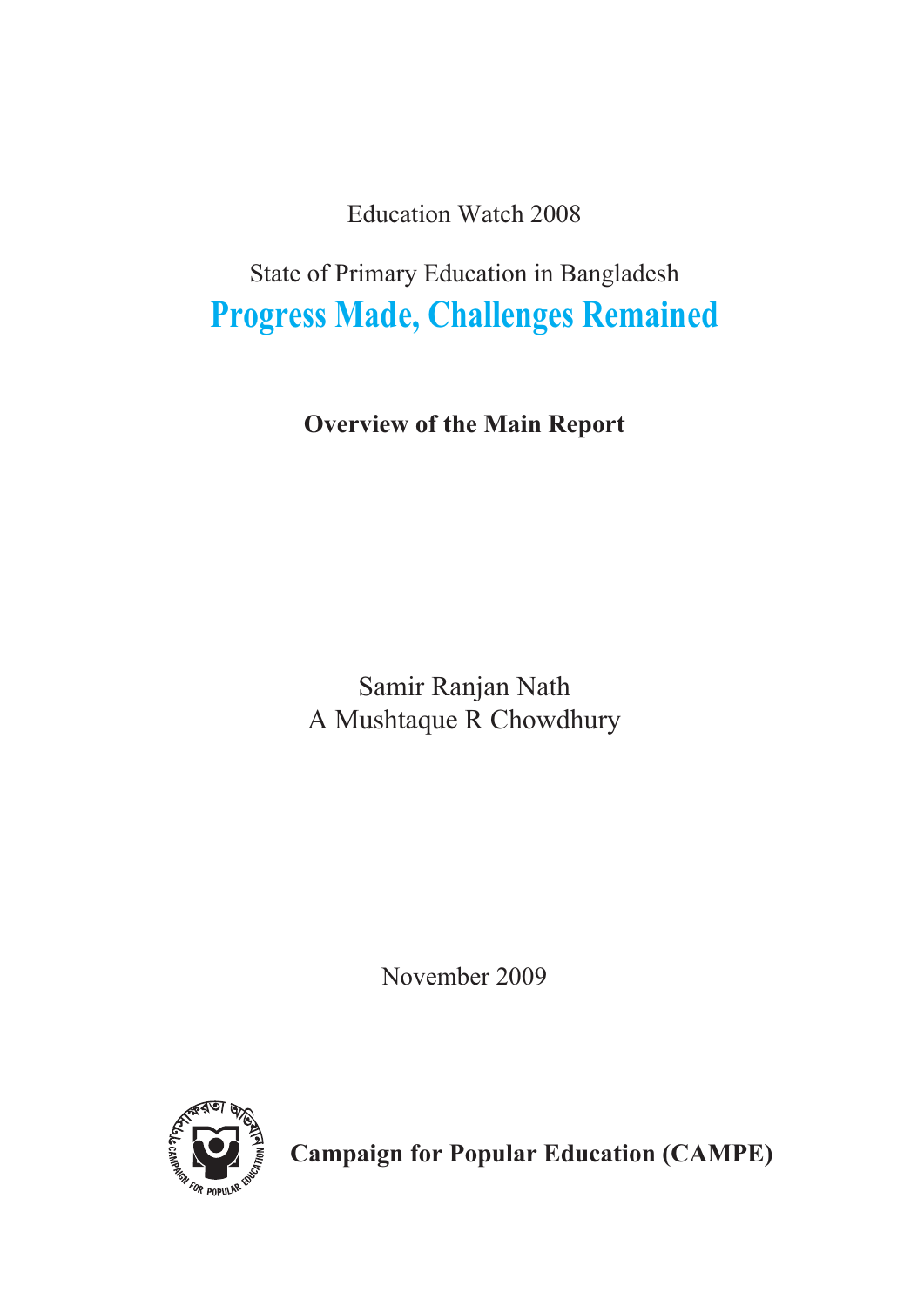**Contact address Campaign for Popular Education (CAMPE), Bangladesh** 5/14 Humayun Road, Mohammadpur, Dhaka 1207 Phone: 9130427, 8155031, 8155032 E-mail: info@campebd.org Website: www.campebd.org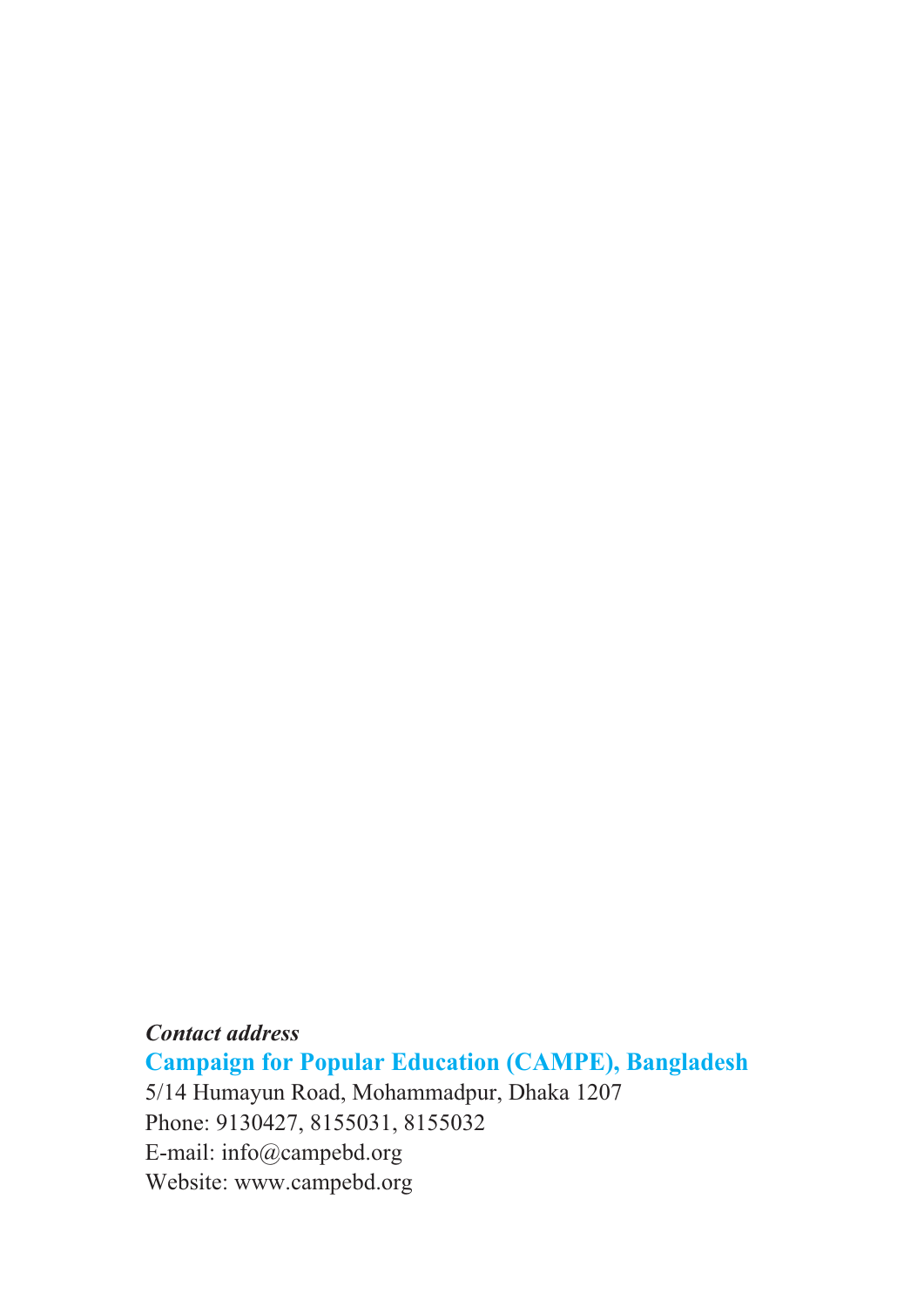# **A. Introduction and Objectives**

The *Education Watch* was launched in 1998 to contribute to attaining 'Education for All' through independent monitoring and evidence-based policy recommendations. For the first few years of its inception, the *Watch* was engaged in investigating primary and basic education and literacy status of the population. However, it moved its attention to secondary education in the subsequent years. As part of broader interest in quality of primary and basic education, internal efficiency, achievement of basic competencies, acquisition of terminal competencies and teacher education were examined in the first three reports. The *Watch* reports created much enthusiasm among various stakeholders of education. It may be mentioned that the *Education Watch* was the first to investigate competency-based learning achievement of students.

Bangladesh has done quite well in terms of improving the access and removing gender disparity at the primary level. The focus is now on how to improve the quality of education. The previous *Watch* reports and other findings pointed to a poor outcome in terms of quality. It is now several years since the first *Watch* report documented the quality issue. Over the years since this report was published, the government and NGOs carried out several quality improvement initiatives including the second Primary Education Development Programme (PEDP II). It was thus thought appropriate and timely to revisit the quality issue again. This would give an assessment of the quality improvement measures that have been taken during the past few years and provide an opportunity to revise the strategy, if necessary and plan for the future.

Duration of primary education in Bangladesh is five years. Children aged 6-10 years are the targeted population for compulsory primary education. There are 10 different types of primary educational institutions in the country which follow three different curricula. The government schools, non-government schools (registered and un-registered), experimental schools. community schools.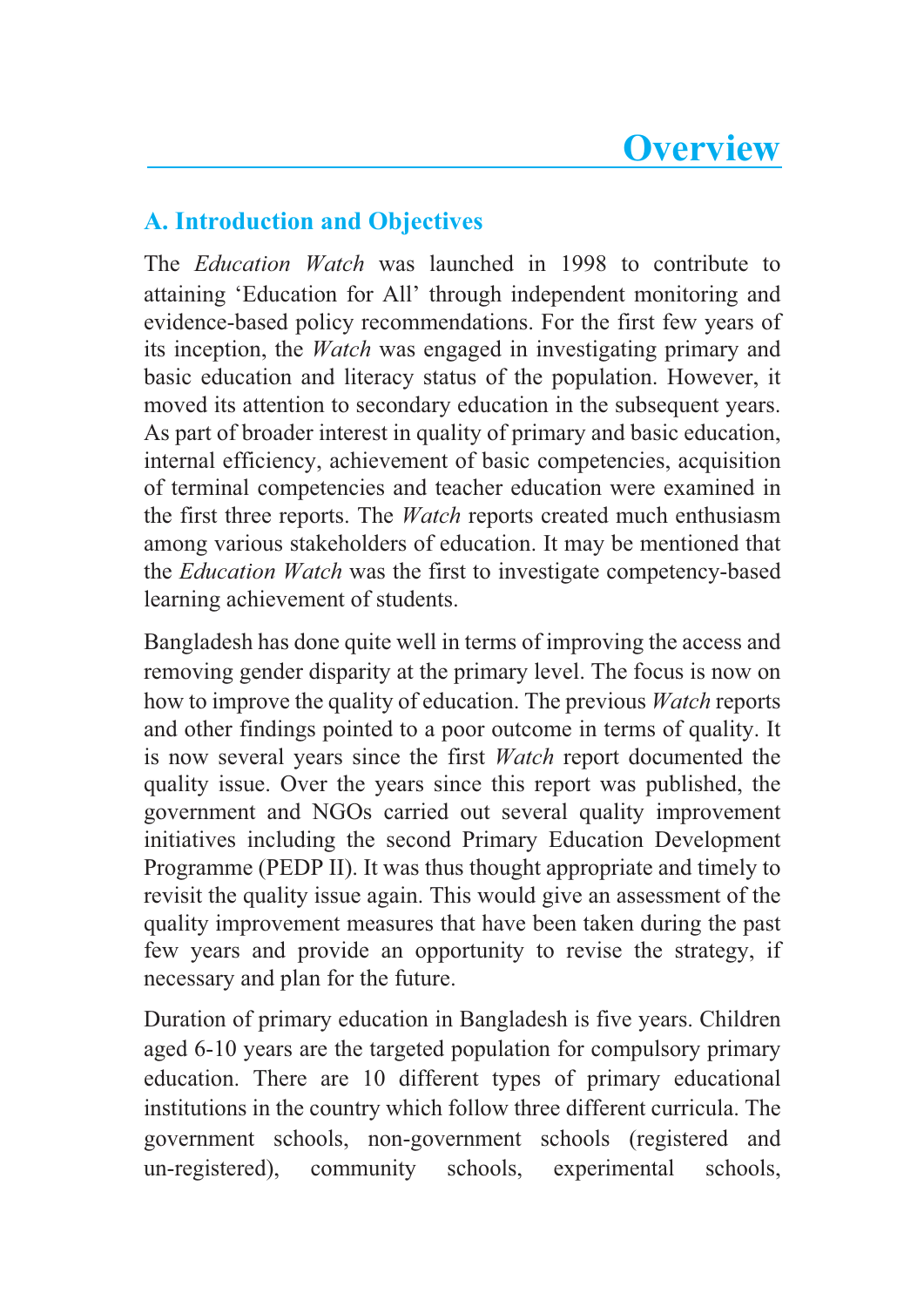non-formal schools, and primary-attached to high schools follow the curriculum of the National Curriculum and Textbook Board (NCTB). The ebtedayee madrasas and the ebtedayee-attached to high madrasas follow the curriculum of the Bangladesh Madrasa Education Board (BMEB). The English medium Schools follow the British curriculum. The educational institutions also differ by management responsibilities. For instance, the Directorate of Primary Education (DPE) – the main government functionary to implement primary education in the country, looks after the first five types of institutions. The National Academy for Primary Education (NAPE) has some influences on the experimental schools, non-formal primary schools are under the management of various implementing NGOs and the Directorate of Secondary and Higher Secondary Education (DSHSE) looks after the primary-attached high schools. The madrasas follow the rules and regulations of the Madrasa Education Board and the English medium schools have no common authority.

The concept of quality is an encompassing one; anything that happens in the education system will have some bearing on its quality. On the other hand, there is no upper limit of the level of quality that one can expect from the education system. Not only in low income countries, the question of quality is often a matter of intense discourse in high income OECD countries as well. The question of quality of primary and basic education has been flagged as a matter of concern in every initiative taken internationally including those at the Jomtien conference and the Dakar Forum. Over a decade ago, the Delors Commission of UNESCO saw education as a process of lifelong learning based on four pillars such as *learning to* know, learning to do, learning to live together and learning to be. There are a number of frameworks for quality assessment. A most widely used one is the Input-Process-Output framework (nest page) and the *Watch* study decided to use this as a point of departure. As the figure shows each of the three components of the frame has many indicators. It may be mentioned that the Government of Bangladesh has assigned two sets of frameworks for monitoring the quality, viz.,

<sup>&</sup>lt;sup>1</sup> Organization for Economic Cooperation and Development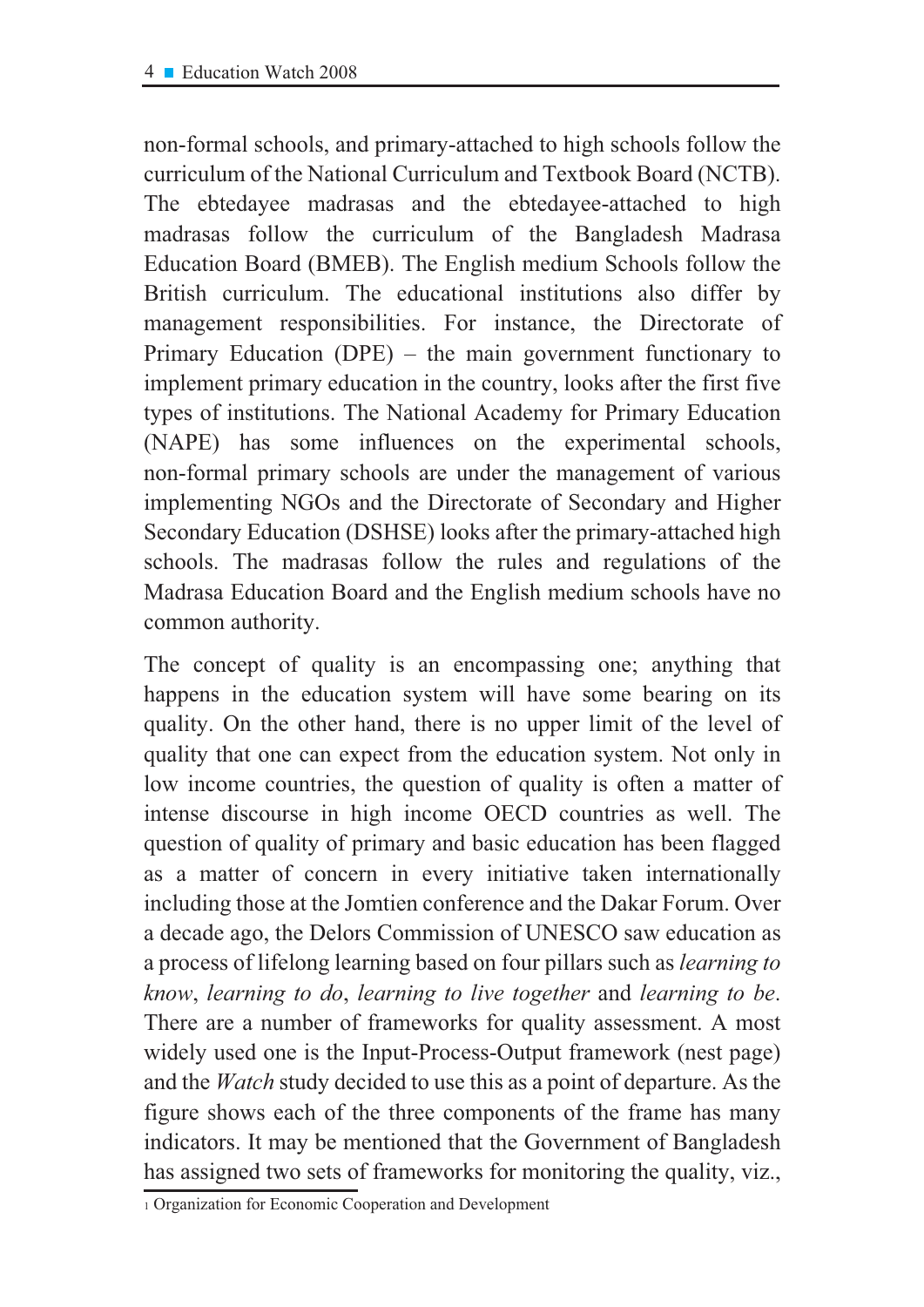Primary School Quality Levels (PSQL) and Key Performance Indicators (KPI) and all of these could be placed in one or the other of the three components of the Input-Process-Output framework.

**Analytical framework for quality assessment** 



Keeping in mind the above analytical framework, the following four objectives formed the basis of the Education Watch 2008:

- To measure progress in achievement of the national goals of  $1_{\cdot}$ primary and basic education in terms of various quality indicators including competencies and those mentioned in the two sets of progress monitoring indicators, viz., PSQL and KPI.
- To explore the relationship of the learning achievements of the  $2.$ students with other quality indicators (both input and process) including students socioeconomic background.
- To investigate the progress made in the status of children's  $3<sub>1</sub>$ participation in primary education, and correlates and constraints of participation.
- To know the current education and literacy levels of the  $\overline{4}$ population and their progress over time.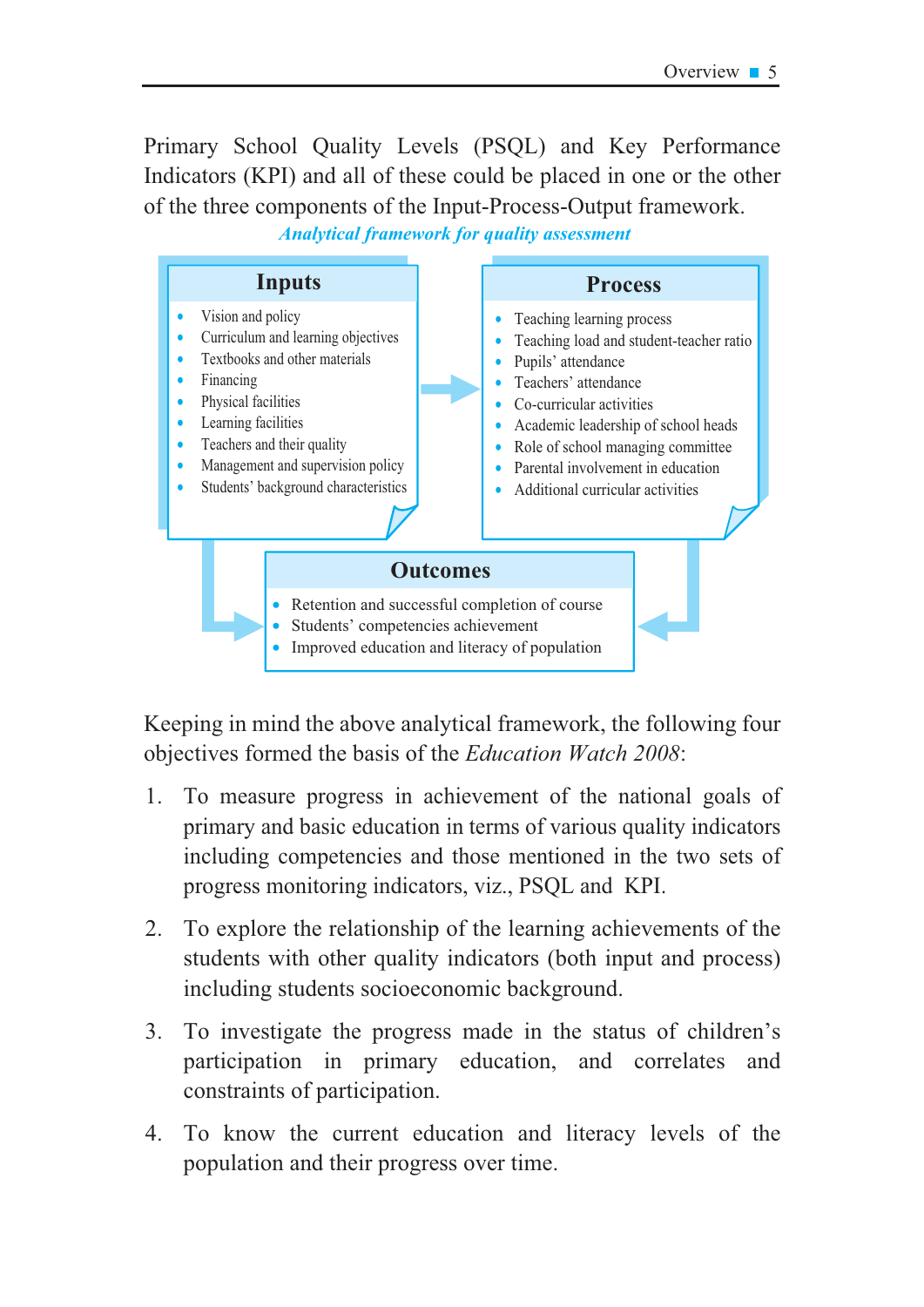# **B. Data and Methodology**

This study collected new field-level data in 2008 as well as used previous Education Watch database (1998, 2000 and 2005). Surveys of educational institutions and households were required for the fulfillment of first two objectives and household survey for the third and fourth objectives. The competency-based test instrument which was developed for and used in *Education Watch 2000* was used for the partial fulfillment of the second objective. Twenty-seven of the 50 terminal competencies were addressed in this instrument. The students of class V were brought under test in November 2008 – just before completion of primary education.

For the survey of educational institutions, six of the 10 types of primary schools were considered: the government primary schools, non-government primary schools, ebtedayee madrasas, non-formal primary schools. primary-attached high schools. and ebtedayee-attached high madrasas. With rural and urban schools being considered independently the total strata considered for school survey was thus 12. The plan was to take 30 randomly picked educational institutions from each stratum and administer tests on 20 students of class V from each institution but due to *inadequate* number of ebtedayee madrasas in the urban areas it was not possible to administer the test on the intended number of students of this category. In some cases, due to small number of students in class V, the number of schools had to be increased. Finally, 440 educational institutions were surveyed, from which 7,093 students were tested for competency achievements. Data on the socioeconomic status were collected from 7,070 of these students.

The household survey was done to investigate participation and information on out-of-schooled children and their socioeconomic status. For this, similar to the previous *Education Watch* studies, the country was divided into eight strata- six rural and two urban. The strata are: rural Dhaka division, rural Chittagong division, rural Rajshahi division, rural Khulna division, rural Sylhet division, rural Barisal division, city corporations and the municipalities. The plan was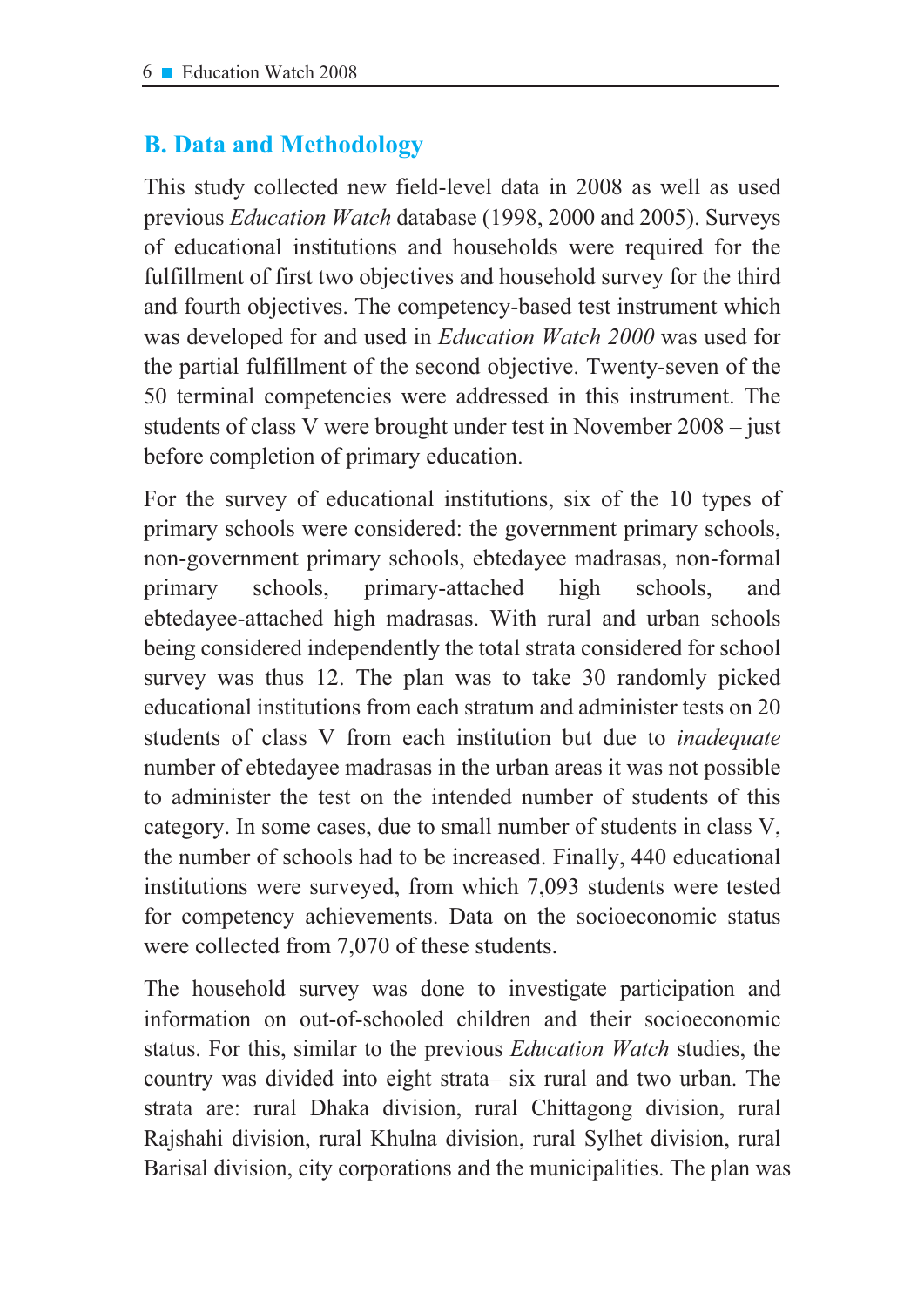to survey 3,000 households from 120 villages/*mahallahs* in each stratum but the number of villages/*mahallahs* had to be increased due to shortage of adequate number of households in some selected villages/*mahallahs*. Finally, 24,007 households from 1,003 villagaes/*mahalahs* were surveyed. The total population in these households was 113,320. Of them, 14,688 were primary school aged children (6-10 years) and 15,189 currently enrolled in primary schools.

School lists prepared by the Directorate of Primary Education (DPE) and the Bangladesh Bureau of Educational Information and Statistics (BANBEIS) were used as sampling frame for the school survey. On the other hand, district-wise village/mahallah list produced by the Bangladesh Bureau of Statistics (BBS) was used as sampling frame for the household survey. All field work was done from mid October to mid December 2008.

# **C.** Major Findings

# **Educational facilities and learning provisions**

The first step of any education system is to create appropriate facilities and provisions at the institution level. This section explores progress since the previous surveys in 1998.

- Overall, the physical facilities of the primary educational institutions improved during last 10 years. The improvement can be noticed in terms of number of classrooms, quality of construction materials, water and sanitation facilities and seating capacity in the schools.
- Although the government primary schools were ahead of the others in terms of increasing the number of classrooms, it was the non-government schools which improved more than others in terms of quality of construction materials. On an average, the government schools had 3.8 classrooms in 1998, which increased to 4.6 in 2008. Overall, a third of the school structures were fully brick-built in 1998 which increased to 60% in 2008.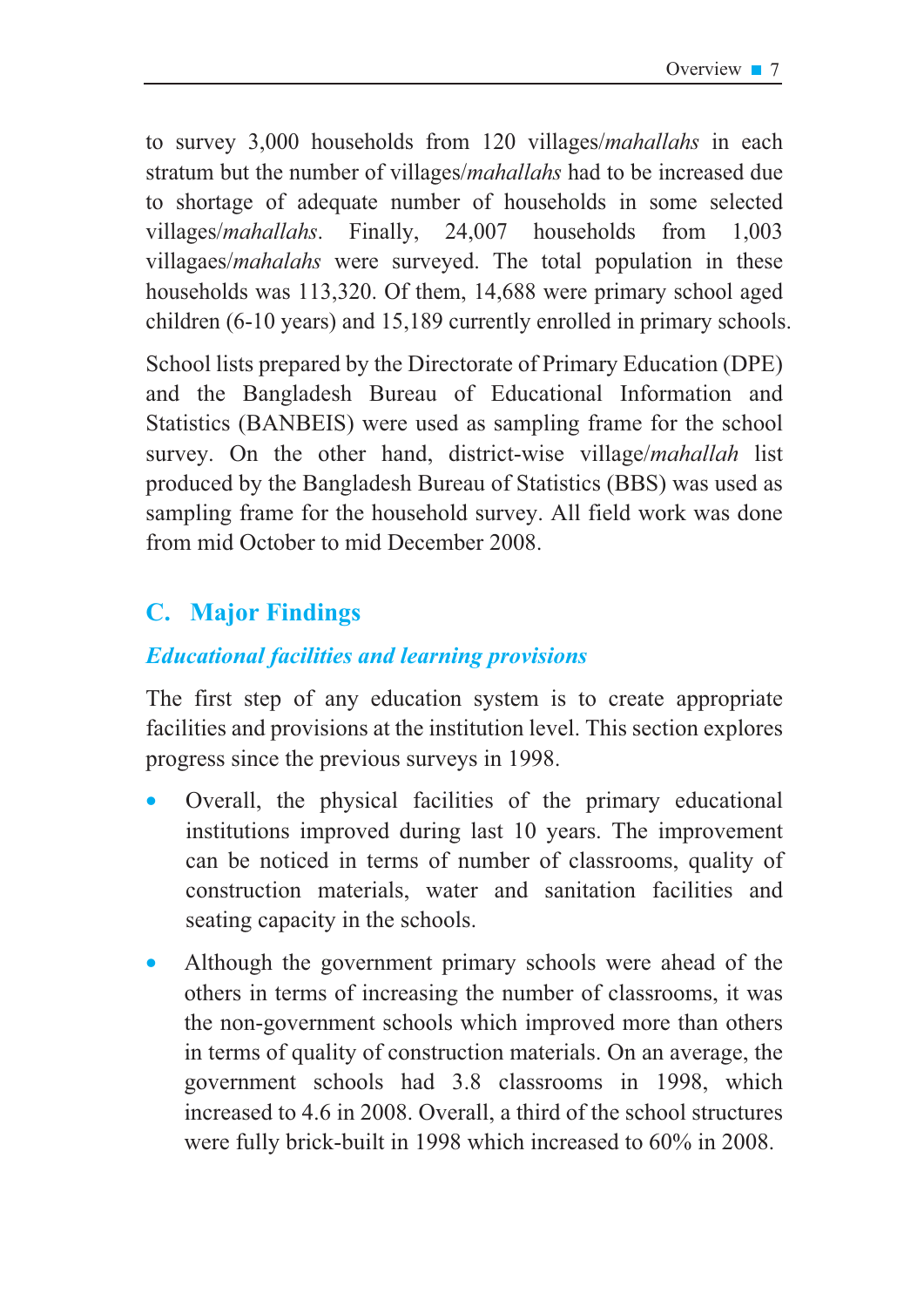The government and the non-government schools had respectively  $44.5\%$  and  $47.9\%$  fully brick-build structures in 1998. These figures increased respectively to  $67.6\%$  and  $90\%$  in 2008. Most of the classrooms were in good condition, others at various levels of dilapidation.

- Fortyseven percent of the primary schools had pipe water or tube wells as the source of drinking water in 1998 which increased to  $53.8\%$  in 2008. Such improvement was highest in the government schools  $(18.7 \text{ percentage points})$ , followed by the non-government schools (13 percentage points). Overall, a third of the schools used drinking water facility of the neighbouring households or educational institutions and others stored water in jar or had no facility.
- In 1998, less than a quarter of the government and non-government primary schools had separate toilet facilities for boys and girls which increased to respectively  $50.7\%$  and 42.9% in 2008. Overall, 70% of the schools had toilet facility for the students, half of which had separate arrangement for boys and girls. A fifth of the school toilets were *hygienic* and 35.7% *PRGHuDderately hygienic.*
- In 2008, only 16% of the school structures had provision for the physically challenged students' entry with the government schools much ahead of the others with 34.2% structures friendly for them. Toilet facility for such students was extremely negligible in all types of primary schools.
- Overall, two-thirds of the registered students were able to seat with ease in the classrooms in 1998 which increased to about 90% in 2008. Two reasons could be identified for this; class size reduced from 48.2 in 1998 to 41.2 in 2008 and seating facility increased from 32 students per class in 1998 to 37 in 2008. Improvement of seating capacity was found in each type of primary schools except for the ebtedayee madrasas.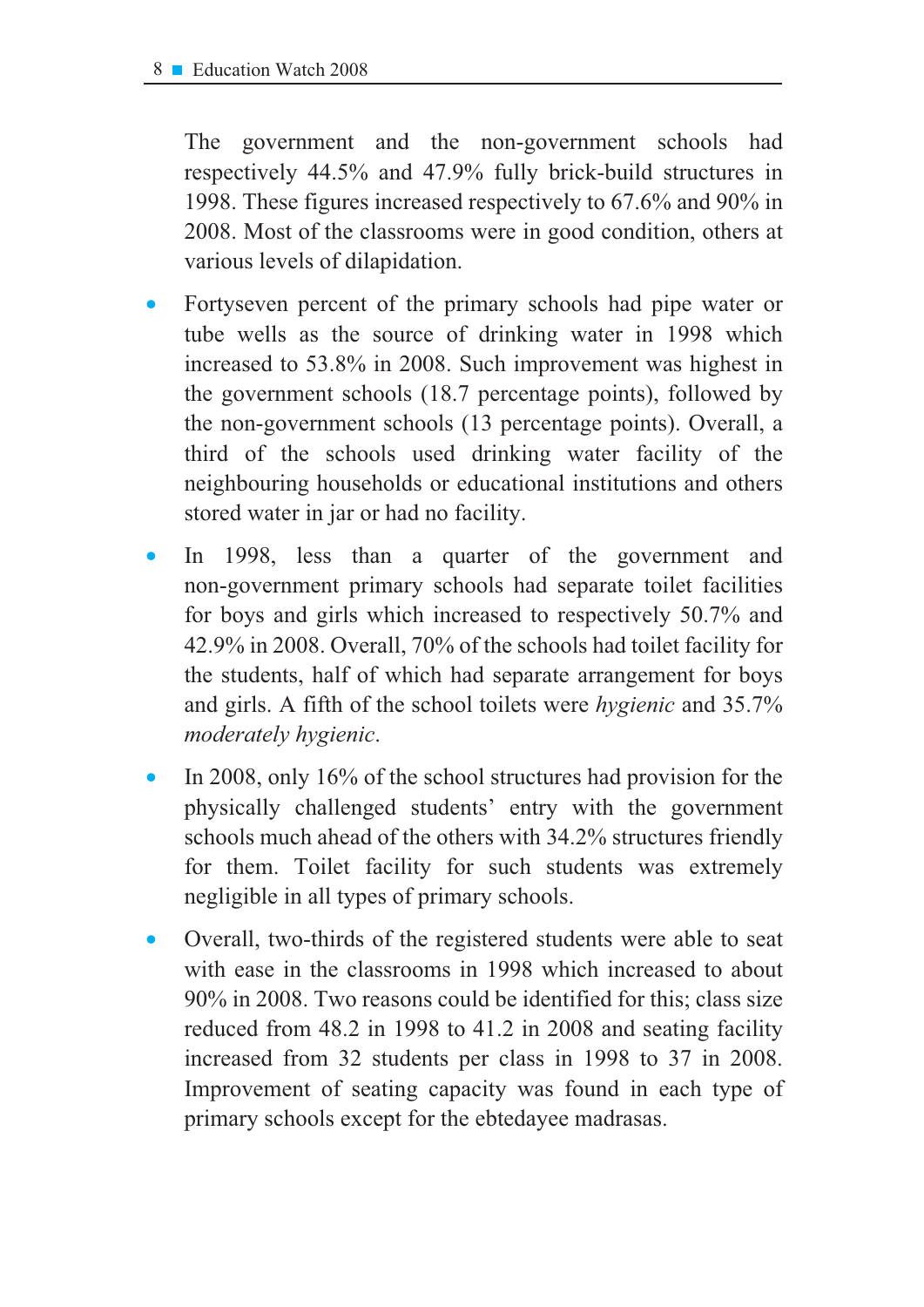

Percentage of students who could seat with ease by school type and vear

- Although about 80% of the primary schools had playgrounds in 2008, only 8.5% had flower garden within the school premises. Primary-attached high schools and high madrasas were top two types of institutions having these facilities. The non-formal schools had scarcity of both.
- Nearly 40% of the schools had electricity connection with substantial variation by school type but only a quarter of the classrooms had electric lights and fans. The primary-attached high schools were much better-off in this respect. The madrasas and the non-formal schools were way behind. However, irrespective of school type, almost all the classrooms had a good flow of natural light and air on a normal day.
- Floors and corridors of over three-fifths of the primary schools  $\bullet$ were found to be clean on the survey day of 2008. Dusts were found in the floors and corridors of nearly a fifth of the schools and rests had dust and waste papers on the floors. Walls of over three-quarters of the classrooms were clean. In terms of cleanliness, the non-formal schools and the primary-attached to high schools were ahead of the others.
- Blackboards of nearly 80% of the classrooms were in very good condition, meaning that legible writing was possible. Ninety percent of the blackboards of the non-formal schools and about 80% of those in the high schools and madrasas and government and non-government primary schools were in very good condition. This was only 44% for the ebtedayee madrasas.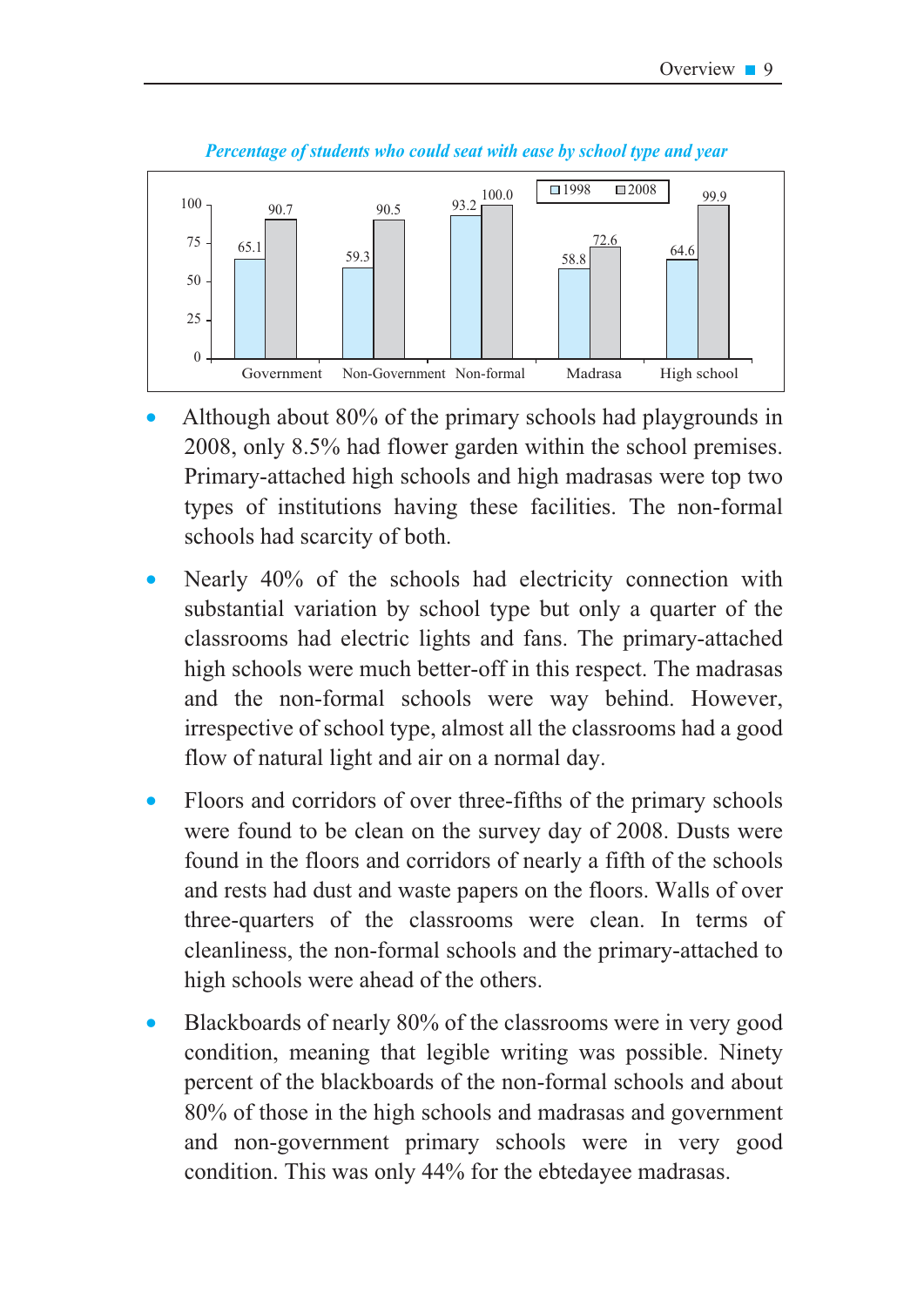- Over  $16\%$  of the schools organized general coaching (supplementary tutoring) for quality improvement of the students in different classes, 52% organized coaching only for the primary scholarship examinees. The non-formal schools were more likely to arrange general coaching and the others arranged coaching for the scholarship examinees. Nearly 90% of the government and non-government schools arranged coaching for the scholarship examinees. Overall, 18.4% of the schools, majority of which are high schools, charged money for such extra tutoring.
- Paid private tutoring increased during the past decade irrespective of class, sex area and school type. In 1998 and 2000, over a fifth of the primary school students had private supplementary tutors which increased to 31% in 2005 and 38% in 2008. The girls and the rural students lagged behind their counterparts in getting such support. Students of the English medium and the primary-attached high schools were far ahead of the others with over two-thirds availing this and the non-formal school students had the lowest incidence  $(12\%)$ . Nearly 53% of the students of class V had private tutor in 2008.



Fine arts, singing and dancing are integral parts of non-formal school education. A half of the other schools had arrangement for art classes. Annual sports were arranged in 53.4% of the schools in 2008. Less than a half of the schools had Cub activities. Very few madrasas arranged annual sports, Cub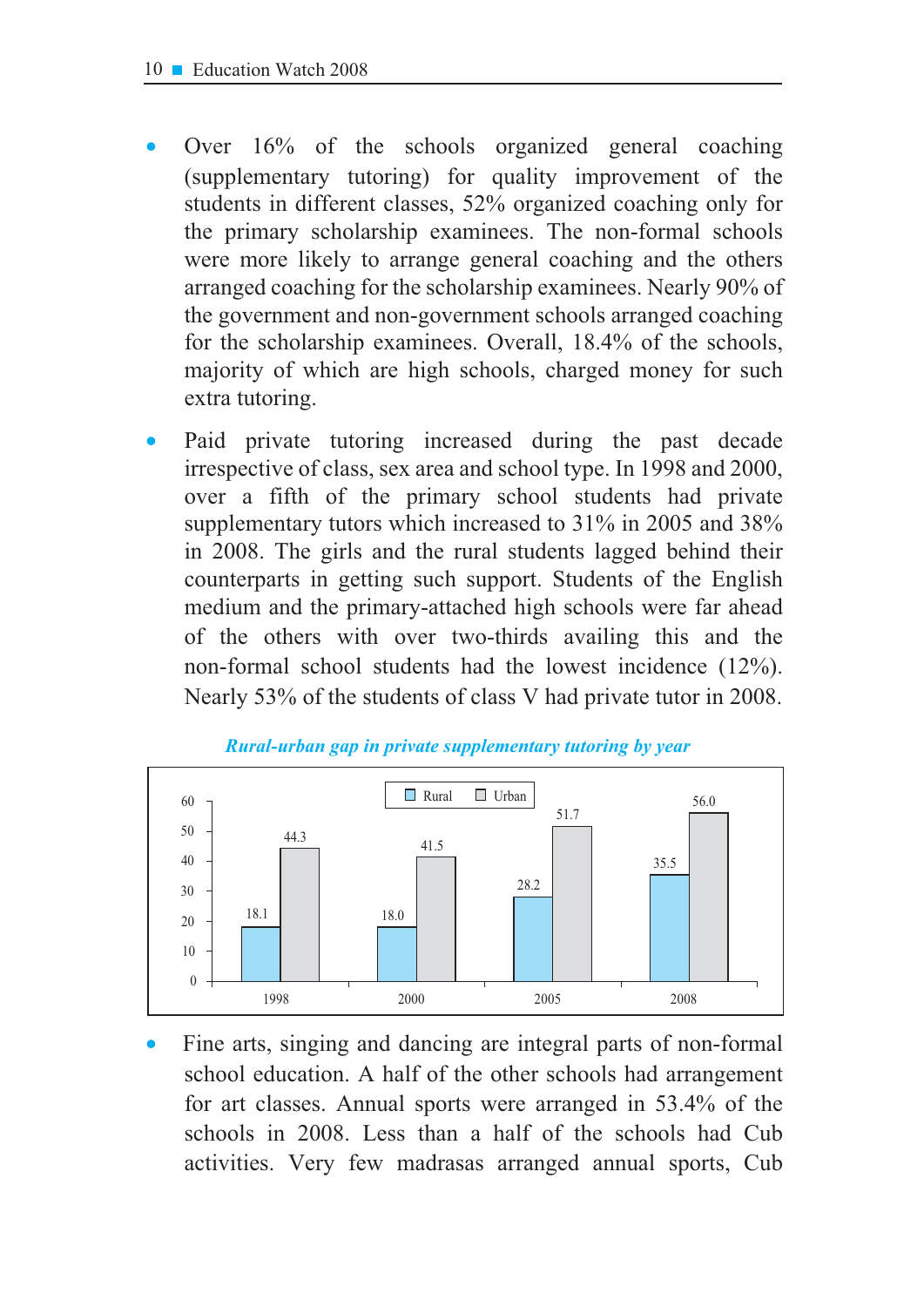activities or art classes. Non-formal schools did not have any Cub activities or annual sports.

- Average number of teachers per government primary school increased from 4.4 in 1998 to 5.2 in 2008. No change was observed in the non-government or the non-formal schools. Overall, less than a third of all primary school teachers were female in 1998 which increased to  $39.3\%$  in 2008. Non-formal schools traditionally recruit female teachers; thus, the highest proportion of female teachers was found in this category of schools in both the surveys. Lowest proportion of female teachers was found in the madrasas  $(10.5\%)$ . Impressive improvement in the recruitment of female teachers was observed in the government schools and the primary-attached high schools. Female teachers were concentrated more in the urban schools than in the rural schools  $(57.4\% \text{ vs. } 36.6\%)$ .
- Educational qualification of the teachers also improved during the past decade. Nearly a quarter of the non-formal school teachers and few others in other types of schools had incomplete secondary education in 1998, no such teacher was found in 2008. Teachers with masters degree increased from  $14.4\%$  in 1998 to 18.9% in 2008. The female teachers were less educated compared to their male counterparts.
- More than  $85\%$  of the teachers of the government, non-government and non-formal schools had professional training, which was below  $11\%$  for the madrasas and 56% for the high schools. Impressive improvement in trained teachers was observed in the non-government primary schools  $(25.9\%$  in 1998 to 86.8% in 2008).
- Less than a half of the teachers received one or more subject-based training. Subject-wise, 19.2% of the teachers received training in Bangla,  $22.1\%$  in English,  $23.4\%$  in mathematics, 13.1% in *Poribesh Porichiti* (society) and 14.3% in *Poribesh Porichiti* (science). Nearly 40% of the female teachers and 58.5% of the male teachers had no subject-based training.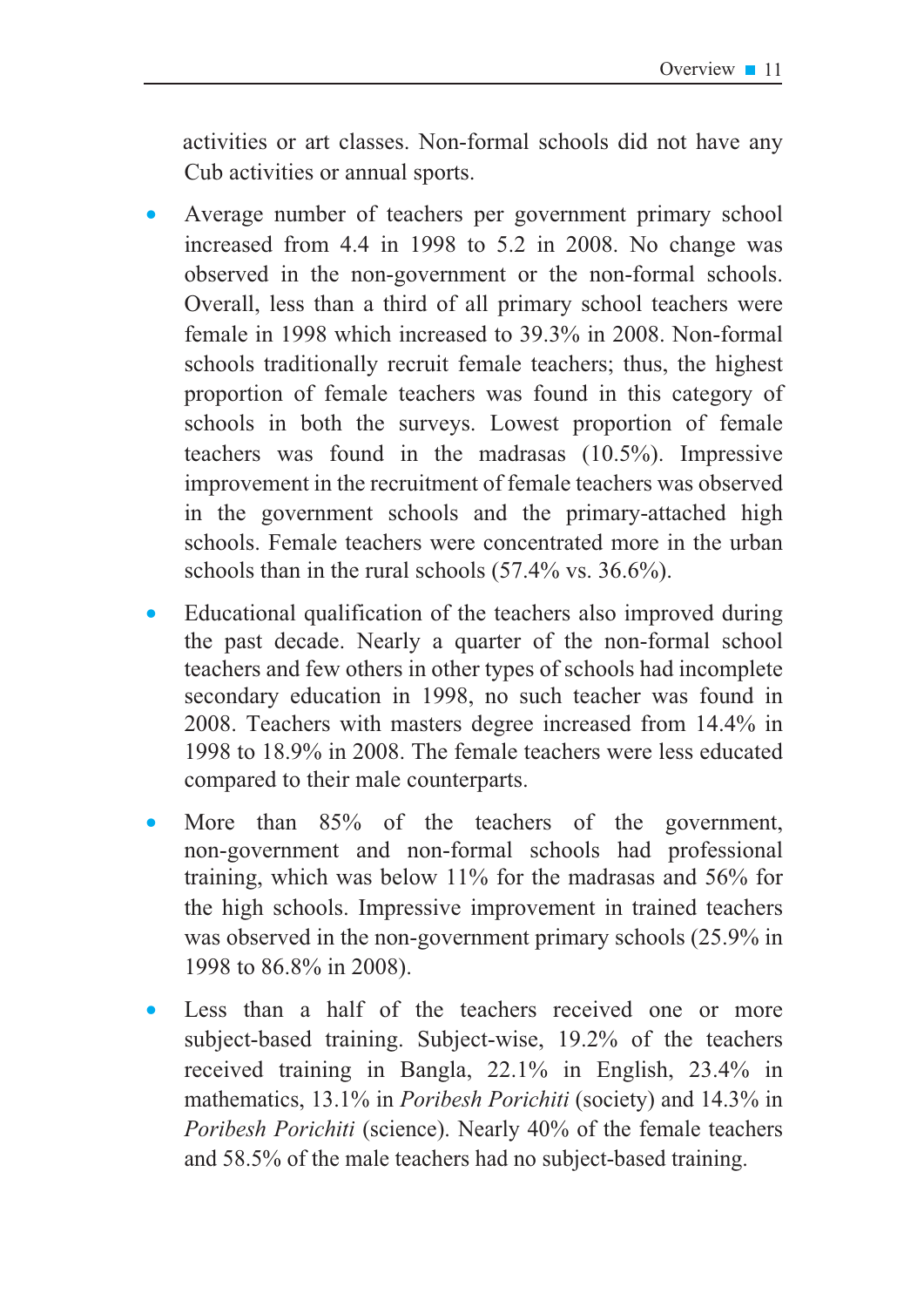



No change was observed in teachers' absenteeism; it was about 12-13% in both 1998 and 2008. About half of them were on leave. Teachers' late attendance in schools was observed as a serious problem. On an average, 42.5% of the primary teachers came to school late on the survey day. Mean amount of late time was half an hour. About half of the females and 38.3% of the male teachers were late. This was 44.2% among the rural school teachers and 31.9% in urban areas. Nearly half of the teachers of the government and non-government schools and ebtedayee madrasas, 35.8% of those in high madrasas, 23.8% in the high schools and 12.7% of the non-formal school teachers were late on the survey day.



Percentage of teachers came to school late by school type, 2008

On an average, the teachers had to conduct 5.2 classes per day; this was highest in the non-government and non-formal schools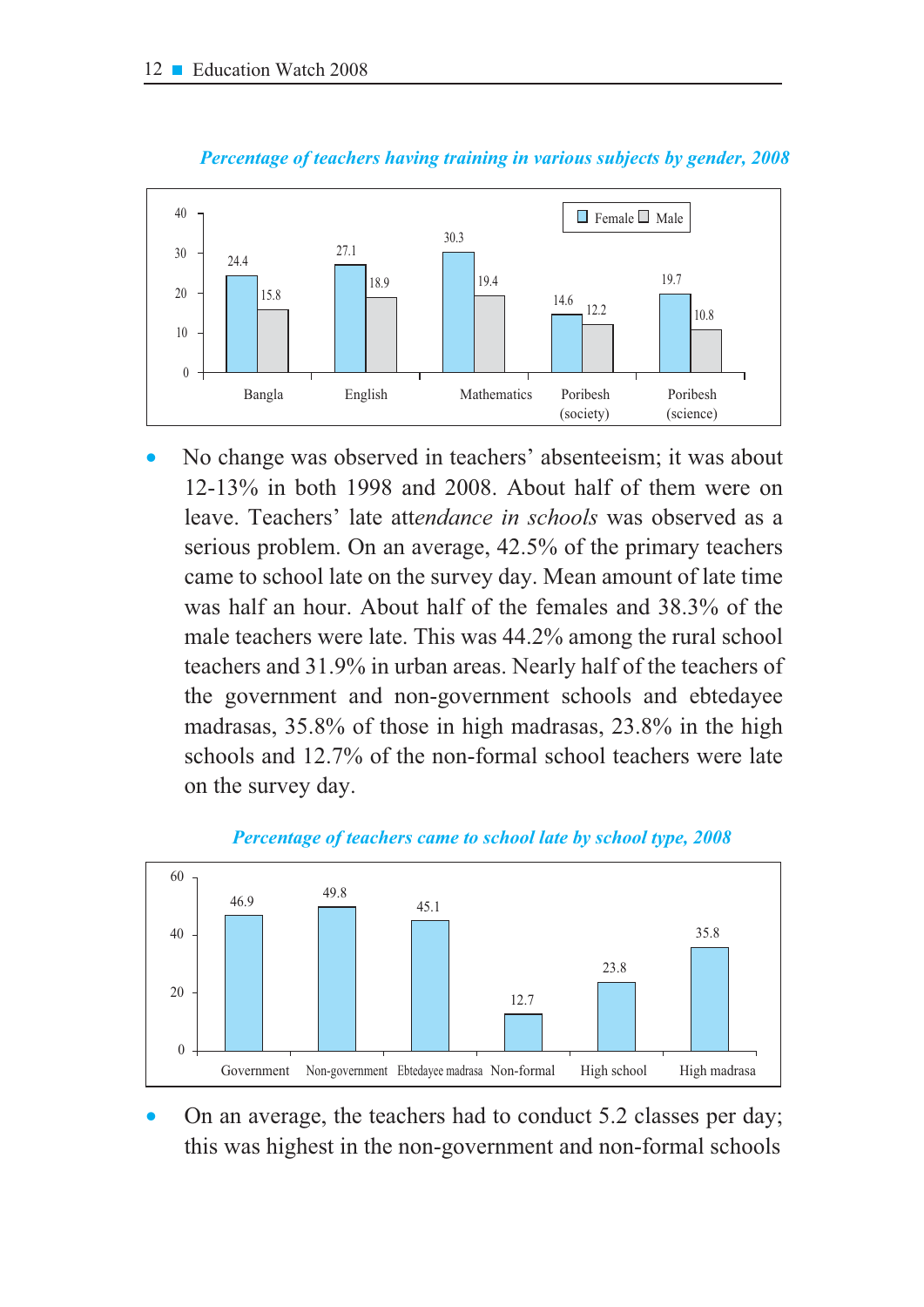(six classes each) and lowest in the high schools (3.4 classes each). The female teachers had to take a class more per day than the male teachers and the rural teachers had to take 1.2 more class than their urban counterparts.

Student-teacher ratio at primary level improved over time. Overall, the ratio was found 39:1 in 2008. It reduced from 73:1 in 1998 to 49:1 in 2008 in the government schools and from  $55:1$ in 1998 to 50:1 in 2008 in the non-government schools. Very small change was noticed in the non-formal schools and the madrasas

## **Management of primary institutions**

School management is a very important issue. Composition of management committees differs by school type. This section explores various issues related to school managing committees.

- All non-formal schools, 97% of the government schools, 93-94% of the non-government schools and ebtedayee madrasas and over about 83% of the high schools and madrasas had school managing committees. Average size of the committee was 9.8– highest in the high madrasas (12.1) and lowest in the non-formal schools  $(7.1)$ .
- Participation of female members in the committees increased  $\bullet$ over time – from 19.2% in 1998 to  $25.9\%$  in 2008. The increase of females' share in the SMCs was noticed in all types of schools except the non-government primary schools. Females' participation was highest in the non-formal schools (76.3%) and lowest in the madrasas  $(3\%)$ . A fifth of the SMC members of the government schools were females.
- The SMC members, on an average, had nine years of schooling  $-$  highest in the high schools (13 years) and lowest in the non-formal schools (5.2 years). The male members were more educated than the female members (9.6 years vs. 7.3 years) and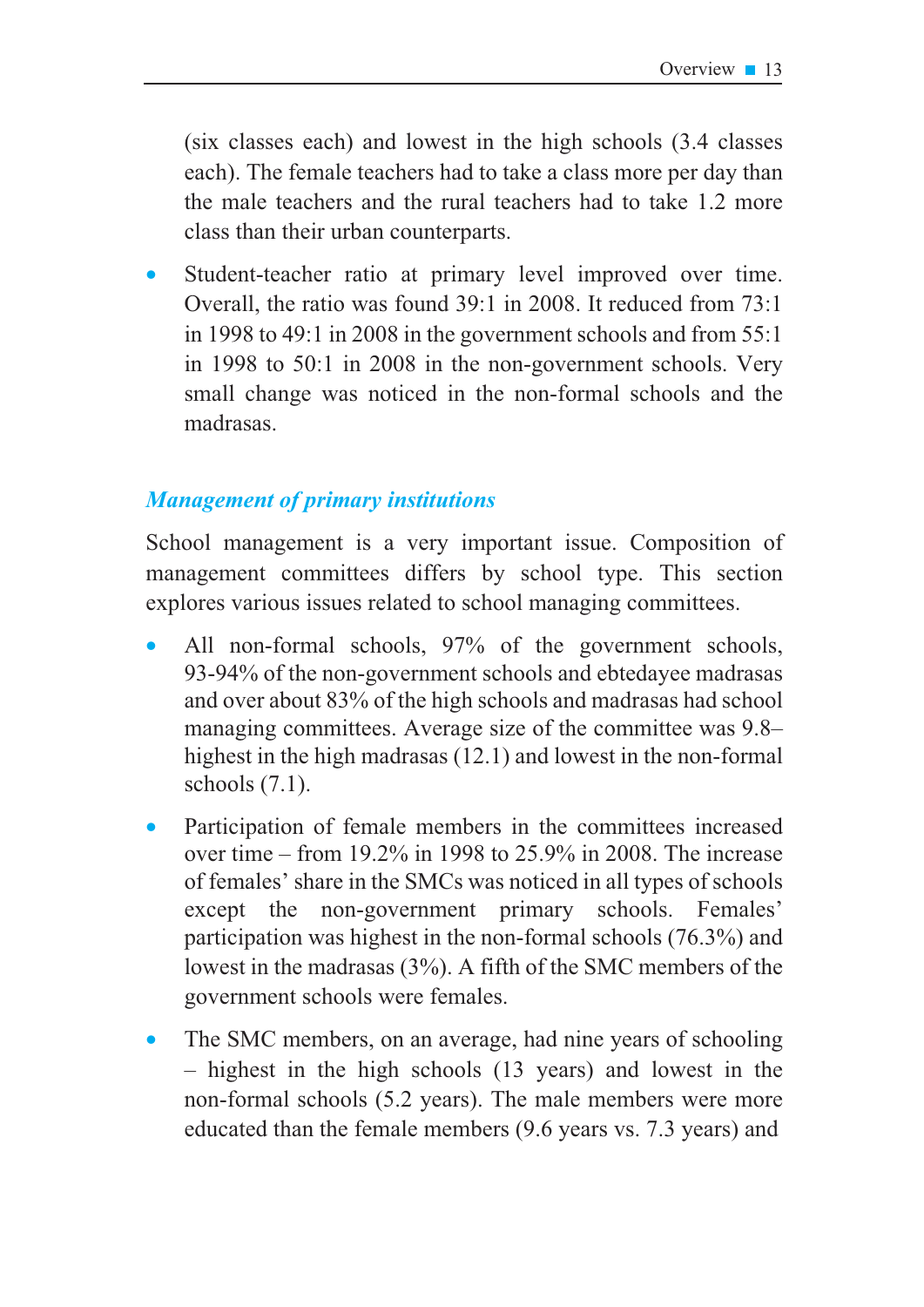the SMC members of the urban schools had more schooling than those in rural schools (9.9 years vs. 8.9 years). Overall, a quarter of the SMC members were living on agriculture, 18.9% on business,  $19.9\%$  on teaching,  $13.1\%$  on service and  $16.5\%$  on house keeping. Agriculture, teaching and house keeping were the major occupations of the SMC members of non-formal schools.

- The heads of the institutions play very important role in managing the schools as ex-officio member secretary of the committees. Of them, 21.6% were females. The highest proportion of female heads was found in the government primary schools (38.4%) and lowest in the madrasas (less than  $2\%$ ).
- Highest level of education of 35.2% of the institution heads was a masters degree, 34.7% a bachelor degree, 22.9% completed higher secondary education and 7.3% completed secondary education.
- About half of the heads of institutions received training on school management. Two-thirds of the government, 61.3% of the high school, 45.2% of the non-government, a third of the madrasa and 7.9% of the ebtedayee high madrasa heads/superintendents received management training.
- In 2008, the SMCs had 8.1 meetings, of which 94% had recorded meeting minutes. On an average, 79.2% of the members attended in the meetings. Government, non-government and non-formal primary schools were ahead of the others in all three indicators. The situation of the ebtedayee madrasas was the poorest.
- 'Examination affairs' was the most discussed issue of the meetings, followed by student absenteeism, teaching-learning provision, construction issues, tree plantation and *upabritti*. The government and the non-government schools gave mostly a similar level of emphasis on the issues. High schools and both types of madrasas placed no emphasis on tree plantation. Non-formal schools had nothing to do with *upabritti* or construction activities.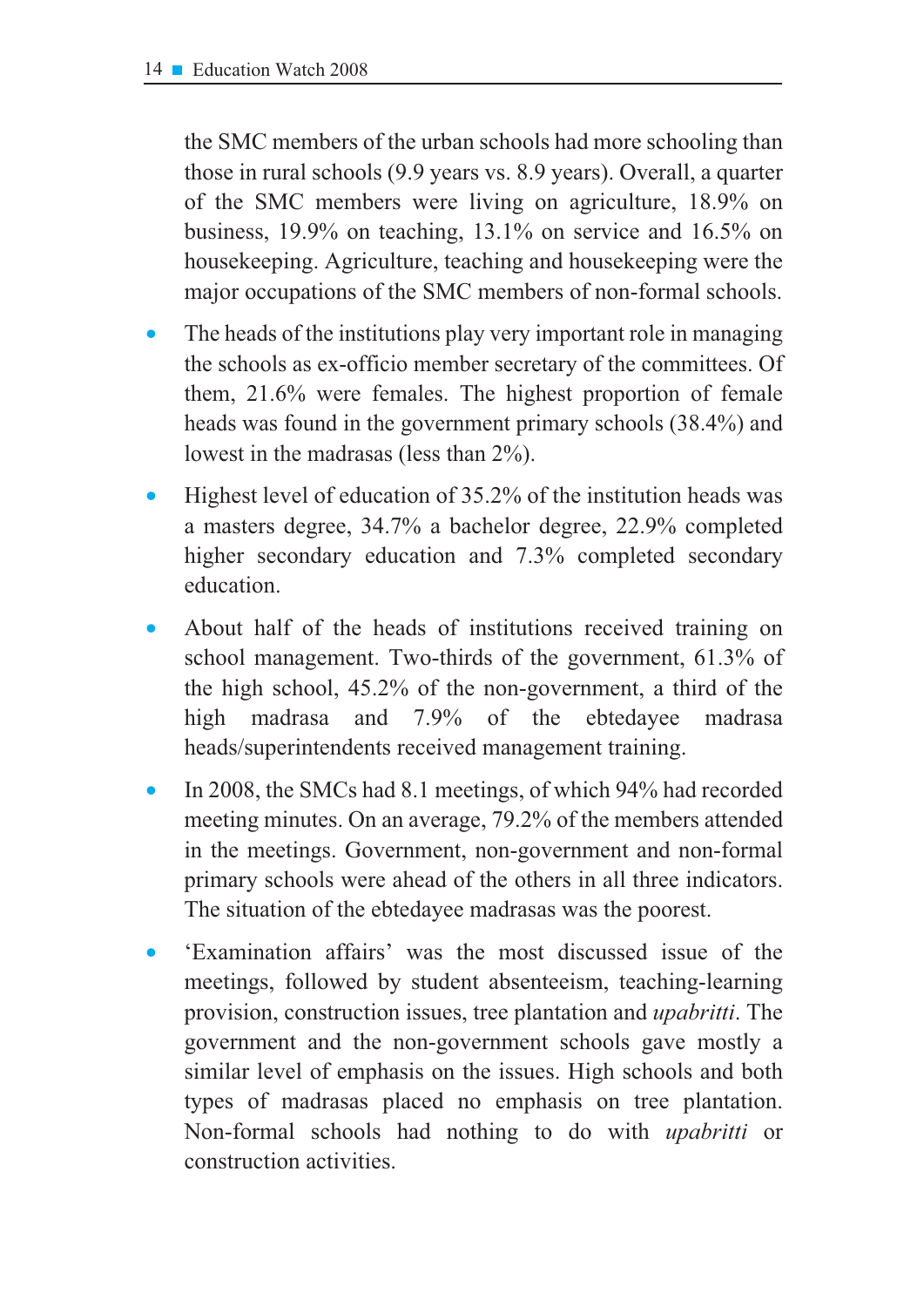### **Participation in primary education**

Access to education is the most important issue after setting up a school. Attendance of students in the classrooms is a next step. This section analyses both enrolment and attendance of the students using household and school survey data.

- The gross enrolment ratio increased during the first two years of the decade and then declined and stood at  $103\%$  in 2008. Smooth decline among the girls and the rural children was observed. In 2008, the ratio was highest among the rural girls  $(107%)$  and lowest among the urban boys  $(97%).$
- The highest proportion of primary school students was found in class I which gradually decreased with increasing grade. The difference between the proportions of students of two ends of primary education was 19.7 percentage points in 1998 which decreased by 8.5 percentage points in 2005, but increased again by 14.1 percentage points in 2008.
- During 1998-2000, about a third of the primary school students were out of officially determined age range (6-10 years) which decreased during 2005-8. This gives the impression that majority of the primary students were within the official age range. A critical look at the age issue gave a different scenario. Ideally the difference between age and grade should be five; for instance, the children of age six should enrol in class I, age seven in class II and so on. However, this was not the case. In 2008, only a fifth of the primary students enrolled in the classes suitable for their ages but this never went beyond 25%. A slight improvement could be noticed over time, if a difference of six is considered acceptable between age and class.
- The highest proportion of the primary students was found enrolled in the government primary schools in all the surveys. But the share of the government schools gradually decreased over time. A static situation was observed for non-government primary schools with about 20% share and for the primary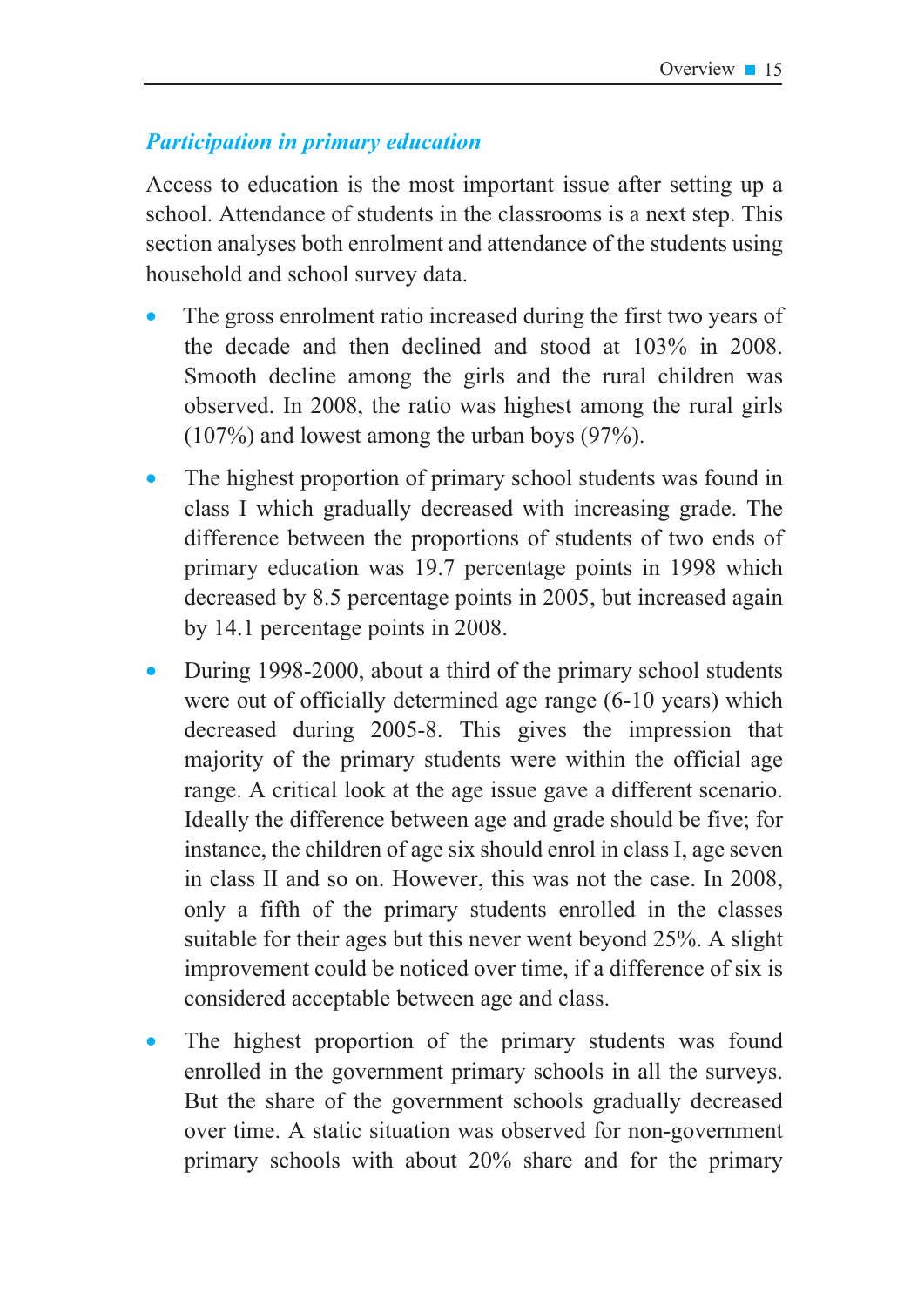attached to secondary schools with less than 2% share. Share of the English medium kindergartens also increased over time. Rural Chittagong and Sylhet had the highest proportion of government school students (66-67%) and lowest proportion of non-government and non-formal school students. Sylhet was the top in terms of madrasa students followed by Chittagong.

| School type                     | Year |      |      |      |  |
|---------------------------------|------|------|------|------|--|
|                                 | 1998 | 2000 | 2005 | 2008 |  |
| Government                      | 68.3 | 61.0 | 59.2 | 56.9 |  |
| Non-government                  | 15.2 | 21.1 | 19.4 | 20.5 |  |
| Non-formal                      | 8.8  | 7.1  | 6.1  | 9.6  |  |
| Madrassa                        | 4.6  | 7.0  | 9.5  | 7.0  |  |
| Kindergarten                    | 1.5  | 2.1  | 4.3  | 4.7  |  |
| Primary attached to high school | 1.6  | 1.6  | 1.6  | 1.3  |  |

Percentage distribution of primary school students by school type and year

- The net enrolment rate at primary level increased from 77% in 1998 to 86.8% in 2005, an increase at the rate of 1.4 percentage points per year. The rate got stagnant afterwards. The net rate was found to be 86.4% in 2008. The girls outnumbering the boys in net enrolment was first documented in 1998 (78.5% vs. 75.5%; p<0.001) and continued till 2008 (87.1% vs. 85.6%;  $p<0.01$ ). The rural children lagged behind their urban counterparts in net enrolment throughout the decade. None of the differences (by gender or by area) between 2005 and 2008, however, were found statistically significant.
- Age specific net enrolment rate gradually increased from age six to nine and then declined at age 10 in three of the four surveys except 2005. Decline in the rate started from age nine in 2005. Between 2005 and 2008, the net rate declined much for those of age six; it was mostly equal for ages seven and eight but increased for ages nine and ten.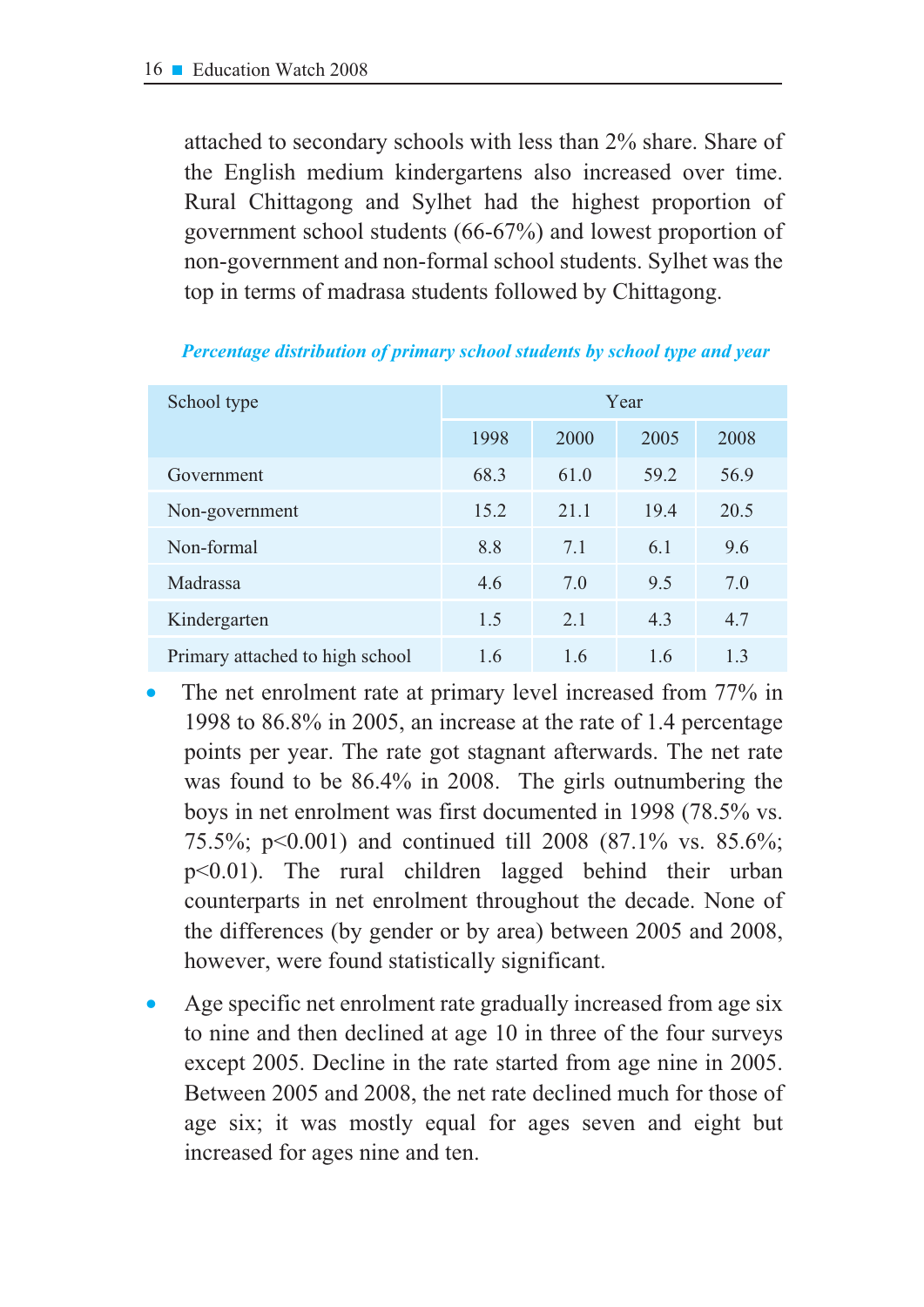| Area and gender       |           | Year     | Level of  |          |              |
|-----------------------|-----------|----------|-----------|----------|--------------|
|                       |           |          |           |          | significance |
|                       | 1998      | 2000     | 2005      | 2008     |              |
| All Bangladesh        | 77.0      | 79.8     | 86.8      | 86.4     | p < 0.001    |
| All Girls             | 78.5      | 79.9     | 88.0      | 87.1     | p < 0.001    |
| All Boys              | 75.5      | 79.8     | 85.6      | 85.6     | p < 0.001    |
| Level of significance | p < 0.001 | ns       | p < 0.001 | p < 0.01 |              |
| Rural areas           | 76.7      | 79.6     | 86.6      | 86.2     | p < 0.001    |
| Urban areas           | 79.0      | 81.5     | 88.1      | 87.6     | p < 0.001    |
| Level of significance | p < 0.05  | p < 0.01 | p < 0.05  | p < 0.05 |              |

*Progress in net enrolment rate by area, gender and year* 

 $ns = not significant at p = 0.05$ 

- Of the eight strata, steady improvement in net enrolment was observed in three, viz., rural Rajshahi and Khulna divisions and the metropolitan cities. Significant fall between 2005 and 2008 was found in rural Sylhet division and the municipalities. Both gross and net enrolment ratios in Sylhet were significantly lower in  $2000$  and  $2008$  than the past vears.
- In terms of correlates with economic status, the net rate between 2005 and 2008 declined in upper three of the four categories of self rated household food security status, but not in the poorest group where the rate increased two percentage points (from 76.1% to 78.1%).
- Positive correlation between net enrolment and parental education was also observed throughout the decade. The proportion of never schooled parents decreased over time – from 47.7% in 1998 to 45.4% in 2000, 35.4% in 2005 and 33.3% in 2008. The net enrolment rate increased for the children of both never and ever schooled parents during 1998-2005 which became stagnant in 2008 for both the groups.
- In terms of admitting children from the poorest households and the first generation learners, the non-formal schools did better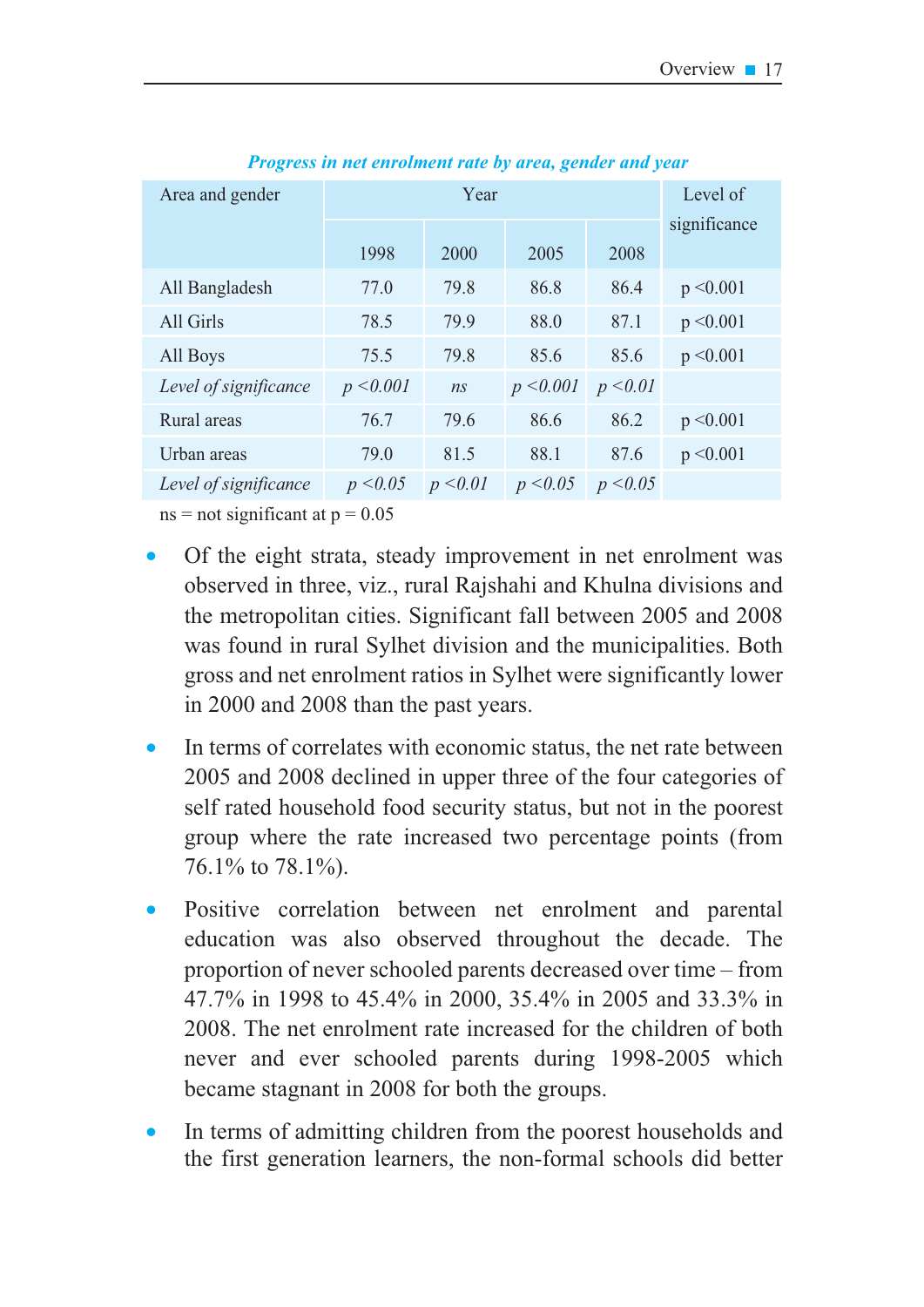than others. Few children with such characteristics admitted in the kindergartens or the primary attached high schools. Mean age of the students of government, non-government and non-formal schools were mostly equal (average 9 years) but it was higher for the madrasas and lower for kindergartens and primary-attached high schools. No non-Muslim students were admitted in the madrasas.

- Not only the older students enrolled in the primary classes, some primary aged children also got enrolled in the pre-primary and secondary classes and the non-graded madrasas. The proportion of primary aged children in primary classes increased from  $70.9\%$  in 1998 to  $77\%$  in 2005 and then decreased to  $75.7\%$  in 2008. On the other hand, proportion of primary students enrolled in pre-primary and non-graded madrasas increased throughout the decade.
- Proportion of out-of-school children declined during the decade  $-23\%$  in 1998 to 13.6% in 2008. Major decline was observed in the *poorest* households. The parents were asked to mention the most important reason for their children's non-enrolment in school. In about a half of the out-of-school cases the parents thought that their children were not enough grown up to enrol in school although they were 6-8 years old. The other reason for younger children being out-of-school was the refusal by the schools. Reasons like 'scarcity of money' and 'losing interest in school' were mostly prominent for the older children. Five to six percent of the children could not enrol due to distance between home and school and about  $4\%$  could not do so due to disability. More than half of the children were out-of-school if there was no school within two kilometers radius of home.
- The gross intake ratio drastically decreased over time  $-$  from a very high of 204% in 1998 to 196% in 2000, 166% in 2005 and 159% in 2008. On the other hand, the net intake rate improved from 41.9% in 1998 to 44.5% in 2000 and then decreased to 41% in 2005 and 38.6% in 2008.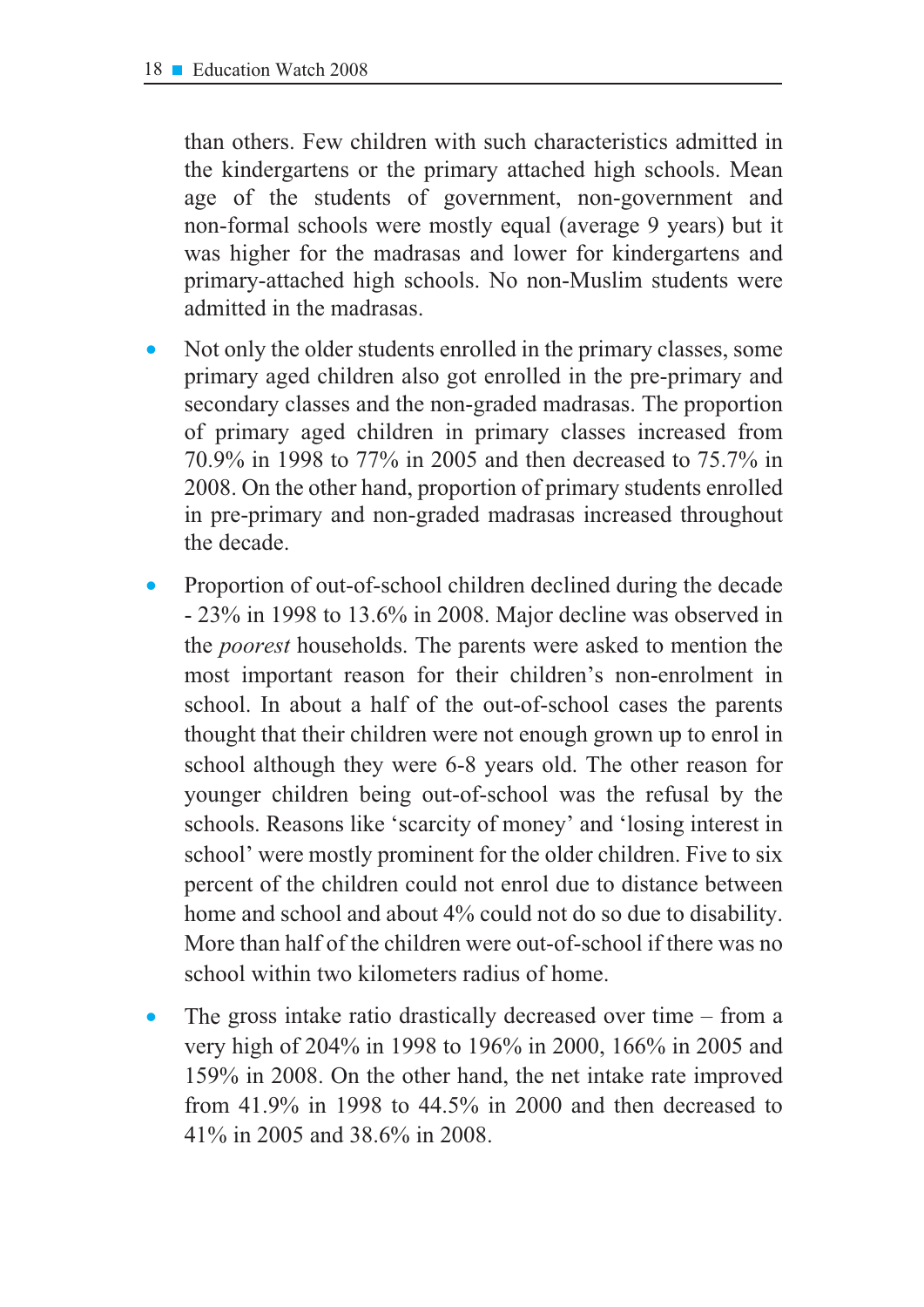- The six years old children are supposed to enrol in class I but a large proportion did not. These children's enrolment in pre-primary class significantly increased over time – from  $9.5\%$ in 1998 to 10.8% in 2000, 16.5% in 2005 and 18.8% in 2008. Again for a good portion of them, the parents thought that age six was too young to enrol in school. They were about a fifth of all six years old children in 2000,  $25\%$  in 2005 and 27% in 2008. These two clearly shows that Bangladesh is going behind in terms of achieving the second MDG.
- Attendance in school is an important indicator for measuring participation in education. Although the respondents of household survey reported 90% attendance rate in 2008 the head count in the schools showed that it was only 67.7%. The school attendance rate was higher for the girls than the boys  $(69.8\% \text{ vs. } 65.4\%)$  and the rural students than urban  $(68\% \text{ vs. } 66.6\%)$ . Overall, the attendance rate increased from about 60% during 1998-2000 to 67.7% in 2008. Increase in enrolment occurred in all types of primary schools; however, the highest rate was found for non-formal schools.



#### Progress in students' attendance rate

### **Internal efficiency of primary education**

A reconstructed cohort analysis was done to estimate promotion, dropout and repetition rates and hence calculating retention and cycle completion rates and coefficient of efficiency of the system.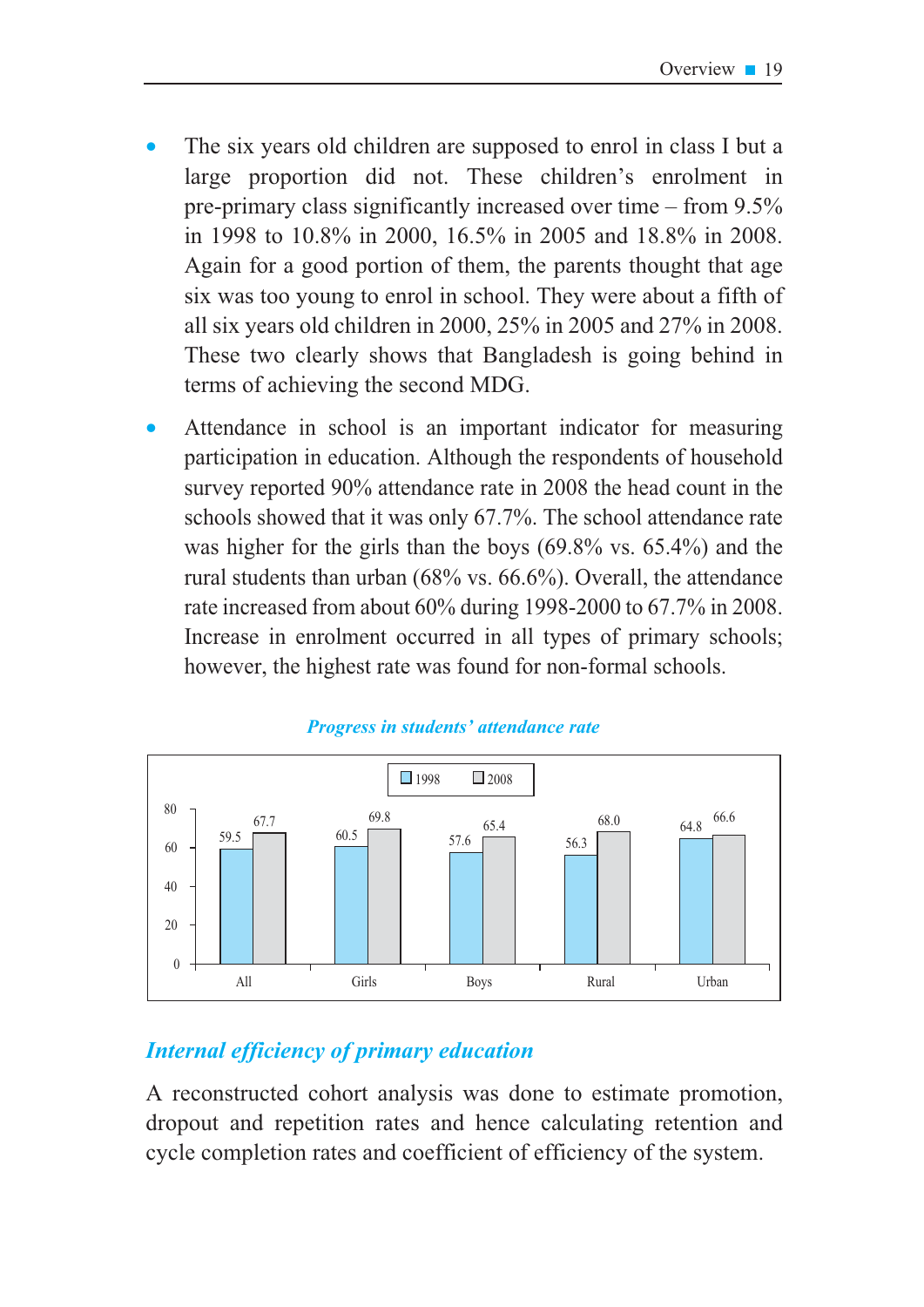Extracting from school level data, this section provides national as well as area, school type and gender-wise analysis of internal efficiency.

- During the past decade, the promotion rates at different classes of primary educational institutions decreased. This means an increase in the dropout and repetition rates which have negative implications for other efficiency indicators. Whereas the average dropout and repetition rates in each class were respectively 5.6% and 8% in 1998, these increased to 11.5% and 10.9% in 2008 respectively.
- Of the children enrolled in class I, 77.4% reached at class III, 58.4% survived up to class V and 50.1% completed the full cycle of primary education. The survival and completion rates were higher for the girls than the boys. These were much higher for the urban students than their rural counterparts. The cycle completion rate was highest in the primary-attached high schools (83.7%), followed by ebtedayee-attached high madrasas  $(65.5\%)$ . It was lowest in the ebtedayee madrasas  $(31.5\%)$ , followed by non-government  $(39.7\%)$  and government schools  $(53.1\%)$ .



#### **Completion rate by school type, 2008**

Survival and completion rates and the coefficient of efficiency decreased during the past decade. Between 1998 and 2008, the survival rate decreased from 80.6% to 58.4% and the completion rate from 75.7% to 50.1%. The coefficient of efficiency was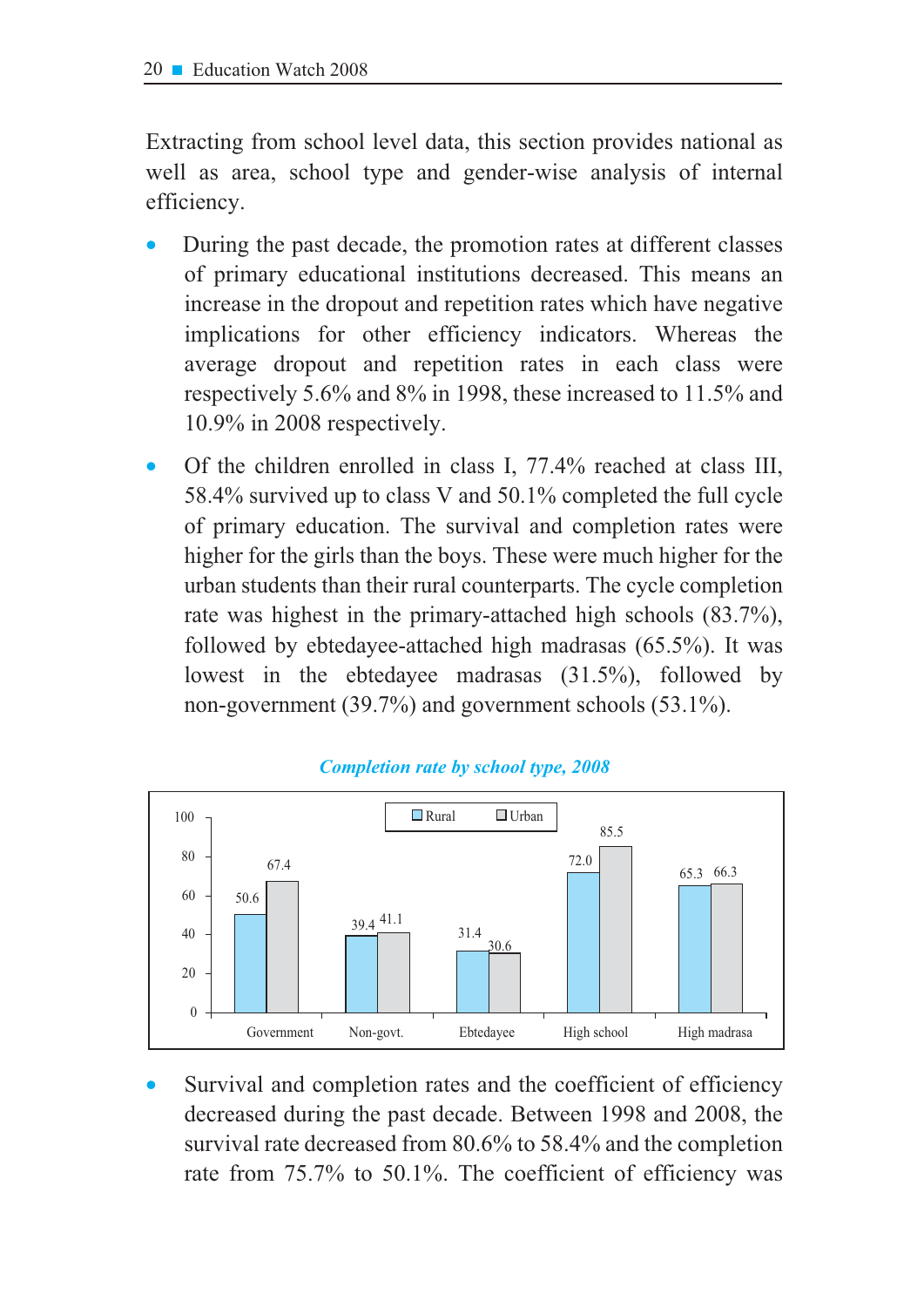76.3% in 1998 which reduced to 57.2% in 2008. All these clearly show a drastic fall in the efficiency of the primary education system in Bangladesh.

### **Students' achievement of competencies**

The first and most rigorous outcome indicator of education provisions is the learning achievement of the students. The test instrument developed for the *Education Watch 2000* was used once again in 2008 to measure the progress over time. The instrument contained 27 of the 50 terminal competencies set for primary education. Tests were administered on the students of class V, just before completion of their primary education.

Of the 27 competencies tested the students on an average, attained 16.1 competencies in 1998 which went up to 18.7 in 2008. Overall, increase was 2.6 competencies. Although the girls significantly lagged behind the boys in both the time and the rural students compared to their urban counterparts, improvements were noticed in all four groups of students. An equal rate of improvement was noticed in all three common types of schools covered in both the years (government, non-government and non-formal).



Progress in mean number of competencies achieved by the students

In 2008, the students of the primary-attached high schools did the best in the test. The non-formal schools were the second, government schools third and the non-government schools fourth. The two types of madrasas were least successful. Gender difference disfavouring the girls was observed in the government and non-government schools and the high schools. Except for the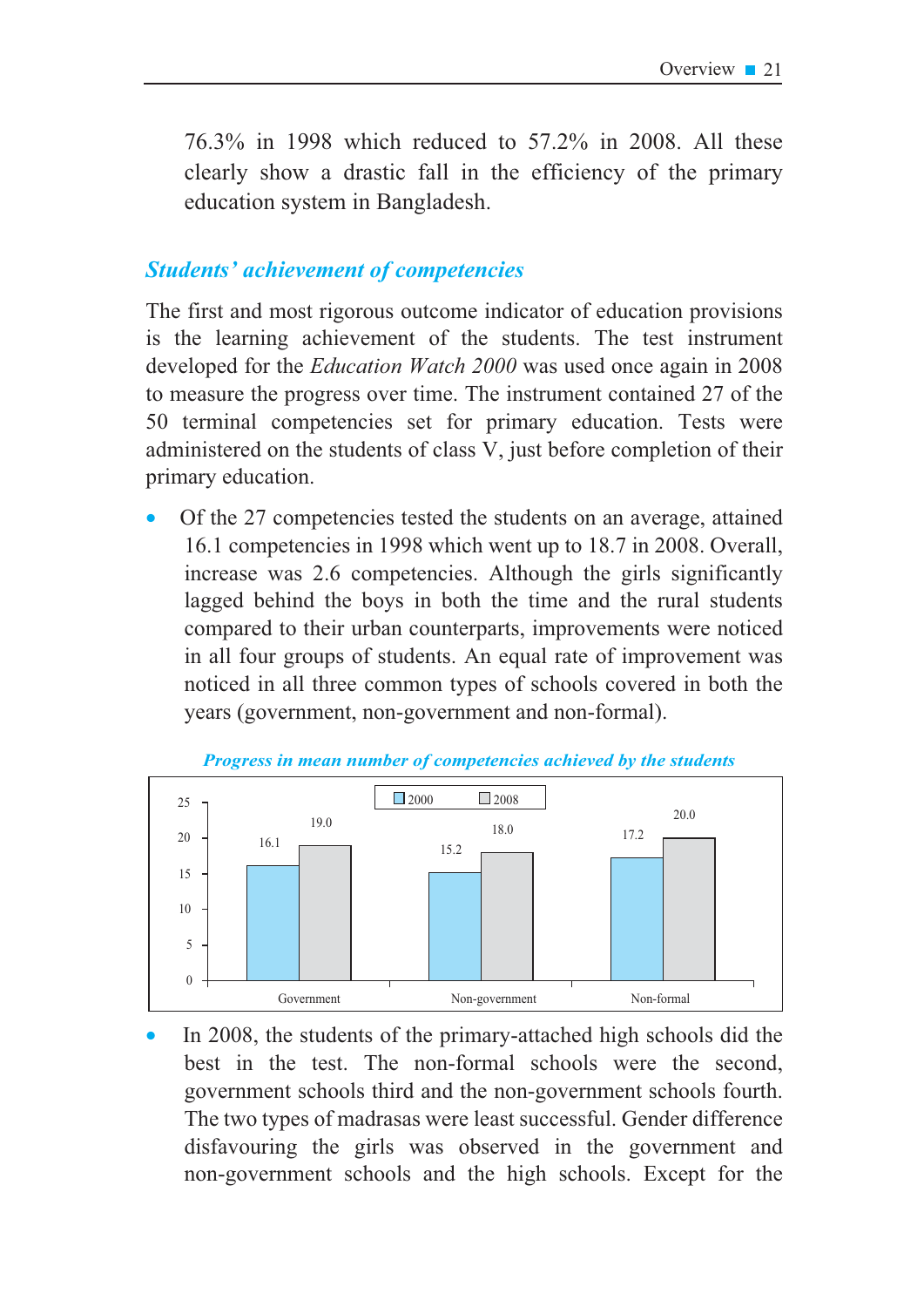non-government schools, urban educational institutions of the other five types were significantly ahead of their rural counterparts.



Mean number of competencies achieved by school type, 2008

- The students in both the years, in general, did better in *Poribesh Porichiti* (both *society* and *science*) followed respectively by Bangla and mathematics. The worst performance was in English. The students of each type of schools performed better in the knowledge level items compared to those needing skills of higher order. Overall, improvement was more in the knowledge level items than the understanding level items. The students in both the years (2000 and 2008) found three competencies very difficult: writing in English, word problem solving in mathematics and life sketch of Prophet Mohammad (SM) or the preachers of own religion. There was a big jump in 'excellent' performance: in 2000, the students showed such performance in three competencies and 'satisfactory' in 12 but this went up to 12 and seven in 2008.
- Like the previous studies, this study confirms positive correlation between the students learning achievement with their socioeconomic characteristics, school related inputs and process factors. Of the three sets of variables, socioeconomic characteristics had the highest predictive power in order to explain variations in students learning achievement, followed respectively by additional educational inputs and school related input and process factors.

### **Education and literacy situation of population**

Due to continuous efforts for primary and secondary education and progress made at school enrolment, a positive impact of these is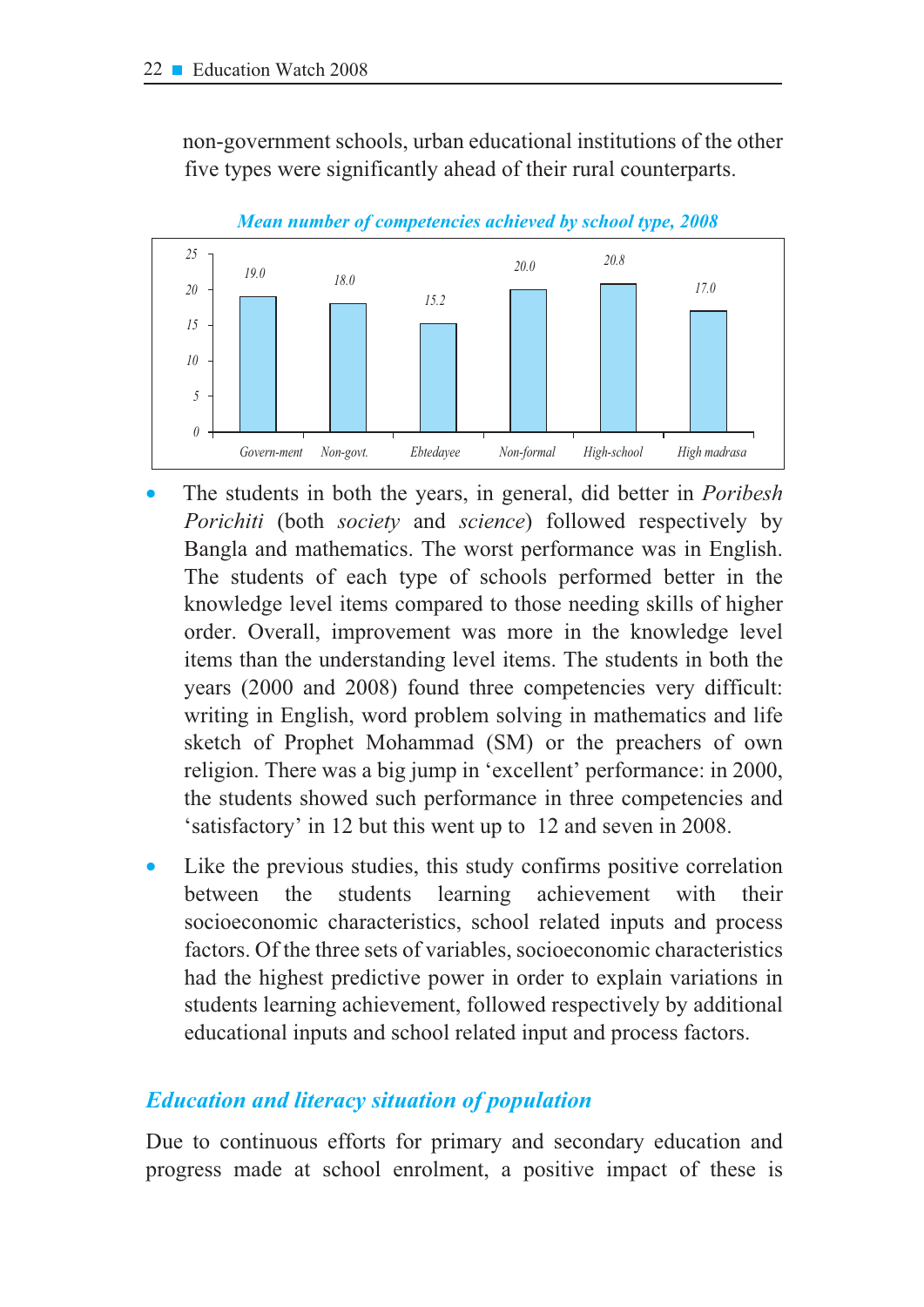expected in the overall education and literacy situation of the country. This section draws on some of these issues from the four household surveys conducted under the *Education Watch*.

- Three measures were taken to understand the level of education of the population. Population ever schooled was estimated for among those six years and above, primary completers among those 11 years and above, and secondary completers among those 15 years and above. During the decade, mostly an equal amount of improvement was observed in the rates of ever schooled and primary education completed population. These were respectively 13.4 and 13.7 percentage points. The improvement in the population completing secondary education was much lower than the above  $-$  only 2.8 percentage points. In 2008, over two-thirds of the country's population was found to be ever schooled, more than a half completed primary education and 14.3% completed secondary education.
- During the decade, the females lagged behind the males and urban population surpassed their rural counterparts in all three indicators mentioned above but the rate of improvement was more among the females than the males and in the rural areas compared to the urban areas.
- Literacy rate of the population seven years and older increased from  $37\%$  in 2000 to 49.7% in 2005 and then slightly decreased to 48.5% in 2008. The adult (15 years and above) literacy rate was 41.6% in 2000 which increased to 52.6% in 2005 and then slightly decreased to 52.1% in 2008. None of the difference between 2005 and 2008 was statistically significant. Improvement in literacy rate from 2000 to 2005 was observed irrespective of gender and area. However, from 2005 to 2008, decrease was noticed only among the males. Age specific analysis shows a steady improvement only in four age-cohorts between 15-34 years.
- A consistent 20-22 percentage points gap between urban and rural areas was observed in the literacy rates throughout the decade. On the other hand, gender gap reduced over time. For population seven years and older, the gender gap reduced from 7.3 percentage points in 2000 to 3.9 percentage points in 2008. In case of adult literacy, it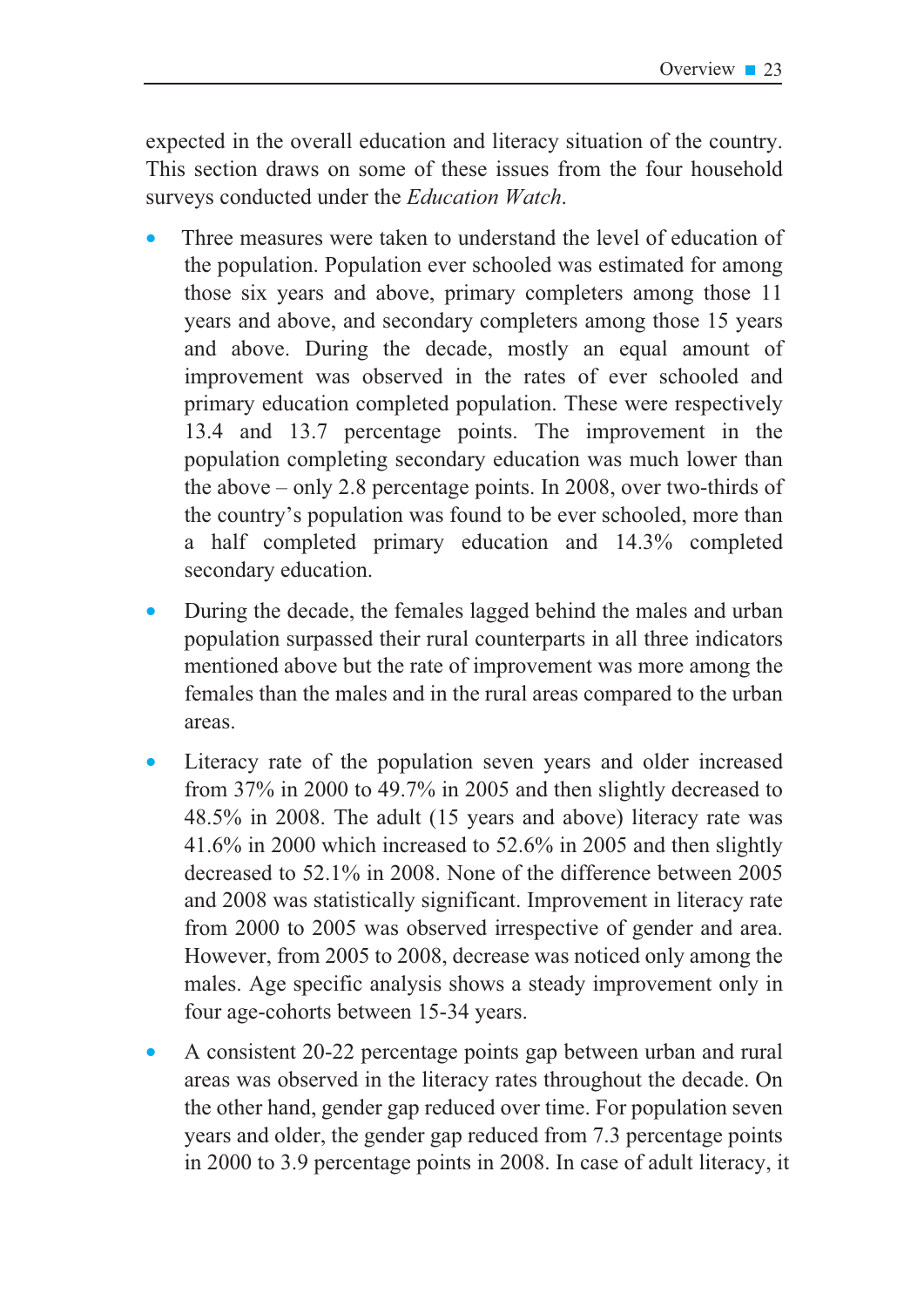reduced from 11.5 percentage points in 2000 to 7.1 percentage points in 2008.



Literacy rate of population 15-34y by age group and year

Household with at least one literate person is often called as literate household. Sixty-one percent of the households had at least one literate person in 2000 which increased to 78% in 2005 and to 78.5% in 2008. Proportion of non-literate households reduced 17.5 percentage points during the last eight years  $-$  over two percentage points per year. In 2008, 89.4% of the urban and 76.5% of the rural households had at least one literate person.



Percentage of households with at least one literate person by year

### **D. Conclusions and Recommendations**

Primary education in Bangladesh is compulsory by law and according to the constitution the government is responsible to provide such education to all. Again, Bangladesh is committed to its people and the international community to provide quality primary education equally to all children so that they can complete the full cycle of primary education by 2015. A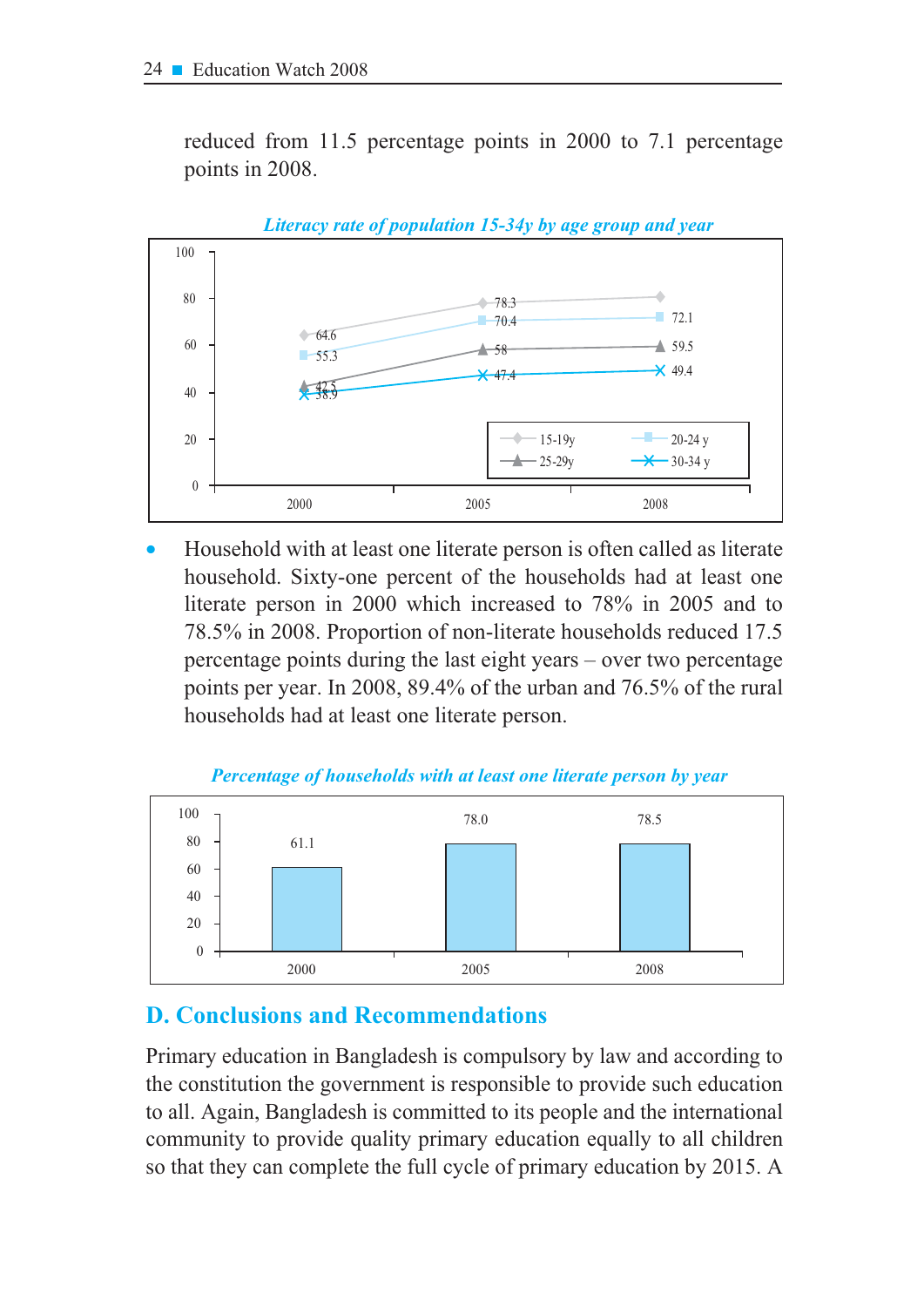number of initiatives have been taken since Jomtien conference by both the government and the non-government agencies so that the aims can be achieved. Introduction of competency based curriculum, provision of free textbook and stipend *(upabritti)* for the poorer students, recruitment of new teachers and providing them training and improvement of physical facilities under PEDP II are the initiatives taken by the government. In addition, setting up of non-formal schools offered a second chance to the poor and disadvantaged. Ten types of primary schools under various management bodies and curriculum, centralized government functionaries, overseeing only four types of schools by the key government authority (DPE) and having no coordination at the central or *upazila* level are some of the characteristics of primary education provision in Bangladesh. The country is proud of its high enrolment rate with gender parity but the literacy situation and overall quality of education are far below the expectations. A few years back, UNESCO warned through an annual 'EFA Global Monitoring Report' that Bangladesh would not be able to reach its EFA/MDG goals for 2015 with a "business as usual" approach. How much of this have been taken into cognizance is a pressing question. With this short introduction and the findings and analyses that have been presented the following key messages and policy recommendations are made.

### **Key messages from the study**

Following are the key messages emanating from the findings of the present study:

The first message is that there is a huge wastage taking place in our primary education system. Half of the enrolled children drop out before completing the full five-year cycle. Owing to increase in dropout and repetition rates across all the primary classes, there is a visible drop in the retention and survival rates in recent years, which resulted in the shrinking of primary completion rate. Such high dropout indicates lack of quality provisions, loss of secure resources and thus inefficiency in the system.

The second message is that there is an indication of stagnation in enrolment since 2005. Improvement in primary enrolment was evident up to 2005 which stagnated afterwards due to a significant fall in enrolment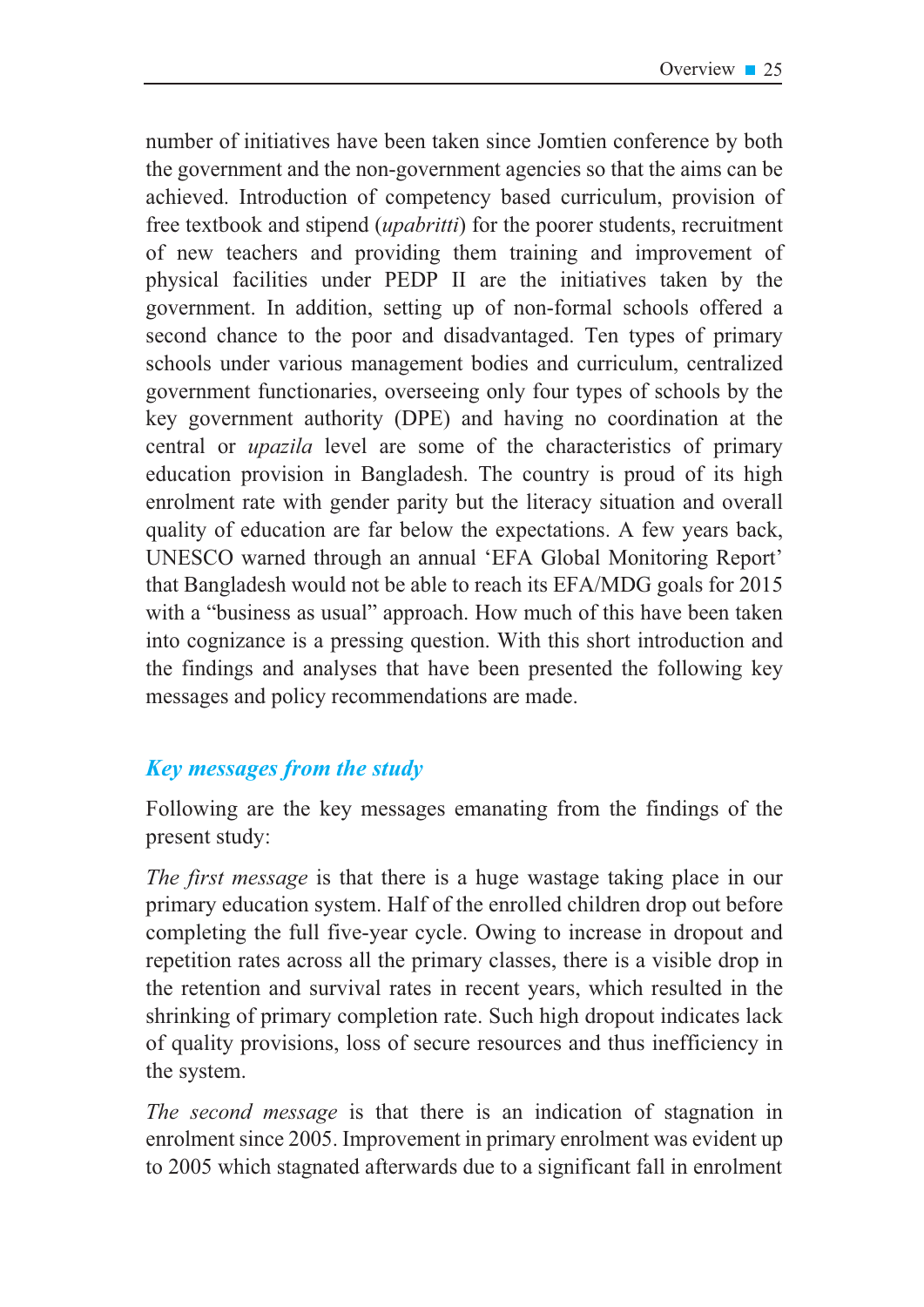in some areas and among the children aged six years. Parents of half of such children thought that their wards were too young to enrol in school. Refusal of admission by the school authority, children losing interest in education, scarcity of money to meet the private cost of education, and disability were some of the major reasons for such a stagnant situation. Distance between home and school in some areas is another reason for the stagnation. This low net intake rate is a serious obstacle to achieving the second MDG.

The third message is that students' achievement of nationally determined competencies improved but it is far from expectation. Low achievements in the 'understanding level' items and inequities in terms of gender, school type and residence are some related issues linked to the quality of the system. Students' learning achievement depended much on their background characteristics and private tutoring than on the school related factors, which should be a wake-up call for the schools.

*The fourth message* is that the girls are ahead of the boys in terms of enrolment, attendance, survival up to class V and completion of the full cycle of primary education but are significantly behind when the question of learning achievement comes. This is true irrespective of school type. Females' participation in teaching profession increased significantly but their numbers are still low in the leadership of the institutions and participation in school managing committees.

*The fifth message* is that the madrasas are lagging behind in most of the quality indicators. Poor educational provision in these institutions is partly to blame for this. The ebtedayee madrasas which are basically independent institutions providing primary education is at the bottom of the league table. These institutions use separate textbooks and a majority do not have basic minimum infrastructure and learning facilities. Lack of trained teachers is a serious problem in the madrasas. Women's participation in teaching, school leadership and SMC is the lowest in madrasas.

*The sixth message* is that owing to continuous push for school enrolment, level of education and literacy status of the population increased over time. However, increase of ever schooled population and those who completed primary education was modest with a rate of 1.4 percentage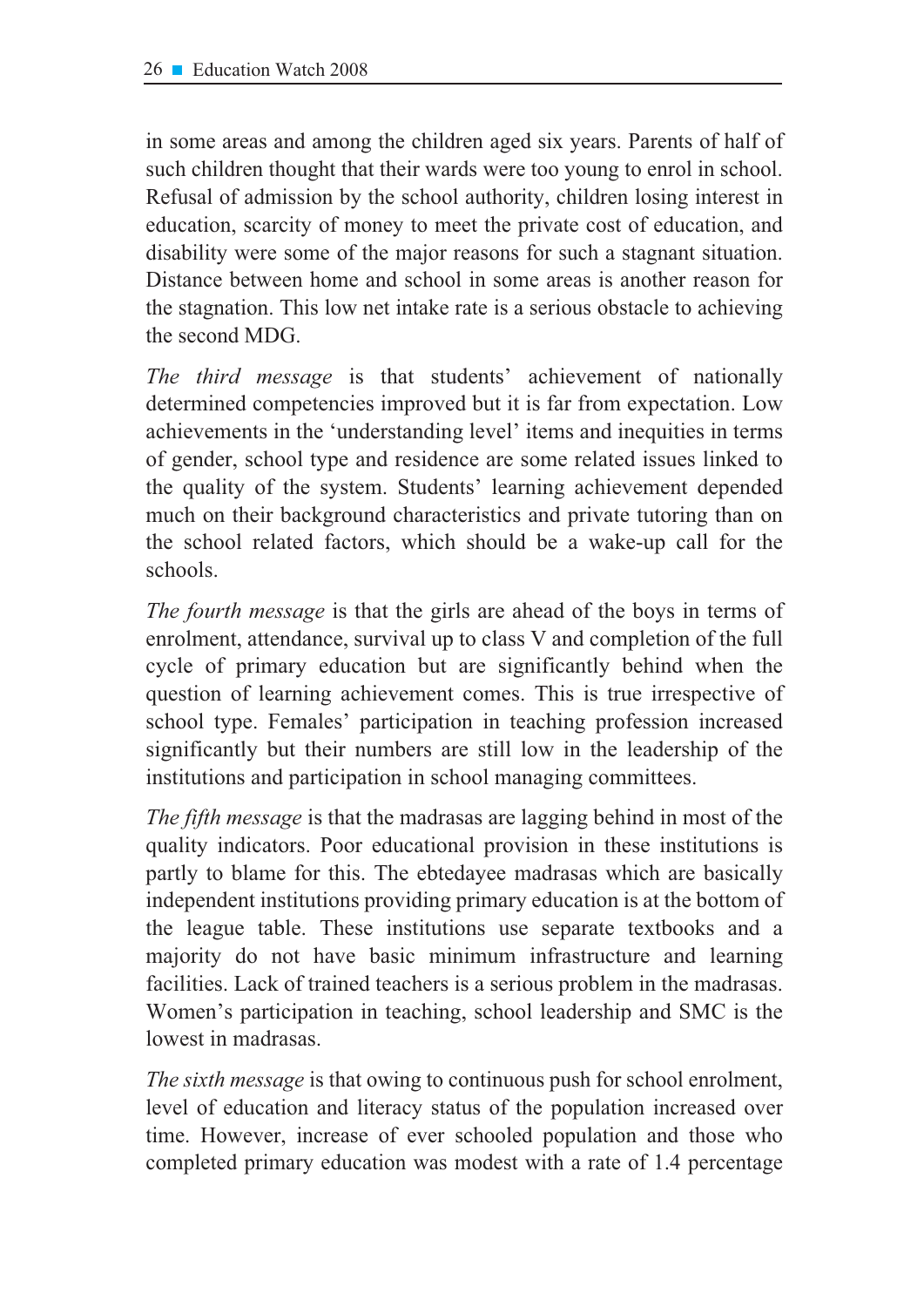points per year. Although the literacy situation made important strides in recent times, it is yet to cross the  $50\%$  mark.

*The seventh message* is that the non-formal primary schools have been contributing significantly to achieving EFA. As supplementary and complementary to the mainstream education provision, it caters for 9.6% of total primary enrolments in 2008. Although these schools do not have enough physical facilities like the mainstream schools they are sometimes better endowed than other types in terms of educational software such as teacher training, teaching-learning provisions, child-friendly environment, teacher attendance and parental participation leading to better outcomes such as student attendance, cycle completion and learning achievements.

*The eighth message* is that physical facilities, teachers' education and training and learning provisions for the primary education system in Bangladesh have improved as a whole during the past decade. However, the improvement has been uneven. Madrasas and the non-government primary schools often lack basic minimum standards of enabling condition. There are shortcomings in the teachers' subject based training, management training of the heads of the institutions and effective functioning of the school managing committees. Dependence on private tutoring has increased over time.

### *Policy recommendations*

The findings and the main messages of the *Education Watch* 2008 study on the quality of primary education raise the following policy issues:

- 1. Primary education, wherever provided should, in principle, be *linked* with the Directorate of Primary Education (DPE) – the government's key authority to implement primary education. *Upazila* Education Offices, on behalf of DPE should play the principal role in coordinating primary education, of all types, at the *upazila* level. This implies decentralization of authority to the *upazila* level and making them accountable for access, equity and quality of education to the people of the respective *upazilas* and the Ministry of Primary and Mass Education.
- 2. There should be a 'minimum' provision of physical and learning facilities, qualified and trained teachers, co-curricular activities and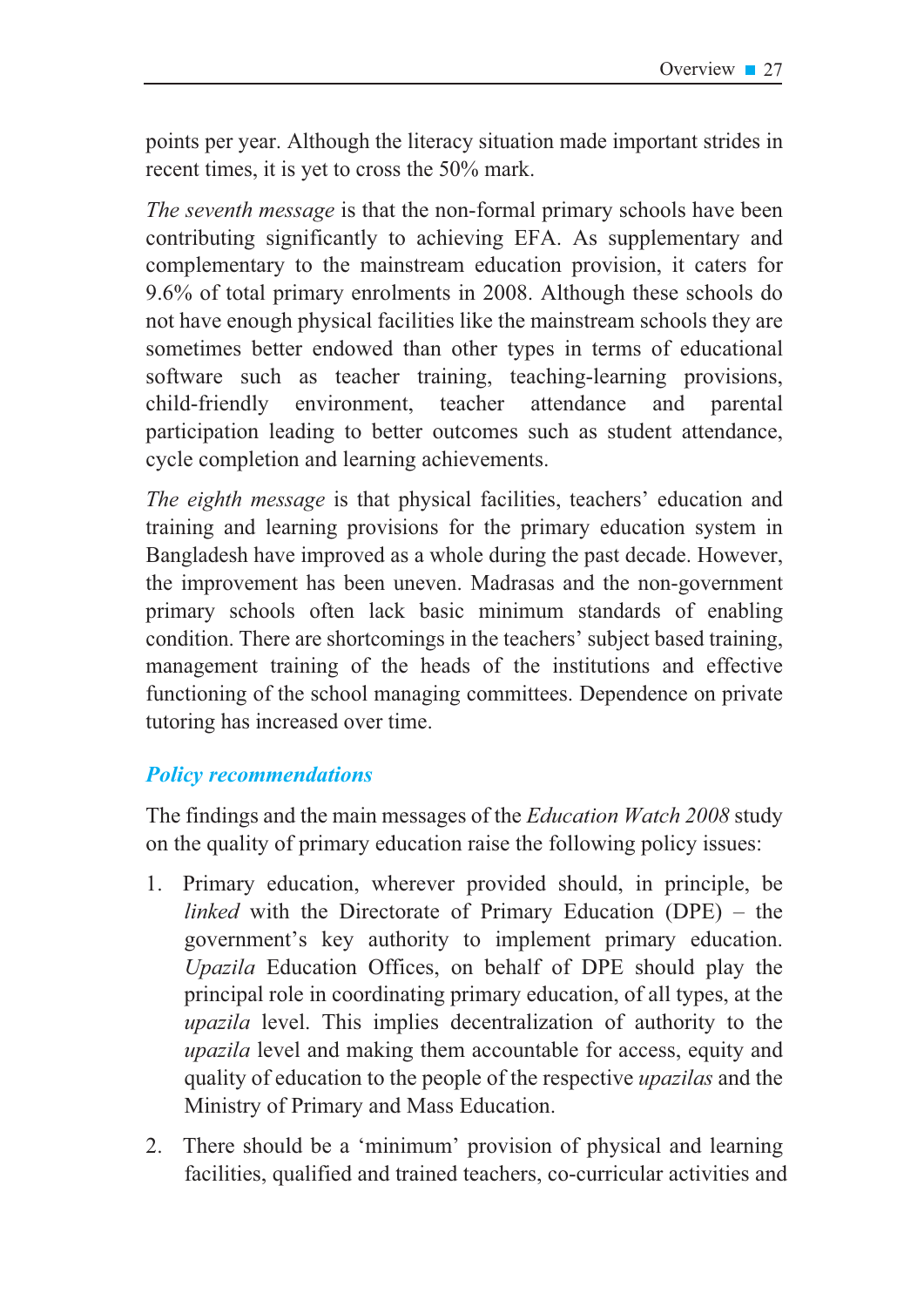functioning school managing committee. All existing formal educational institutions including the madrasas should be judged on the basis of this standard and those not meeting the standards should receive direct support through government subvention. A yearly survey (like the *Education Watch*) should be carried out by the DPE to monitor improvements over time. Phase-wise five-year development plans may be considered. The learning process should take place in classrooms not private tutors' homes.

- $3<sub>1</sub>$ Pre-primary education should be confined for the children below age six. To ensure admission of children of age six in class I, campaigns of various forms should be considered, which, at the school level, can include school-catchment area based survey, meeting with the parents of non-enrolled children and community level campaigns. National and district level campaigns through all types of media such as radio, television, newspapers, mobile phones, bill boards, internet as well as folk media may be utilized. Some of these are already being used in some places; however, these need to be strengthened throughout the country for immediate action. The civil society should be utilized more in such campaigns.
- In order to reduce distance/communication related barriers to  $\overline{4}$ . school enrolment, non-formal primary schools should be promoted in the short run. Such provisions should be continued for those who missed primary education at age six and for the dropouts. The quality assuring mechanisms as practiced in non-formal schools, such as continuous training of teachers, supportive academic supervision, provision of co-curricular activities, community monitoring and special support to the disadvantaged and disabled students, can be adapted in the formal schools. Collaboration between DPE and the agencies implementing non-formal programmes through a *task force* could be considered as a public-private partnership (PPP) which is being promoted by the newly elected government.
- 5. We have reasons to be happy about the achievement of gender parity at participation level but there is no need to be complacent about it. Gender related issues should be addressed in teacher training, school management and day-to-day school operation.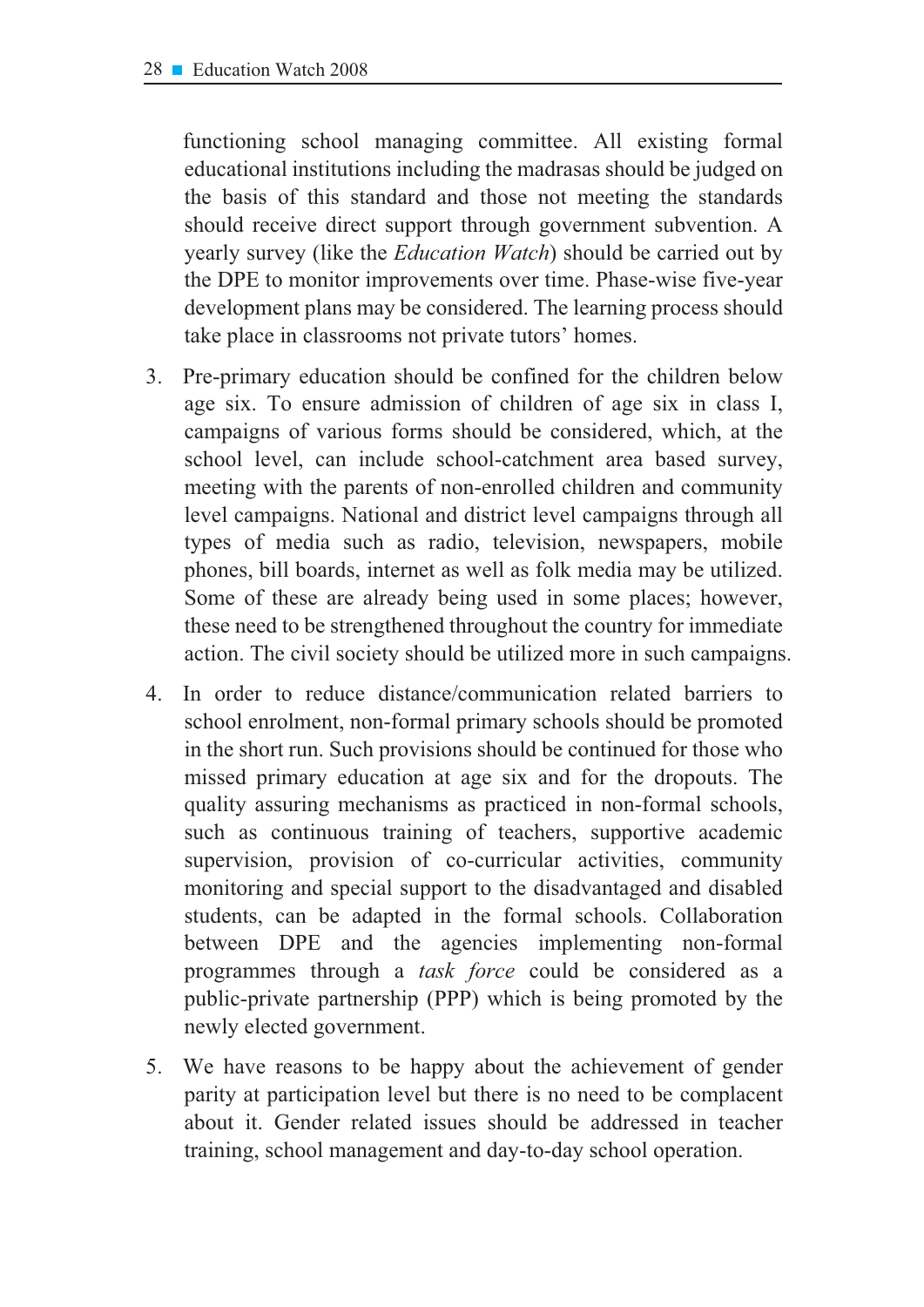Additional care, attention and encouragement can improve girls' competency achievements. More policy action is needed through *defirmative actions* to put more females as heads of the educational institutions including the madrasas and in the school managing committees.

- 6. Recognizing the contribution of madrasas in enhancing access to education, necessary facilities including unified and common set of standards for learning provisions, teaching personnel and core curriculum objectives and contents is a need of the hour. Additional support is needed for their improvement with adequate supervision and monitoring for the best use of the support.
- $7.$ The Compulsory Primary Education Act 1990 need to be revisited as it is inadequate to meeting modern day requirements. The Act is faulty as there is scope for the heads of the educational institutions to refuse admission without showing any reason; especially the disabled could be subjected to discriminations due to this. It is necessary to amend the Act towards achieving 'quality primary education for all' and vesting greater role, responsibility and authority to the *upazila* education offices.
- 8. In order to come out of the 'business as usual' approach, strong political commitment for a major overhaul in the education sector is required. 'Vision 2021' or the 'Digital Bangladesh' or any other developmental goals would be difficult to achieve without proper development of our human resources.
- 9. A large portion of the provision of 'block allocation' in the national budget 2009-10 can be utilized for education in addition to its usual allocation. Massive change in teacher education capable of impacting in classroom culture and school discipline, subvention to the schools and madrasas to create minimum standard of educational facilities towards reducing inequity among the educational institutions and establishing a strong monitoring mechanism should be the priority activities with this allocation.